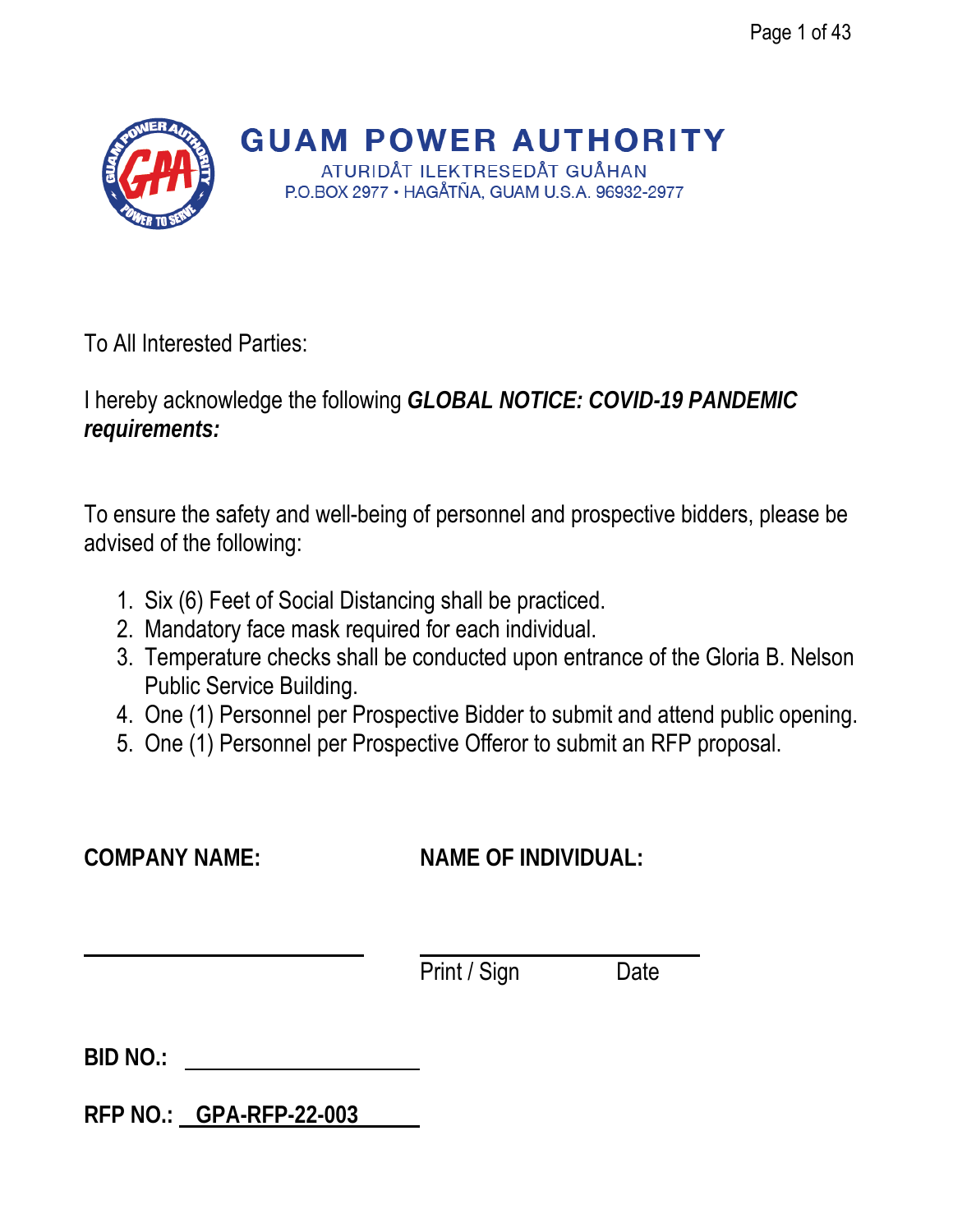

 **GUAM POWER AUTHORITY ATURIDAT ILEKTRESEDAT GUAHAN JOSEPH T. DUENAS P.O. BOX 2977 \* AGANA, GUAM U.S.A. 96932-2977 JOHN M. BENAVENTE, P.E.**



# **Chairman General Manager**

**Telephone Nos.: (671) 648-3054/55 or Facsimile (671) 648-3165 Accountability ∙ Impartiality ∙ Competence ∙ Openness ∙ Value**

**REQUEST FOR PROPOSAL:** GPA-RFP-22-003 **DESCRIPTION:** GPWA Customer Information System (CIS) System Support

#### **SPECIAL REMINDER TO PROSPECTIVE INDIVIDUALS/FIRMS**

Firms/Individuals are reminded to read Proposal Instructions to ascertain that all of the following requirements checked below are submitted in their technical proposal envelope, one (1) bound paper original, five (5) bound paper copies, and one (1) electronic PDF copy in CD, DVD, and/or USB Flashdrive at the date and time for proposal remittance.

- [XX] STATEMENT OF QUALIFICATION;
- [XX] AFFIDAVIT OF DISCLOSURE OF OWNERSHIP; *Pursuant to Public Law 36-13*
- [XX] NON-COLLUSION AFFIDAVIT; *Pursuant to Public Law 36-13*
- [XX] NO GRATUITIES OR KICKBACKS AFFIDAVIT;
- [XX] ETHICAL STANDARDS AFFIDAVIT;
- [XX] WAGE DETERMINATION AFFIDAVIT;
- [XX] RESTRICTIONS AGAINST SEX OFFENDERS AFFIDAVIT;
- **\*Note:** The above Affidavits must comply with the following requirements;
	- a. The affidavit must be signed within 60 days of the date the bid is due;
	- b. Date of signature of the person authorized to sign the bid and the notary date must be the same.
	- c. First time affidavit **must** be an **original** If copy, indicate Bid Number/Agency where original can
	- be obtained.

[XX] OTHERS: **A Guam Business License is not required in order to provide a proposal for this engagement, but is a**

**pre-condition for entering into a contract with the Authority. Offerors MUST comply with PL 26-111 dated June 8, 2002, PL 28-165 dated January 04, 2007 and Wage Determination under the Service Contract Act [\(www.wdol.gov\)](http://www.wdol.gov/). Additionally, upon award the successful firm/individual must provide to GPA the most recently issued Wage Determination by the US Dept. of Labor.**

#### **\*\*\*Restriction against Sex Offenders Employed by Service Providers to Government of Guam from Working on Government of Guam Property, 5GCA Section 5253, enacted by P.L. 28-24 and amended by P.L. 28-98:**

If a contract for services is awarded to the bidder or offeror, then the service provider must warrant that no person in its employment who has been *convicted of a sex offense under the provisions of Chapter 25 of Title 9 of the Guam Code Annotated or of an offense defined in Article 2 of Chapter 28 of Title 9 of the Guam Code Annotated, or who has been convicted in any other jurisdiction of an offense with the same elements as heretofore defined, or who is listed on the Sex Offender Registry, shall provide services on behalf of the service provider while on government of Guam property, with the*  exception of public highways. If any employee of a service provider is providing services on government property and is convicted subsequent to an *award of a contract, then the service provider warrants that it will notify the Government of the conviction within twenty-four hours of the conviction, and* will immediately remove such convicted person from providing services on government property. If the service provider is found to be in violation of any *of the provisions of this paragraph, then the Government will give notice to the service provider to take corrective action. The service provider shall take corrective action within twenty-four hours of notice from the Government, and the service provider shall notify the Government when action has been taken. If the service provider fails to take corrective steps within twenty-four hours of notice from the Government, then the Government in its sole discretion may suspend temporarily any contract for services until corrective action has been taken.* 

This reminder must be signed and returned in the proposal envelope together with the proposal. Failure to comply with the above requirements will mean a disqualification and rejection of the proposal.

| On this | dav of |                                                                                        | authorized representative of | acknowledge receipt |
|---------|--------|----------------------------------------------------------------------------------------|------------------------------|---------------------|
|         |        | of this special reminder to PROSPECTIVE Individual/Firm with the above referenced RFP. |                              |                     |

Individual/Firm Representative's Signature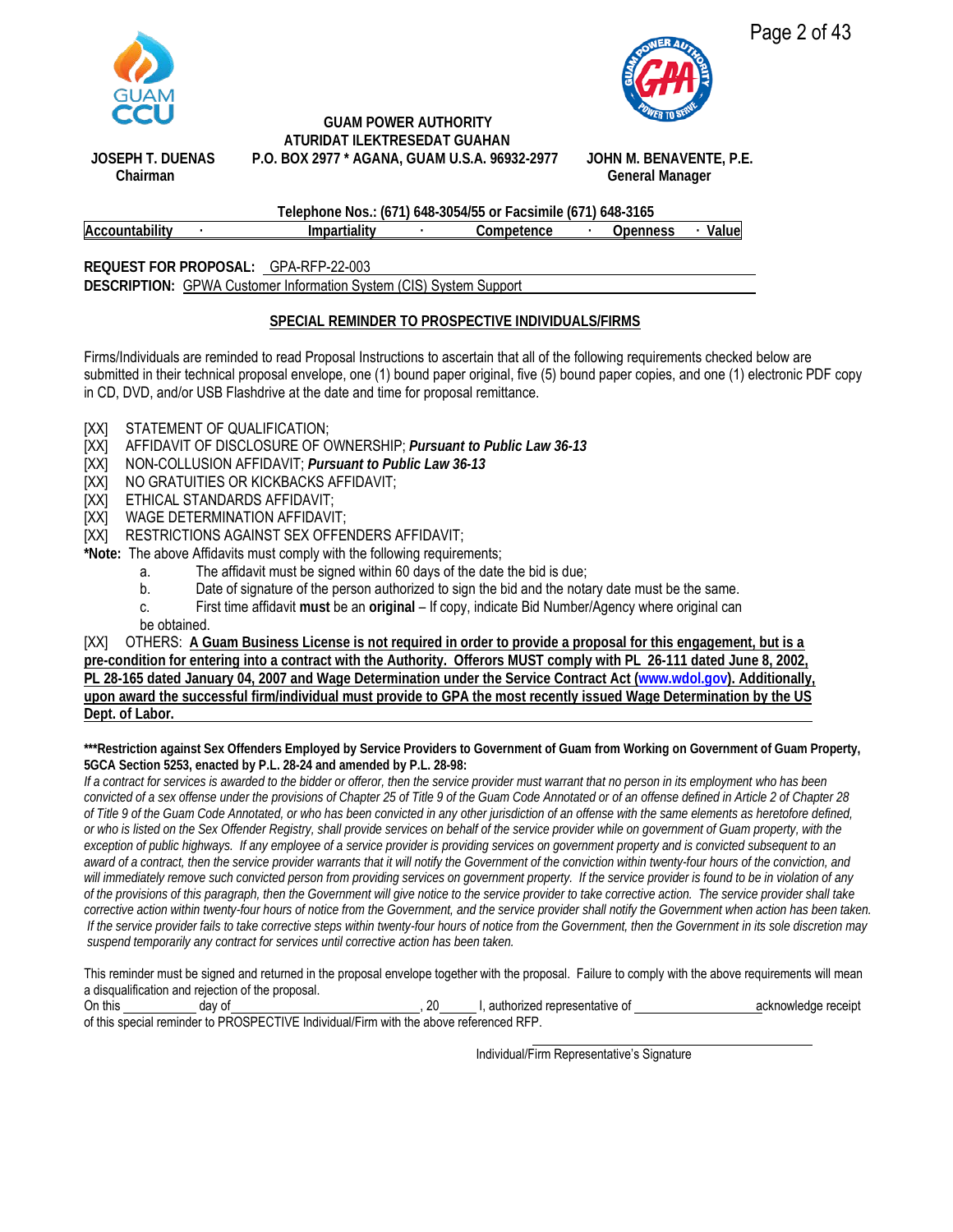Page 3 of 43

**REQUEST FOR PROPOSAL** 

**NO. GPA-RFP-22-003**

# **FOR**

# **GPWA CUSTOMER INFORMATION SYSTEM (CIS) SYSTEM SUPPORT**



 $x$   $+$ HN **M. BENAVENTE, P.E.** 

**General Ma**

MIGUEL C. BORDALLO, P.E. General Manager

**MELVYN KWEK, CISA Chief Information Technology Officer** 

**MANUEL APURON, CPM Information Technology Manager**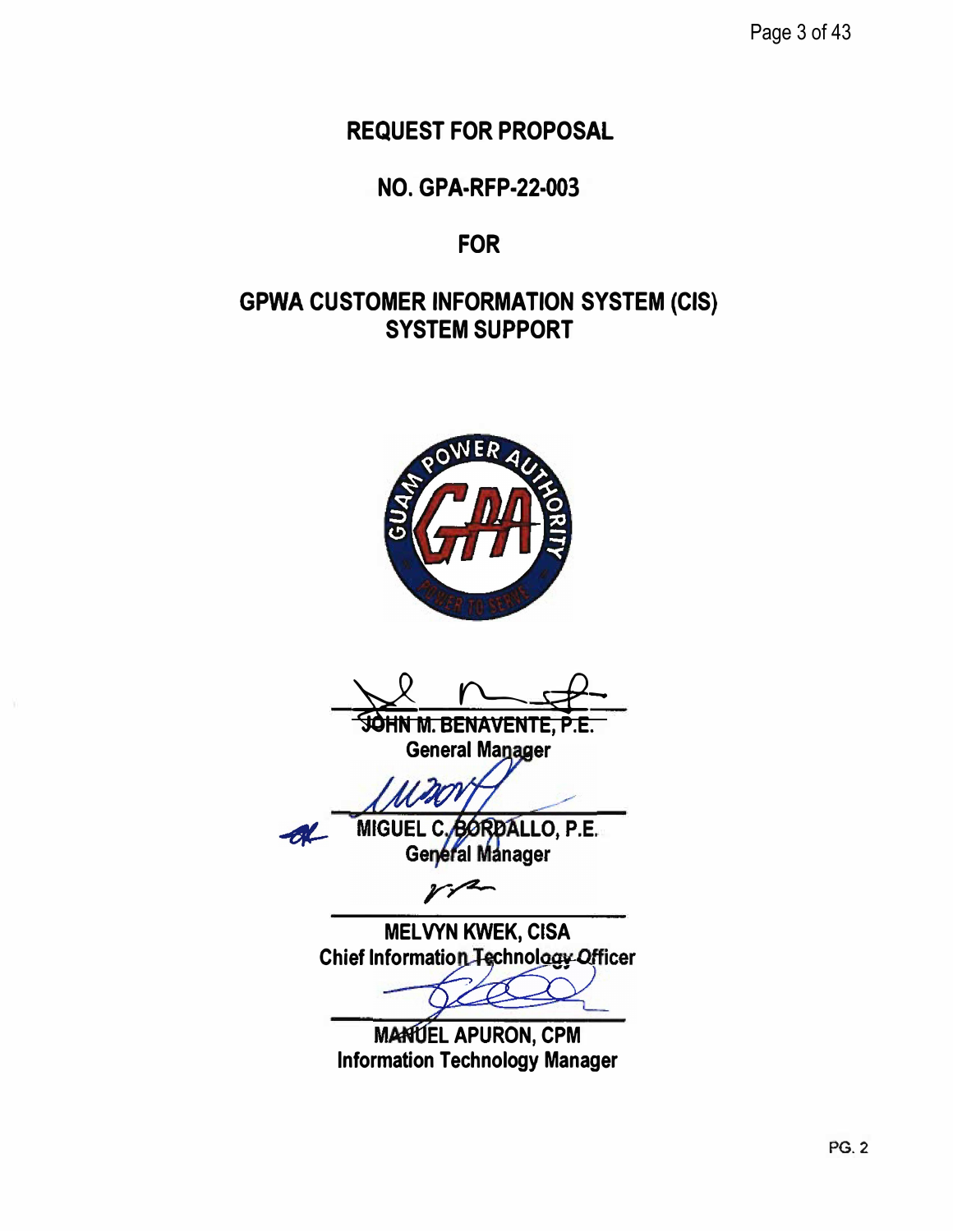| 1.1  |                                                                         |  |
|------|-------------------------------------------------------------------------|--|
| 1.2  |                                                                         |  |
| 1.3  |                                                                         |  |
| 1.4  |                                                                         |  |
| 1.5  |                                                                         |  |
| 1.6  |                                                                         |  |
| 1.7  |                                                                         |  |
| 1.8  |                                                                         |  |
| 1.9  |                                                                         |  |
| 1.10 |                                                                         |  |
| 1.11 |                                                                         |  |
| 1.12 |                                                                         |  |
| 1.13 |                                                                         |  |
| 1.14 |                                                                         |  |
| 1.15 |                                                                         |  |
|      |                                                                         |  |
| 2.1  |                                                                         |  |
| 2.2  |                                                                         |  |
| 2.3  | STANDARDS FOR DETERMINATION OF MOST QUALIFIED OFFEROR11                 |  |
|      |                                                                         |  |
| 2.4  |                                                                         |  |
| 2.5  |                                                                         |  |
| 2.6  |                                                                         |  |
| 2.7  |                                                                         |  |
| 2.8  |                                                                         |  |
| 2.9  |                                                                         |  |
| 2.10 |                                                                         |  |
| 2.11 |                                                                         |  |
| 2.12 |                                                                         |  |
| 2.13 |                                                                         |  |
| 2.14 |                                                                         |  |
| 2.15 |                                                                         |  |
| 2.16 | TAXES.                                                                  |  |
| 2.17 |                                                                         |  |
| 2.18 |                                                                         |  |
| 2.19 |                                                                         |  |
| 2.20 |                                                                         |  |
| 2.21 |                                                                         |  |
| 2.22 | PROHIBITION AGAINST GRATUITIES, KICKBACKS AND FAVORS TO THE TERRITORY15 |  |
| 2.23 |                                                                         |  |
| 2.24 |                                                                         |  |
| 2.25 |                                                                         |  |
| 2.26 |                                                                         |  |
| 2.27 |                                                                         |  |
|      |                                                                         |  |
| 3.1  |                                                                         |  |
| 3.2  |                                                                         |  |
| 3.3  |                                                                         |  |
|      |                                                                         |  |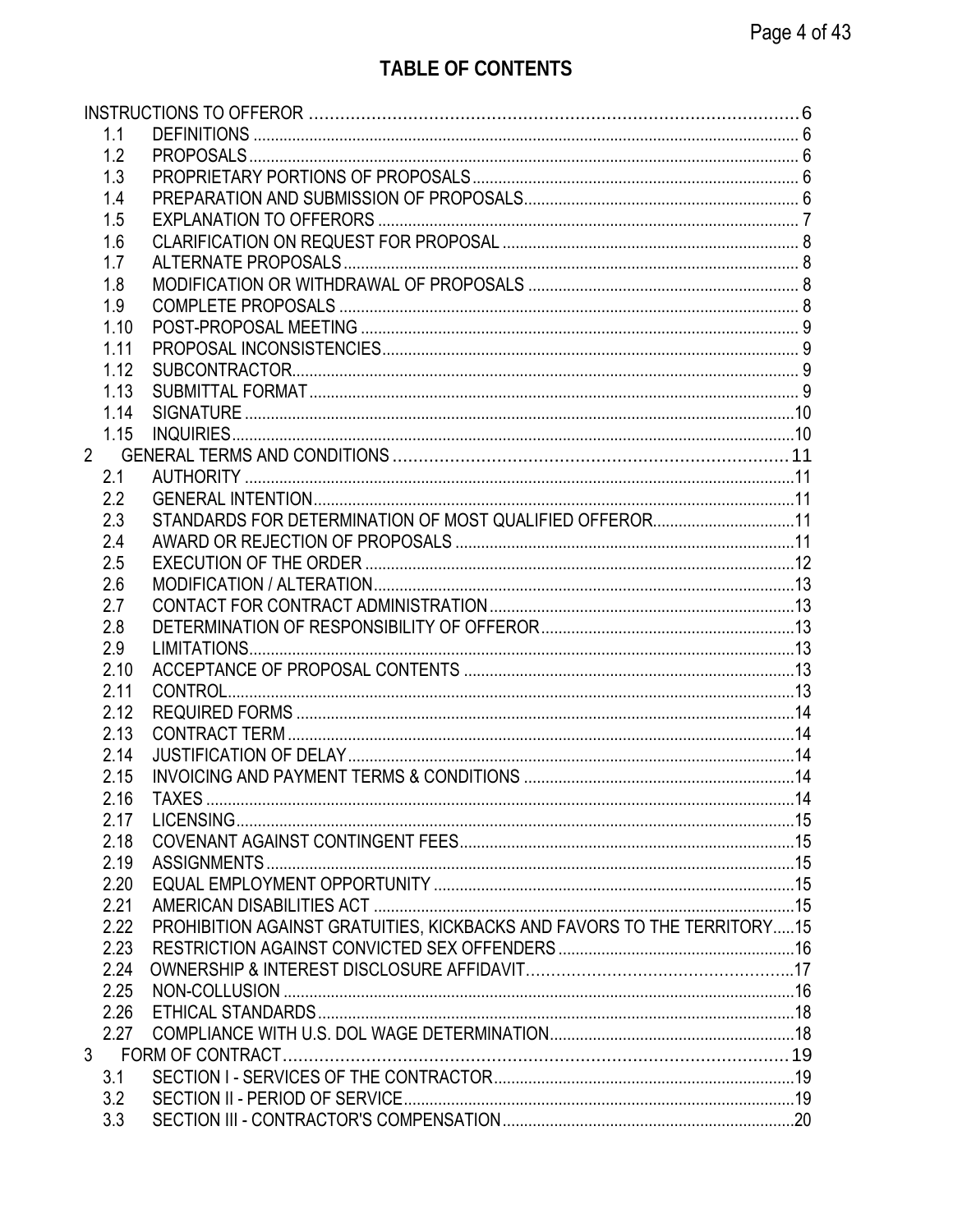|   | 3.4               |                                                                    |  |
|---|-------------------|--------------------------------------------------------------------|--|
|   | 3.5               |                                                                    |  |
|   | 3.6               |                                                                    |  |
|   | 3.7               |                                                                    |  |
|   | 3.8               |                                                                    |  |
|   | 3.9               |                                                                    |  |
|   | 3.10              |                                                                    |  |
|   | 3.11              |                                                                    |  |
|   | 3.12              |                                                                    |  |
|   | 3.13              |                                                                    |  |
|   | 3.14              |                                                                    |  |
|   | 3.15              |                                                                    |  |
|   | 3.16              |                                                                    |  |
|   | 3.17              |                                                                    |  |
|   | 3.18              |                                                                    |  |
|   | 3.19              |                                                                    |  |
| 4 |                   |                                                                    |  |
| 5 |                   |                                                                    |  |
|   | 5.1               |                                                                    |  |
|   | 5.2               |                                                                    |  |
|   | 5.3               |                                                                    |  |
|   | 5.4               |                                                                    |  |
|   | 5.5               |                                                                    |  |
| 6 |                   |                                                                    |  |
|   |                   | APPENDIX 1 CIS IMPLEMENTATION & APPLICATION SUPPORT EXPERIENCE  28 |  |
|   |                   |                                                                    |  |
|   |                   |                                                                    |  |
|   | APPENDIX A        |                                                                    |  |
|   | <b>APPENDIX B</b> |                                                                    |  |
|   |                   |                                                                    |  |
|   | APPENDIX D        |                                                                    |  |
|   | <b>APPENDIX E</b> | DECLARATION RE-COMPLIANCE WITH U.S. DOL WAGE DETERMINATION 40      |  |
|   | APPENDIX F        |                                                                    |  |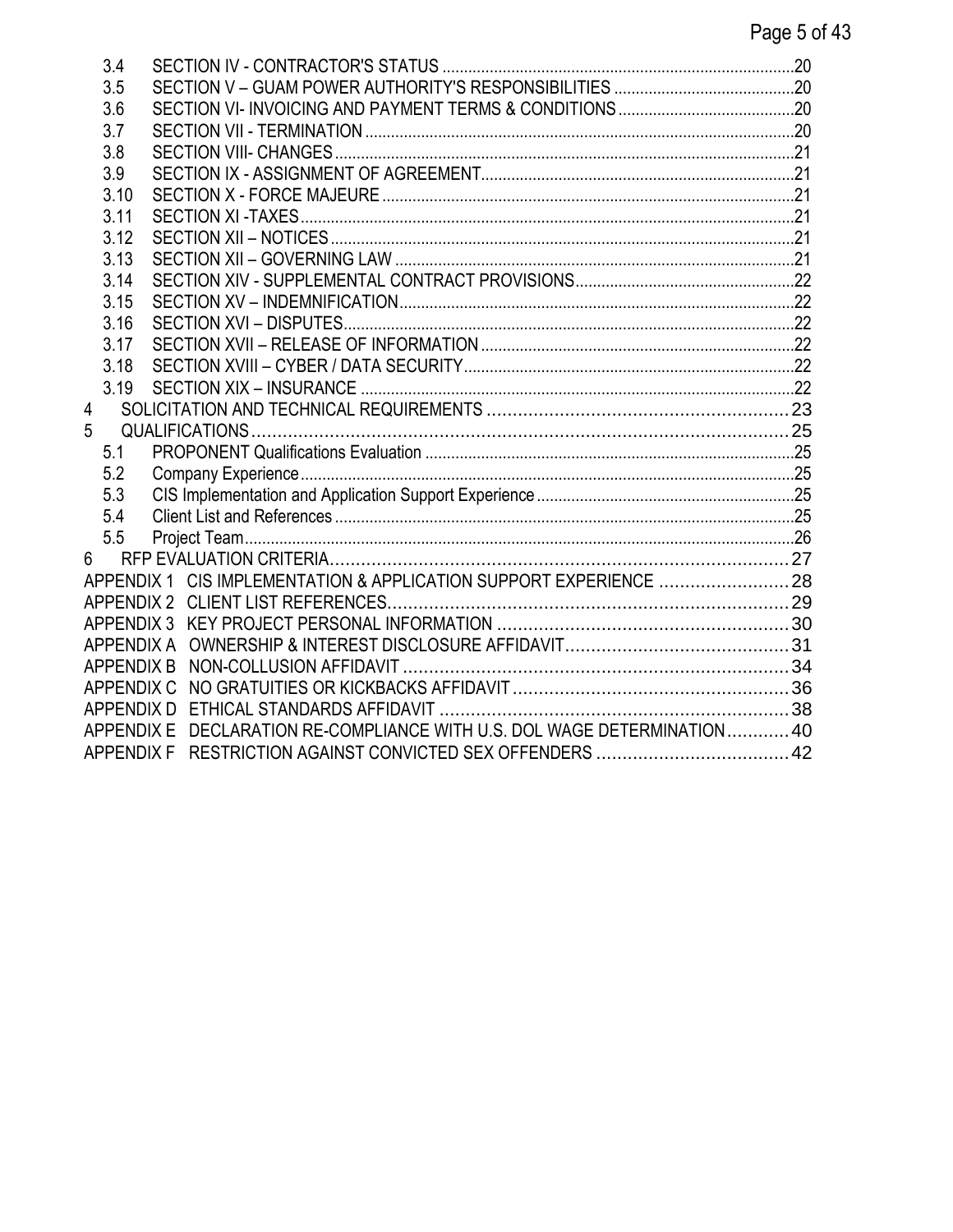# <span id="page-5-0"></span>**INSTRUCTIONS TO OFFEROR**

#### <span id="page-5-1"></span>**1.1 DEFINITIONS**

- OFFEROR: The individual, partnership, corporation, or joint venture submitting a written or documented response to this subject RFP.
- OWNER: The Guam Power Authority (GPA) and Guam Waterworks Authority (GWA), known jointly as GPWA and the General Manager or designated representative of GPA and GWA.
- ADDENDA: Any amendment, modification or addenda issued by OWNER, prior to the opening of the RFP's, for the purpose of changing the intent of the plans and technical specifications, clarifying the meaning of the same, or changing any of the provisions of this RFP, shall be binding to the same extent as if written in the Specifications.

#### <span id="page-5-2"></span>**1.2 PROPOSALS**

The OFFEROR is required to read each and every page of the Request for Proposal and by the act of submitting a proposal shall be deemed to have accepted all conditions contained therein. In no case will failure to inspect constitute grounds for a claim or for the withdrawal of a proposal after opening.

Proposals shall be filled out in ink or typewritten and signed in black ink. Erasures or other changes in a proposal must be explained or noted over the signature of the OFFEROR. Proposals containing any conditions, omission, unexplained erasure or alterations or items not called for in the Proposal, or irregularities of any kind shall be rejected by the Guam Power Authority as being incomplete.

#### <span id="page-5-3"></span>**1.3 PROPRIETARY PORTIONS OF PROPOSALS**

The OFFEROR may designate any proprietary portions of the proposal which contain trade secrets or other proprietary data to remain confidential.

#### <span id="page-5-4"></span>**1.4 PREPARATION AND SUBMISSION OF PROPOSALS**

Envelopes containing proposals shall be sealed and marked on the face with the name and address of the OFFEROR, the Proposal Number and the time and date of submission. Telegraphic proposals will not be considered, nor modification by telegraph of proposals already submitted.

Only non-priced proposals are to be submitted by the proposal deadline. Priced proposals will be requested of the selected vendor or vendors at a later time.

Proposals shall be hand-carried and received at the place of opening on or before the opening date and time. Proposals received through mail will not be accepted if such mail is received at the address showing after the submission date and time. Proposals will not be opened publicly.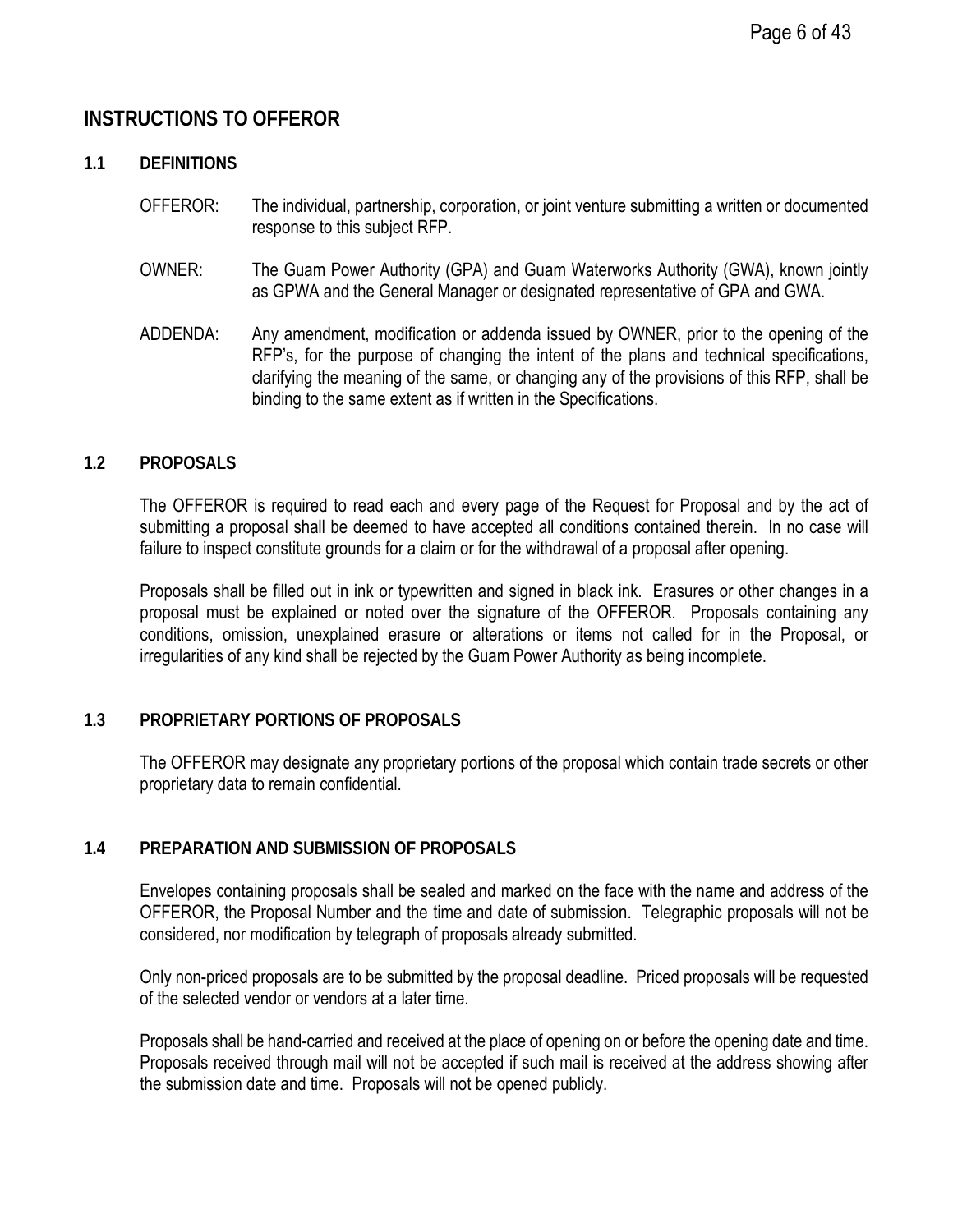All submittals must strictly conform to the Request for Proposal and any addenda.

One (1) bound paper original, five (5) bound paper copies, and one (1) electronic PDF format copy of each proposal, consisting of technical and commercial sections, must be submitted, including all addenda, if any. Any and all sample documentation (reports of similar jobs, brochures, etc.) that will assist towards OFFEROR's evaluation may be furnished with each proposal.

No submittal shall be considered complete unless accompanied by all items specified in these submittal instructions.

Request for Proposal No.: **GPA-RFP-22-003** must be submitted before **4:00 P.M., Thursday, May 19, 2022,**  in a sealed envelope indicating the RFP number and addressed as follows:

- To: Guam Power Authority GPA Procurement Office Gloria B. Nelson Public Service Building 688 Route 15 1st. Floor, Room 101 Fadian, GU 96913
- Attn: Jamie L.C. Pangelinan Supply Management Administrator

Examination of RFP Documents: OFFEROR shall examine the RFP documents to inform himself of all conditions and requirements for the execution of the proposed work. Ignorance on the part of OFFEROR of any part of the Request for Proposal will in no way relieve him/her of the obligations and responsibilities assumed under the Contract.

Interpretation of the Approximate Quantities: OFFEROR's attention is called to the fact that any estimate of quantities of work to be done and materials to be furnished under the Contract as shown on the technical requirements section or elsewhere, is approximate only and not guaranteed. OWNER does not assume any responsibility that the final quantities shall remain in strict accordance with the estimated quantities, nor shall OFFEROR plead misunderstanding or deception because of such estimate of quantities or of the character, location of the work or other conditions pertaining thereto.

Familiarity with Laws: OFFEROR is assumed to be familiar with Federal and Local laws, ordinances, rules and regulations that in any manner affect the work. Ignorance on the part of OFFEROR will in no way relieve him/her from responsibility. The preparation and submission of a proposal will be by and at the expense of the OFFEROR.

### <span id="page-6-0"></span>**1.5 EXPLANATION TO OFFERORS**

No oral explanation in regard to the meaning of the specification will be made and no oral instructions will be given before the award of the proposal. Discrepancies, omissions, or doubts as to the meaning of the specifications must be communicated in writing to the named contact individual of the Guam Power Authority requesting for interpretation. OFFERORS should act promptly and allow sufficient time for a reply to reach them before the submission of their proposals. Interpretation, if required, shall be made in the form of an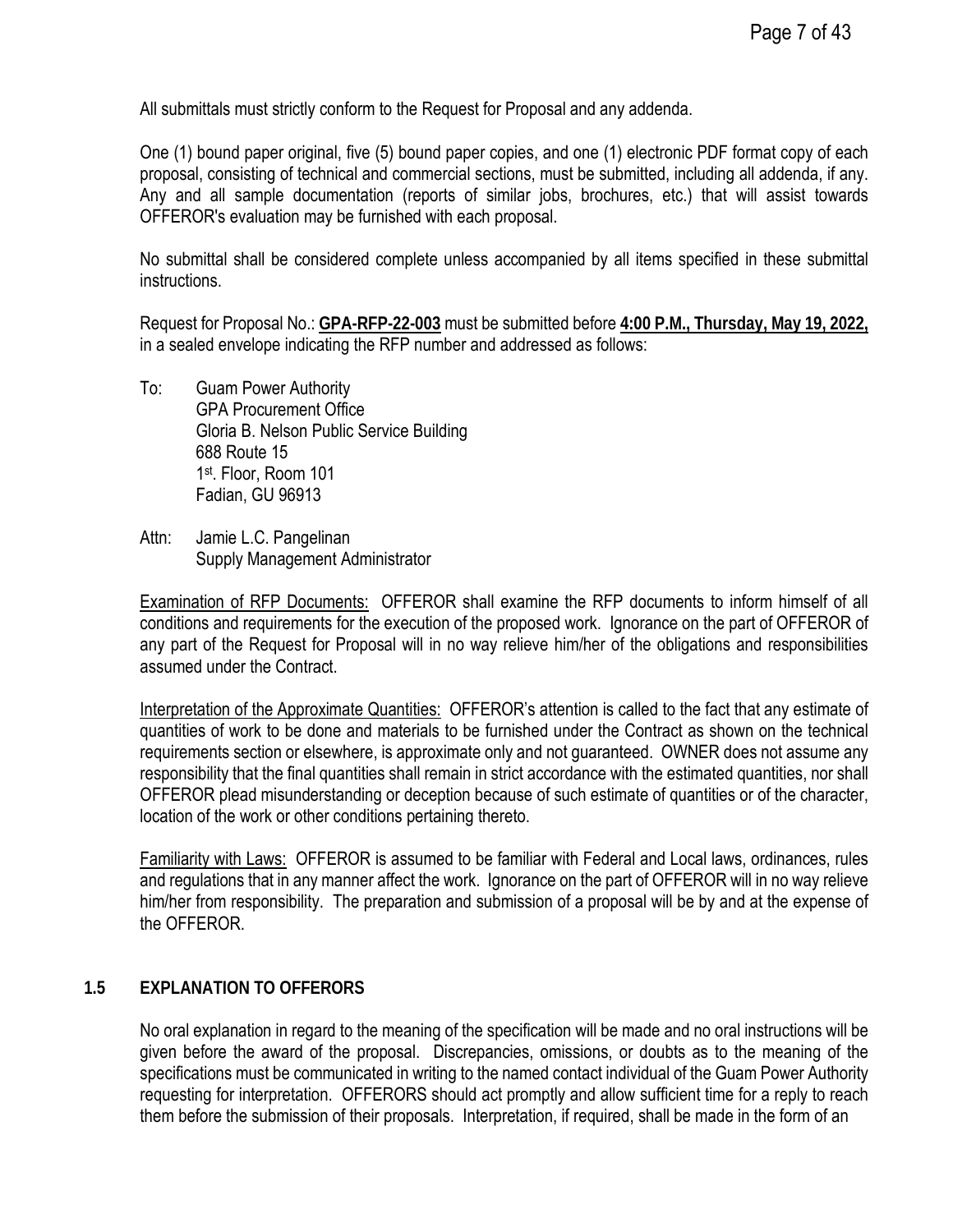amendment to the specifications, which will be forwarded to all prospective OFFERORS, and its receipt by the OFFEROR should be acknowledged on the proposal form.

### <span id="page-7-0"></span>**1.6 CLARIFICATION ON REQUEST FOR PROPOSAL**

Each OFFEROR must carefully examine the Request for Proposal and all addenda. If any OFFEROR (a) finds any discrepancies, omissions or ambiguities in the RFP documents, (b) is uncertain as to the intent or meaning of any provision of the request for Proposal, or (c) has any question regarding the Request for Proposal, the OFFEROR must promptly notify GPA in writing no later than *date specified in Section 1.15, INQUIRIES* of this RFP thereof in writing at the address specified for submission of proposals. Replies to such notices may be made in the form of addenda, which will be issued simultaneously to all prospective OFFERORS. GPA further reserves the right to respond to any and all inquiries to this RFP, as any amendments issued may impact the project completion schedule.

#### <span id="page-7-1"></span>**1.7 ALTERNATE PROPOSALS**

GPA reserves the right to withhold its approval of any or all alternates proposed by OFFERORS and to deny any or all requests for such approvals.

#### <span id="page-7-2"></span>**1.8 MODIFICATION OR WITHDRAWAL OF PROPOSALS**

An OFFEROR may modify or withdraw its proposal by written request, provided that the request is received by GPA at the address indicated and prior to the time specified for the submission of proposals. Any proposals or submittals received after the time and date set for receipt of proposals or submittals will be considered late. No late modification or withdrawal will be considered unless received before the date of opening. Following withdrawal of its proposal, an OFFEROR may submit a new proposal, provided the new proposal is received by GPA prior to the time specified for the submission of proposals. There shall be no modifications or withdrawals after the opening date.

GPA may modify any provision of the Request for Proposal at any time prior to the time specified for the submission of proposals. Such modifications may be made in the form of addenda, which will be issued simultaneously to all OFFERORS.

Any addenda issued will be mailed to all OFFERORS in duplicate. OFFEROR shall acknowledge receipt of same by his signature on copy, which is to be returned to OWNER. The other copy shall accompany the proposal or submittal. Acknowledgement may also be made in writing or by telex or telegram.

Negligence on the part of the OFFEROR in preparing the proposal confers no right for the withdrawal of the proposal after it has been opened.

#### <span id="page-7-3"></span>**1.9 COMPLETE PROPOSALS**

OFFERORS are requested to submit proposals, which are complete and unambiguous without the need for additional explanation or information. GPA may make a final determination as to whether a proposal is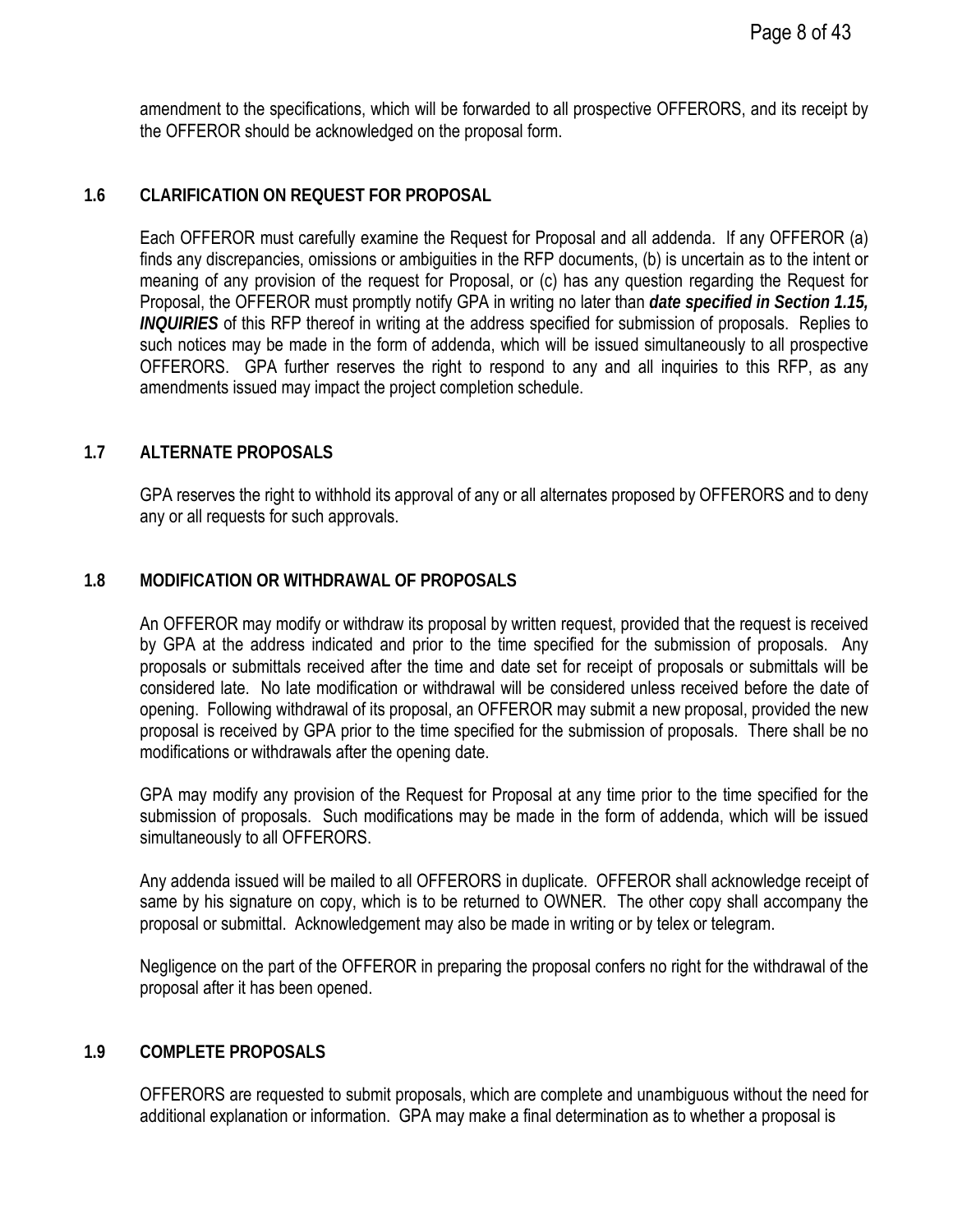acceptable or unacceptable solely on the basis of the proposal as submitted, and proceed with proposal evaluation without requesting further information from any OFFEROR. GPA may, in its sole discretion, request from OFFERORS additional information clarifying or supplementing, but not basically changing any proposal as submitted.

All Proposals shall remain the property of GPA.

Time for Acceptance: All submittals shall be valid for 60 days from date of RFP opening.

Completion Date: OFFEROR shall realize that satisfactory completion of this work within the period shown on the Contract form is a critical requirement. Failure to do so may cause the imposition of liquidated damages as specified therein.

### <span id="page-8-0"></span>**1.10 POST-PROPOSAL MEETING**

After the receipt of proposals, GPA may request additional information over the telephone or in individual meetings with selected OFFERORS to clarify and discuss their proposals. Failure by an OFFEROR to attend such requested meeting(s) shall be cause for disqualification.

GPA reserves the right to request clarifications from only those OFFERORS whom it deems in its best interest.

All clarifications shall be documented by OFFERORS as addenda to the submittals.

### <span id="page-8-1"></span>**1.11 PROPOSAL INCONSISTENCIES**

Any provisions in the proposal which are inconsistent with the provisions of this Request for Proposal, unless expressly described as being exceptions or alternates, are deemed waived by the OFFERORS. In the event the proposal is awarded to OFFEROR, any claim of inconsistency between the proposal and these RFP documents will be resolved in favor of these RFP documents unless otherwise agreed to in writing by GPA.

### <span id="page-8-2"></span>**1.12 SUBCONTRACTOR**

If the OFFEROR plans to enter into contracts with subcontractors in order to complete this project, the identification and location of the possible subcontractors with a comprehensive description of their offering shall be submitted with the proposal. GPA reserves the right to disapprove any subcontractor, or a subcontractor's offering proposed by the OFFEROR. This right applies to the original submittal as well as submittals subsequent to the original proposal.

#### <span id="page-8-3"></span>**1.13 SUBMITTAL FORMAT**

All responses to this subject RFP shall be written in the ENGLISH language.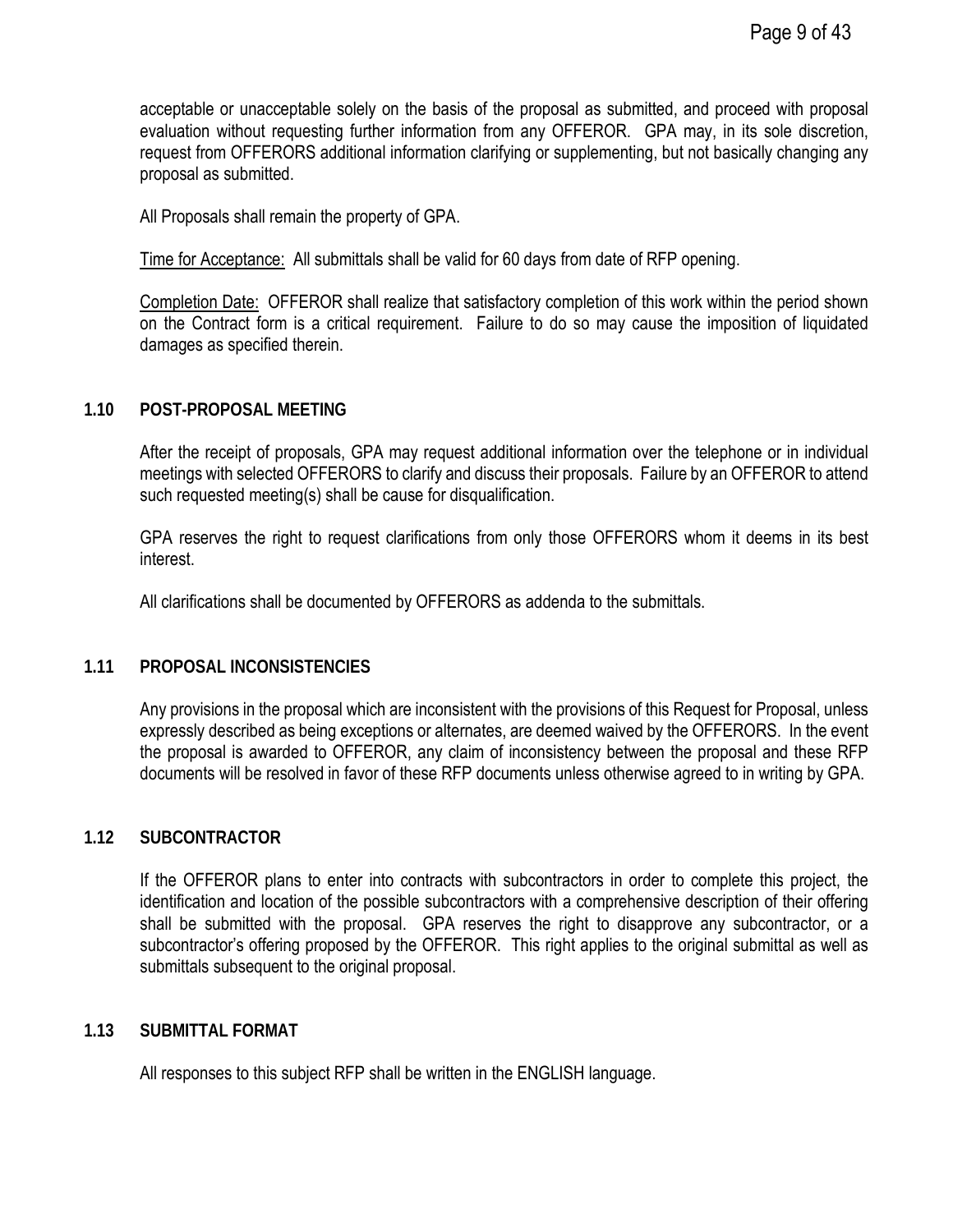The submittal information shall be in 8-1/2 inch by 11-inch report binders with the covers identifying the respective OFFEROR. Large sheets or drawings shall be bound in the binder so that they can be unfolded for easy review.

#### <span id="page-9-0"></span>**1.14 SIGNATURE**

The proposals shall be signed by an official authorized to contractually bind the OFFEROR. The proposal shall also provide the following information:

Signature on Proposal: OFFEROR must sign his proposal correctly. If the proposal is made by an individual, his name and post office address must be shown. If made by a firm or partnership, the name and post office address of each member of the firm or partnership must be shown. If made by a corporation, the person signing the proposal shall show the name of the State or Territory under the laws of which the corporation was chartered, also the names and business address of its president, secretary and treasurer.

#### <span id="page-9-1"></span>**1.15 INQUIRIES**

Prospective OFFERORS should address inquiries, questions or clarifications in writing to:

John M. Benavente, P.E. General Manager Guam Power Authority Gloria B. Nelson Public Service Building 688 Route 15 Mangilao, Guam 96913

Attn: Jamie L.C. Pangelinan Supply Management Administrator GPA Procurement Division 1st. Floor, Room 101 Telephone No: (671) 648-3054/3055 Facsimile: (671) 648-3165 Email: [jpangelinan@gpagwa.com](mailto:jpangelinan@gpagwa.com)

**Note: Cut-Off Date for Receipt of Questions shall be Thursday, May 05, 2022 at 4:00 P.M. Inquiries received after the deadline shall not be entertained.**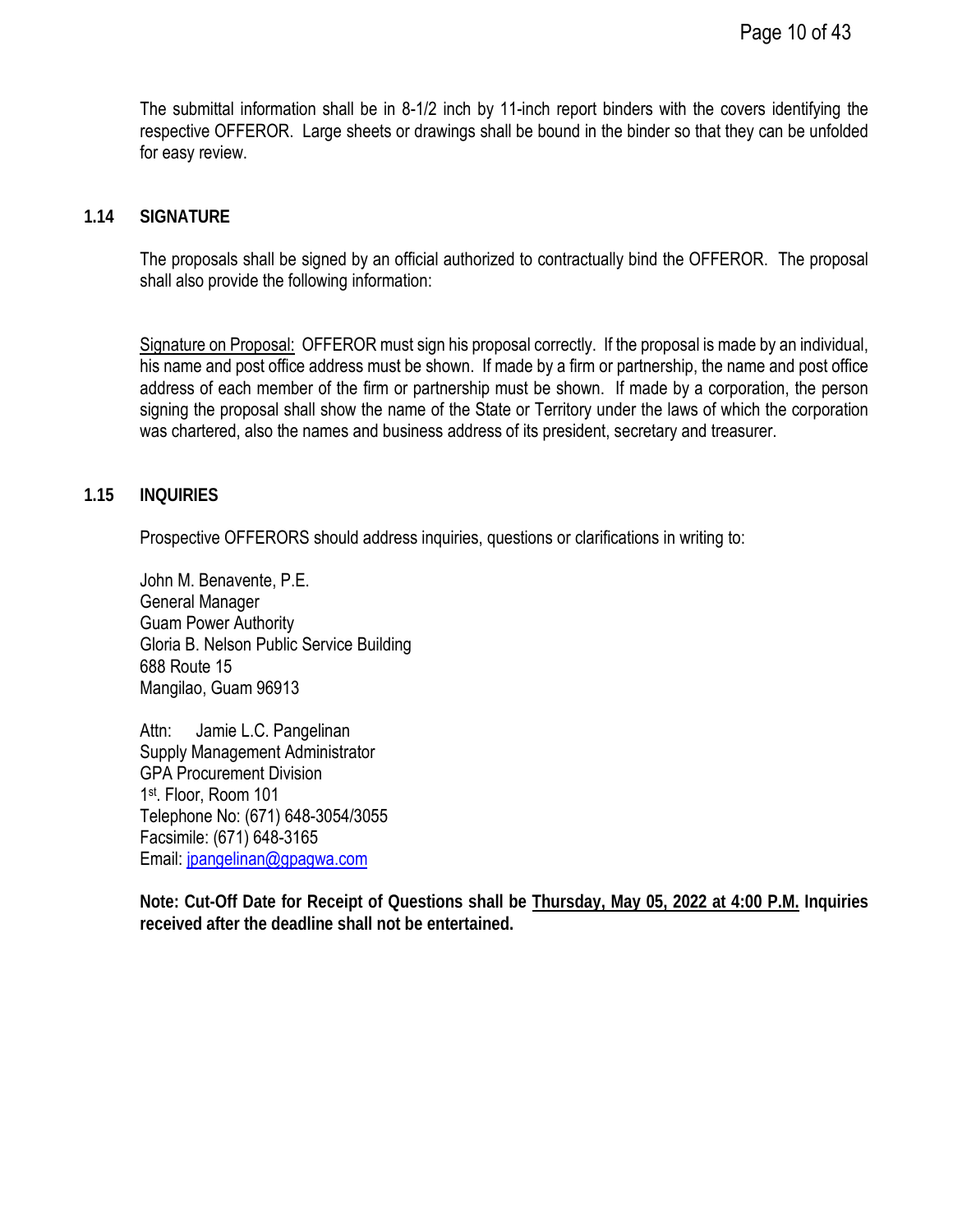## <span id="page-10-0"></span>**2 GENERAL TERMS AND CONDITIONS**

#### <span id="page-10-1"></span>**2.1 AUTHORITY**

This Request for Proposals (RFP) solicitation is issued subject to all of the provisions of the Guam Procurement Act (Public Law 16-124) and the Guam Procurement Regulations (copies are available for inspection at the Guam Power Authority). The RFP requires all parties involved in the preparation, negotiation, performance, or administration of contracts to act in good faith.

#### <span id="page-10-2"></span>**2.2 GENERAL INTENTION**

Unless otherwise specified, it is the declared and acknowledged intention and meaning of these General Terms and Conditions for the OFFEROR to provide the Guam Power Authority with specified services.

#### <span id="page-10-3"></span>**2.3 STANDARDS FOR DETERMINATION OF MOST QUALIFIED OFFEROR**

In determining the most qualified OFFEROR, the Agency/Department shall be guided by the following:

- A. The ability, capacity and skill of the OFFEROR to perform the work specified.
- B. Whether the OFFEROR can perform promptly or within the specified time.
- C. The quality of performance of the OFFEROR with regard to awards previously made to him.
- D. The previous and existing compliance by the OFFEROR with laws and regulations relative to procurement.

#### <span id="page-10-4"></span>**2.4 AWARD OR REJECTION OF PROPOSALS**

The right is reserved as the interest of the Guam Power Authority may require waiving any minor informalities or irregularities in proposals received. The Guam Power Authority reserves the right and shall have the prerogative to award, amend, or reject proposals in whole or in part. It is the policy of the Guam Power Authority to award proposals to OFFERORS duly authorized and licensed to conduct business in Guam.

GPA reserves the right to award a Contract for the entire RFP scope or for subsets of the RFP scope to one, none, or any OFFERORS.

Proposals will be opened privately, and GPA reserves the right to keep any or all proposals confidential.

A. Cancellation of Solicitation, Delays: GPA reserves the right to cancel or to withdraw this RFP, to delay determination on this RFP, or to reject all submittals or any individual submittal in whole or in part at any time prior to the final award. The reasons for the cancellation, delay or rejection shall be made a part of the project file and shall be available for public inspection.

After opening, but prior to award, all proposals may be rejected in whole or in part when the Procurement Authority of GPA determines in writing that such action is in the Territory's best interest for reasons including but not limited to:

1) The supplies and services being procured are no longer required;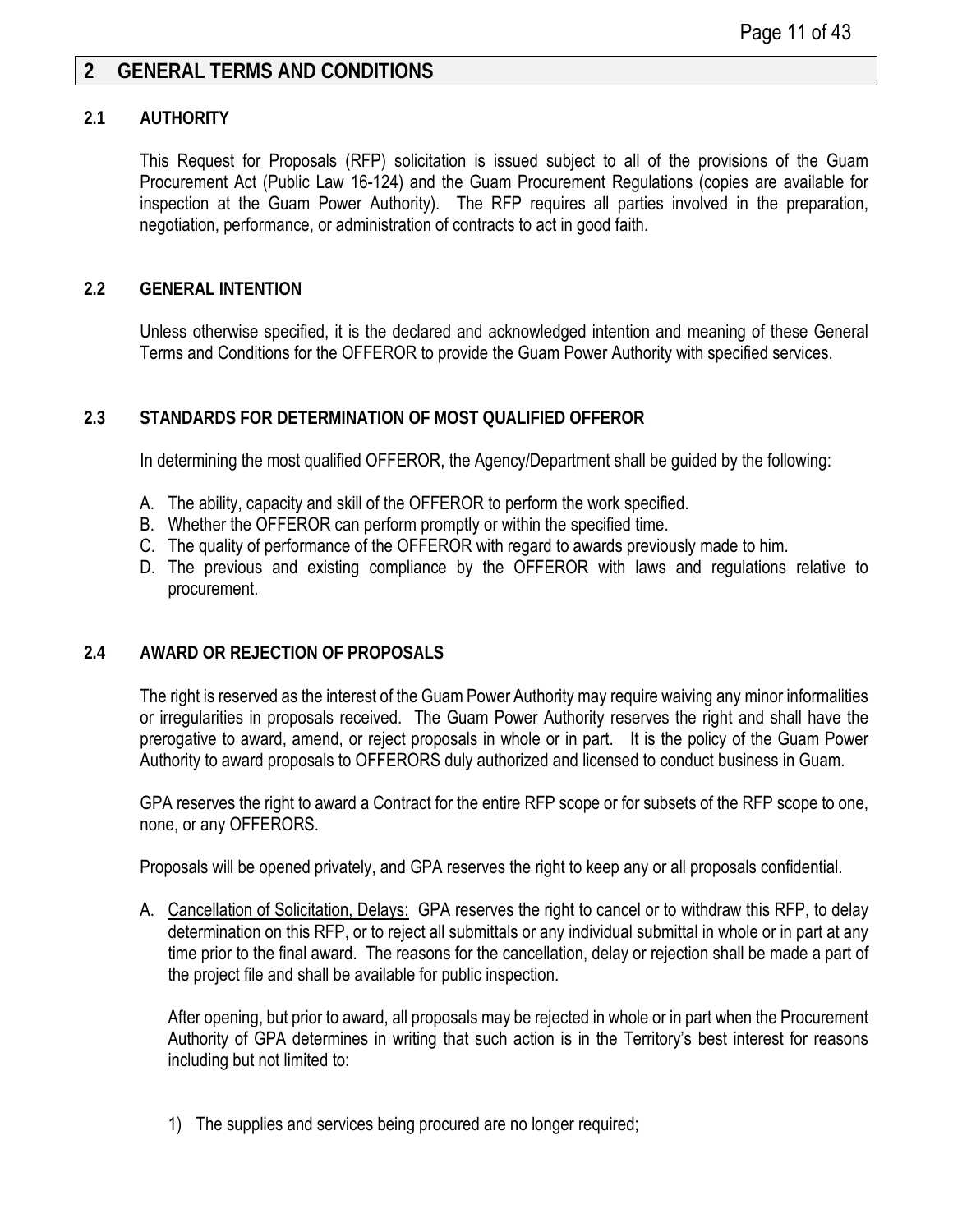- 2) Ambiguous or otherwise inadequate Specifications were part of the solicitation;
- 3) The solicitation did not provide consideration of all factors of significance to the Territory;
- 4) Price(s) exceed available funds and it would not be appropriate to adjust quantities to come within available funds;
- 5) Inability of the selected OFFEROR and GPA to successfully negotiate contract terms for the scope of services requested.

When a solicitation is cancelled or rejected prior to final award, notice of cancellation or rejection shall be sent to all OFFERORS. The reasons for cancellation or rejection shall be made a part of the project file and shall be available for public inspection.

- B. Rejection of Individual Proposal or Submittal: Any individual proposal or submittal may be rejected in whole or in part when in the best interest of the Authority. Reasons for rejecting a proposal or submittal include but are not limited to:
	- 1) OFFEROR is not responsive;
	- 2) The proposal or submittal is non-responsive as it does not conform in all respects to the RFP;
	- 3) The construction, supply or service offered in the proposal is unacceptable by reason of its failure to meet the requirements of the specifications or technical requirements set forth in the RFP;
	- 4) The proposal or submittal does not meet the requirements or criteria set forth in the RFP. Upon request, unsuccessful OFFERORS shall be advised of the reasons for rejection.

Any or all proposals or submittals will be rejected if there is reason to believe that collusion exists among OFFERORS and no participants in such collusion will be considered in future projects for the same work.

### <span id="page-11-0"></span>**2.5 EXECUTION OF THE ORDER**

The OFFEROR to whom the Order is awarded (the "successful OFFEROR") shall execute and deliver to GPA the Contract prior to performing any services on GPA premises. A written notice will be issued to the most successful OFFEROR indicating commencement of the project.

Award of Contract: The award of the Contract, if awarded, will be to the most responsive OFFEROR whose qualifications indicate that award thereto will be in the best interest of OWNER, and whose proposal shall comply with the requirements of the Contract Documents. In no case will the award be made until all necessary investigations have been made into the responsibility of the OFFEROR, and the OWNER is satisfied that the OFFEROR is qualified to do the work and has the necessary equipment to carry out the provisions of the Contract to the satisfaction of OWNER within the time specified. OWNER may award separate contracts for each project scope or for any combination of project scope.

Execution of Contract: The individual, firm or corporation to which this Contract has been awarded shall sign the necessary agreement entering into Contract with OWNER, and return it to OWNER within ten (10) days after date of award.

Failure to Execute Contract: Failure on the part of OFFEROR to execute the Contract as required will be just cause for the annulment of the award. The award may then be made to the next most qualified OFFEROR or the work re-advertised, as OWNER may elect.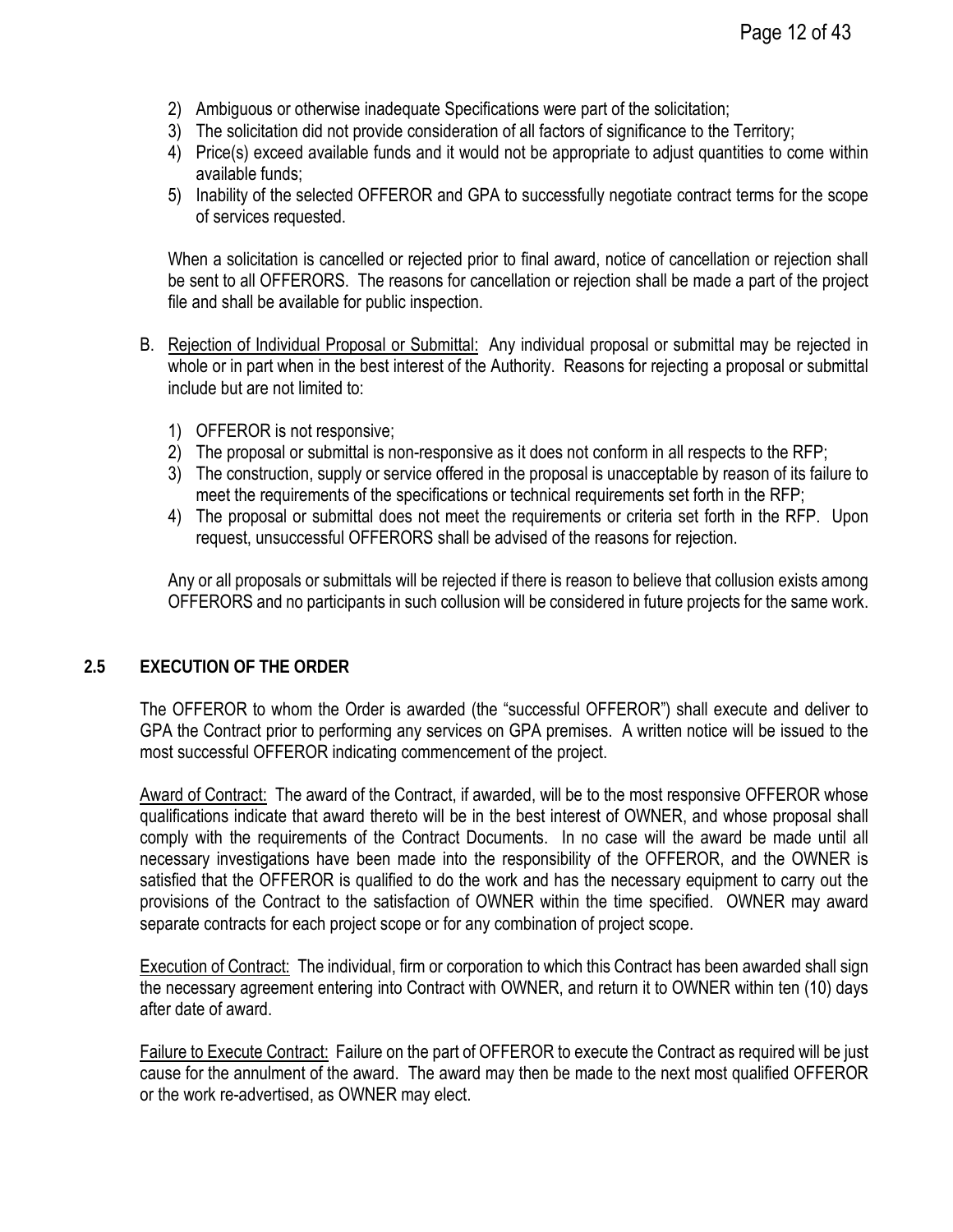#### <span id="page-12-0"></span>**2.6 MODIFICATION / ALTERATION**

After the receipt and opening of proposals, and at its option, the Guam Power Authority may conduct discussions with the OFFEROR who has submitted a proposal reasonably susceptible of being selected for award with the purpose of clarification to assure full understanding and responsiveness to the Proposal requirements. OFFERORS shall be accorded fair and equal treatment with respect to any opportunity for discussion and revision to proposals and such revisions shall be permitted after submission and prior to award for the purpose of obtaining best and final offers. In conducting discussions, there shall be no disclosure of any information derived from proposals submitted by competing OFFERORS.

#### <span id="page-12-1"></span>**2.7 CONTACT FOR CONTRACT ADMINISTRATION**

If your firm receives a contract as a result of this Proposal, designate a person whom we may contact for prompt administration, showing:

NAME: \_\_\_\_\_\_\_\_\_\_\_\_\_\_\_\_\_\_\_\_\_\_\_ TITLE: \_\_\_\_\_\_\_\_\_\_\_\_\_\_\_\_\_\_\_\_\_\_\_ ADDRESS: \_\_\_\_\_\_\_\_\_\_\_\_\_\_\_\_\_\_\_\_\_\_\_ PHONE: \_\_\_\_\_\_\_\_\_\_\_\_\_\_\_\_\_\_\_\_\_\_\_

#### <span id="page-12-2"></span>**2.8 DETERMINATION OF RESPONSIBILITY OF OFFEROR**

The Guam Power Authority reserves the right to secure from OFFERORS information necessary to determine whether or not they are responsible and to determine their responsibility in accordance with Section 2.3 of the General Terms and Conditions.

#### <span id="page-12-3"></span>**2.9 LIMITATIONS**

This RFP does not commit the Guam Power Authority to award a contract, to pay any costs incurred in the preparation of a proposal by the OFFEROR under this request, or to procure a contract for services. The Guam Power Authority reserves the right to reject any and all proposals received under this request, to negotiate with all qualified sources, or to cancel the whole or any part of this RFP at any time.

#### <span id="page-12-4"></span>**2.10 ACCEPTANCE OF PROPOSAL CONTENTS**

The contents of the Proposal of the successful firm will become contractual obligations if a contract ensues. Failure of the successful firm to accept these obligations will result in a disqualification of the Proposal.

#### <span id="page-12-5"></span>**2.11 CONTROL**

The successful OFFEROR will carry out this assignment under the direction and control of the Guam Power Authority and/or his/her designee(s).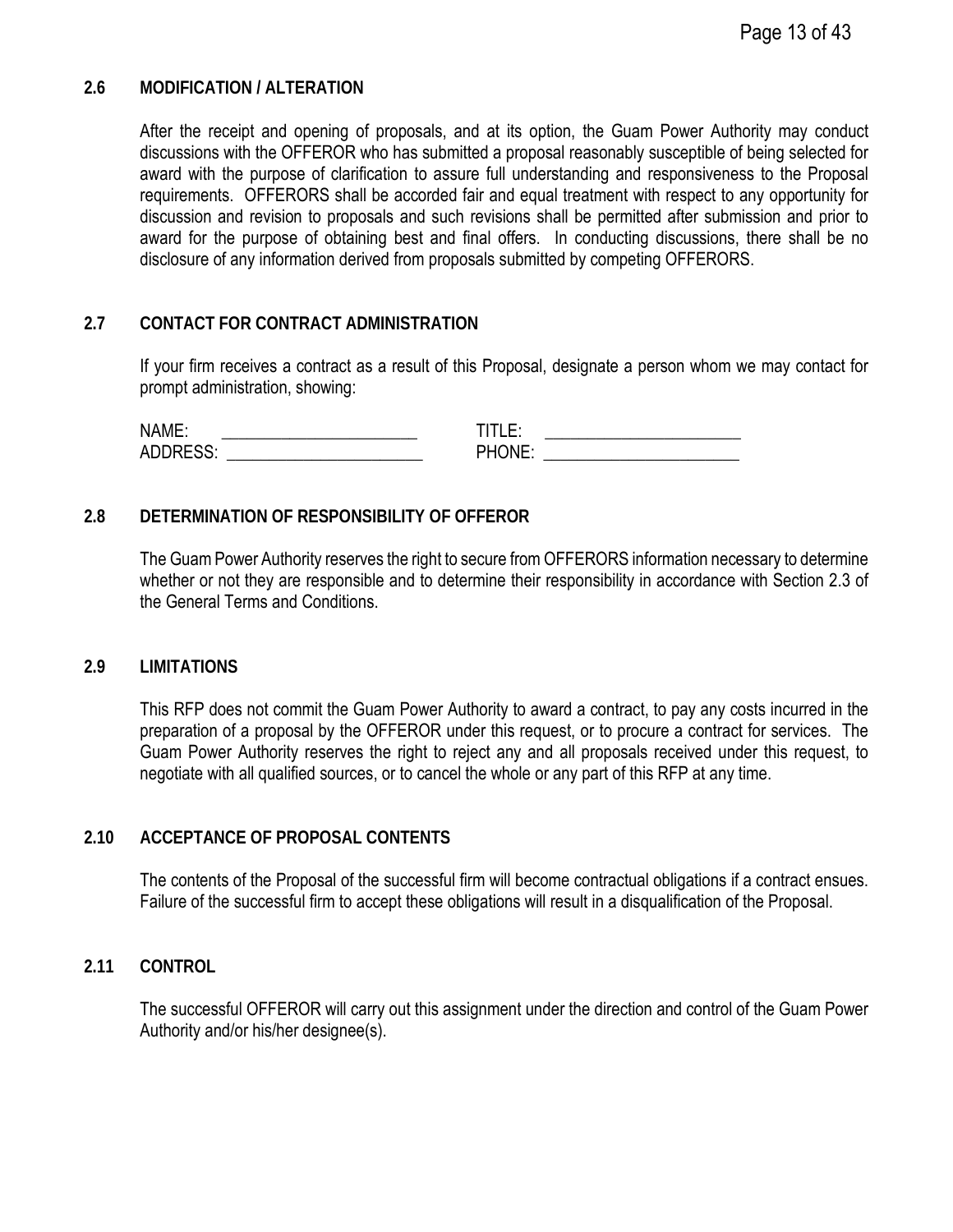### <span id="page-13-0"></span>**2.12 REQUIRED FORMS**

All OFFERORS are required to submit current affidavits, as required below. Failure to do so will mean disqualification and rejection of the proposal.

- A. Ownership Disclosure Affidavit
- B. Non-Collusion Affidavit
- C. No Gratuities or Kickbacks Affidavit
- D. Ethical Standards Affidavit
- E. Declaration Re-Compliance with U.S. DOL Wage Determination
- F. Restriction Against Convicted Sex Offenders

#### <span id="page-13-1"></span>**2.13 CONTRACT TERM**

GPA and the CONTRACTOR agree this CONTRACT will be for a one-year period (12 months) from the date of award subject to the availability of funds with the option of two (2) additional 1 year terms.

#### <span id="page-13-2"></span>**2.14 JUSTIFICATION OF DELAY**

The OFFEROR who is awarded the proposal guarantees that the services will be completed within the agreed upon completion date. If, however, the OFFEROR cannot comply with the completion requirement, it is the OFFEROR's responsibility to advise the Guam Power Authority in writing explaining the cause and reasons for the delay.

Section 6-101.09.1 of the Guam Procurement Regulations, "Liquidated Damages", will be in effect if the OFFEROR fails to meet the completion requirement.

### <span id="page-13-3"></span>**2.15 INVOICING AND PAYMENT TERMS & CONDITIONS**

All invoices shall include supporting documents (i.e. timesheets, shipping invoices, consumable listings, etc.). All supporting documents must be reviewed and approved by the GPA Project Manager prior to invoice submittals. All invoices will be paid net 30 days from the date the invoice is received at the GPA Accounting Department. Payment shall be made using a method mutually agreed upon by the Guam Power Authority and the successful OFFEROR.

#### <span id="page-13-4"></span>**2.16 TAXES**

OFFEROR shall be liable for Guam Gross Receipt Taxes and all other applicable taxes and duties. The Guam Power Authority shall have no tax liability under this order. Specific information on taxes may be obtained from the Director of Revenue and Taxation.

GPA is a government agency exempted from all government taxes as stipulated in the Guam Code Annotated.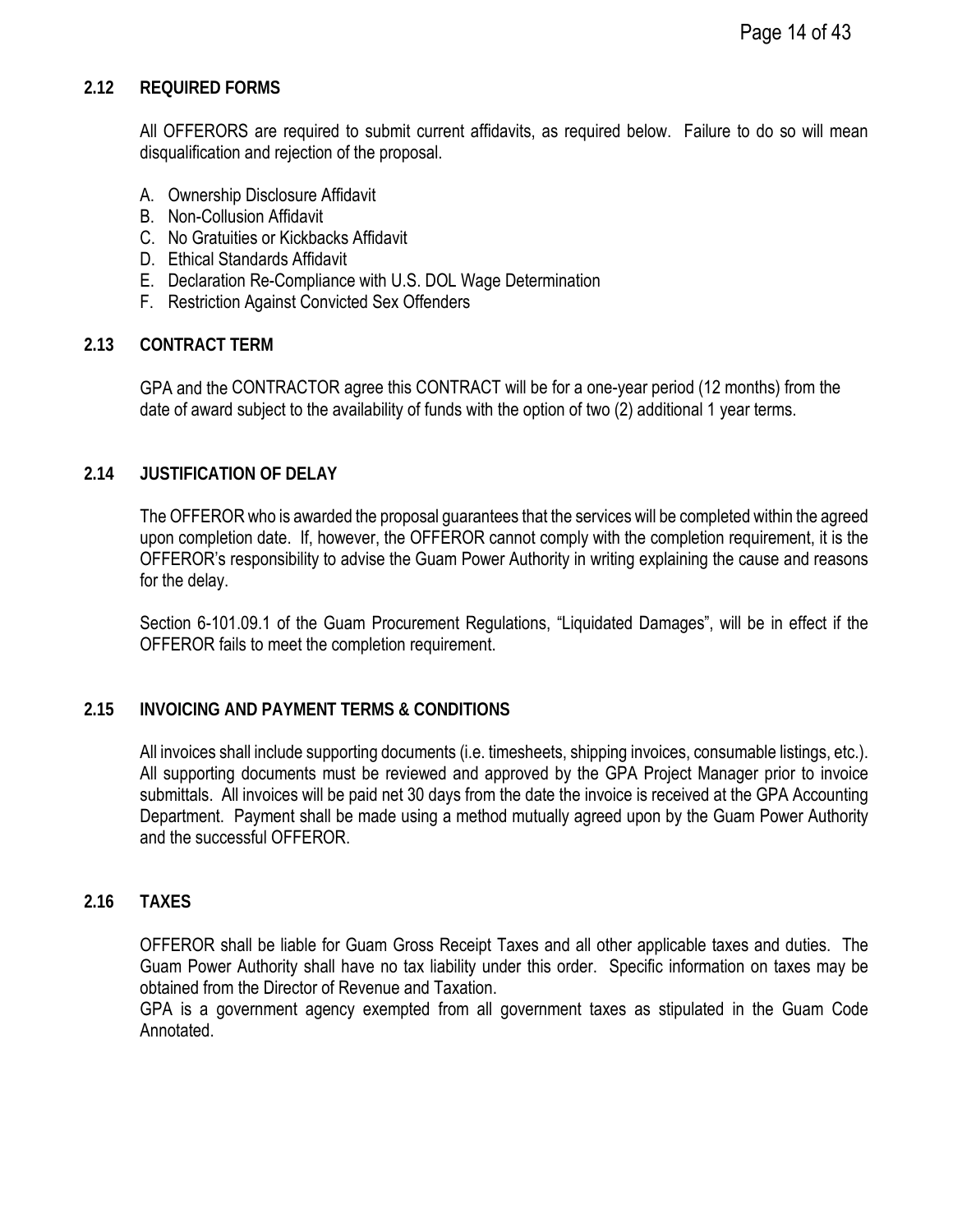### <span id="page-14-0"></span>**2.17 LICENSING**

OFFERORS are reminded that the Guam Power Authority will not consider for award any offer submitted by an OFFEROR who has not complied with the Guam Licensing Law by the time of contract signing. Specific information on licenses may be obtained from the Director of Revenue and Taxation.

## <span id="page-14-1"></span>**2.18 COVENANT AGAINST CONTINGENT FEES**

The OFFEROR warrants that he has not employed any person to solicit or secure any resultant contract upon agreement for a commission, percentage, brokerage, or contingent fee. Breach of this warranty shall give the Guam Power Authority the right to terminate the Contractor, or in its discretion to deduct from the contract price or consideration the amount of such commission, percentage, brokerage, or contingent fees. This warranty shall not apply to commission payable by contractors upon contracts or sales secured or made through, bona fide established commercial or selling agencies maintained by the Contractor for the purpose of securing business.

## <span id="page-14-2"></span>**2.19 ASSIGNMENTS**

Contractor may not assign this CONTRACT or any sum becoming due under the provisions of this CONTRACT without the prior written consent of the Guam Power Authority.

## <span id="page-14-3"></span>**2.20 EQUAL EMPLOYMENT OPPORTUNITY**

Section 3.01 of the Executive Order 10935 dated March 07, 1965 requires the OFFEROR not to discriminate against an employee or applicant for employment because of race, creed, color or national origin. The OFFEROR will take affirmative action to ensure that applicants are employed and that employees are treated equally during employment without regard to race, creed, color or national origin.

### <span id="page-14-4"></span>**2.21 AMERICAN DISABILITIES ACT**

If requested, the OFFEROR must meet all ADA regulations and requirements.

## <span id="page-14-5"></span>**2.22 PROHIBITION AGAINST GRATUITIES, KICKBACKS AND FAVORS TO THE TERRITORY**

All OFFERORS are required to submit a current No Gratuities of Kickbacks Affidavit. Failure to do so will mean disqualification and rejection of the proposal.

Pursuant to GCA 5 section 5630 (c), this clause is conspicuously set forth to alert all parties in this procurement that Guam Public Law Title 5 §5630. Gratuities and Kickbacks, prohibits against gratuities, kickbacks, and favors to the Territory.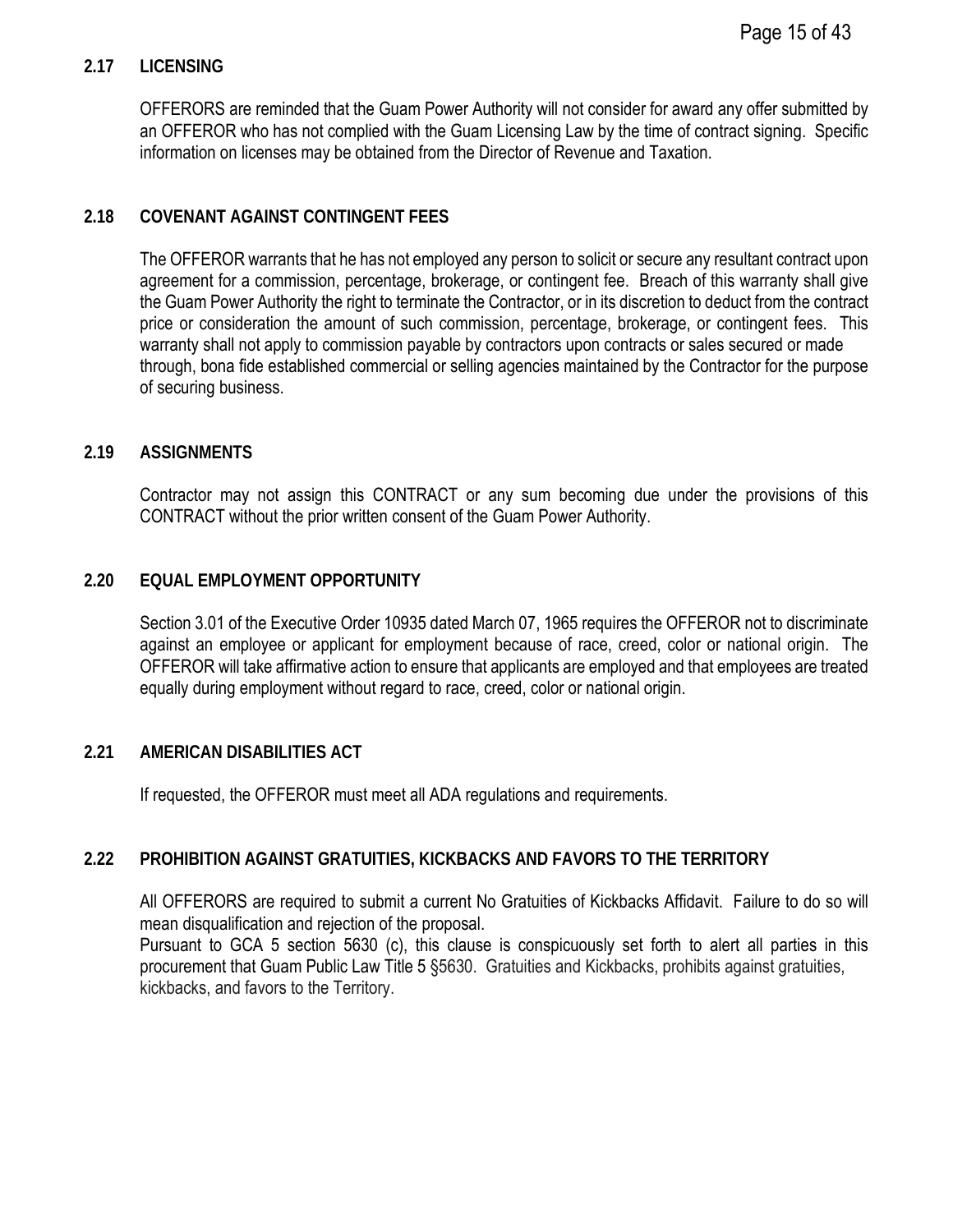#### <span id="page-15-0"></span>**2.23 RESTRICTION AGAINST CONVICTED SEX OFFENDERS**

All OFFERORS are required to submit a current Restriction against Sex Offenders Affidavit. Failure to do so will mean disqualification and rejection of the proposal.

GCA 5 §5253(b) restricts the OFFEROR against employing convicted sex offenders from working at Government of Guam venues. It states:

(b) All contracts for services to agencies listed herein shall include the following provisions: (1) warranties that no person providing services on behalf of the contractor has been convicted of a sex offense under the provisions of Chapter 25 of Title 9 GCA or an offense as defined in Article 2 of Chapter 28, Title 9 GCA, or an offense in another jurisdiction with, at a minimum, the same elements as such offenses, or who is listed on the Sex Offender Registry; and (2) that if any person providing services on behalf of the contractor is convicted of a sex offense under the provisions of Chapter 25 of Title 9 GCA or an offense as defined in Article 2 of Chapter 28, Title 9 GCA or an offense in another jurisdiction with, at a minimum, the same elements as such offenses, or who is listed on the Sex Offender Registry, that such person will be immediately removed from working at said agency and that the administrator of said agency be informed of such within twenty-four (24) hours of such conviction.

### <span id="page-15-1"></span>**2.24 DISCLOSURE OF OWNERSHIP AND NON-COLLUSION**

**5 GCA §5233 (Title 5, Section 5233) states: Disclosure of Ownership, Financial, and Conflicts of Interest**

- (a) Purpose. The disclosure required by this Section are intended to reveal information bearing on the responsibility of a bidder, and can be obtained by an inquiry regarding responsibility prior to award.
- (b) Definitions.

As used herein, the term "person" shall be interpreted liberally to include the definition found in 1 GCA § 715, and in § 5030(n) of this Chapter, and includes a natural person as well as every entity of whatever form or composition (an "artificial person") recognized under the laws of Guam other than a natural person, who is a prospective contractor under a bid, offer, proposal, or other response to a solicitation, or is a contractor under a contract with the government of Guam, and subject to the provisions of this Chapter.

(c) Public Disclosure of Ownership.

(1) The ownership interests to be disclosed under this Section include the interests of a natural or artificial person who owns all or any part of a prospective contractor, bidder, or offeror, whether as proprietor, a partner, limited or otherwise, a shareholder of any class, in which case the percentage ownership interest test shall be based on each class, a member of an association or company, limited or otherwise, and any person owning a beneficial legal interest in any trust, and any other person having the power to control the performance of the contract or the prospective contractor. (2) Prior to award, every person who is a prospective contractor, bidder, or offeror of a contract to be acquired under any method of source selection authorized by this Chapter shall submit a Disclosure Statement, executed as an affidavit under oath, disclosing the name of each person who currently or has owned an ownership interest in the prospective contractor, bidder, or offeror greater than ten percent (10%) at any time during the twelve (12) month period immediately preceding the date of the solicitation (the "relevant disclosure period"). If a prospective contractor, bidder, or offeror is an artificial person, the Disclosure Statement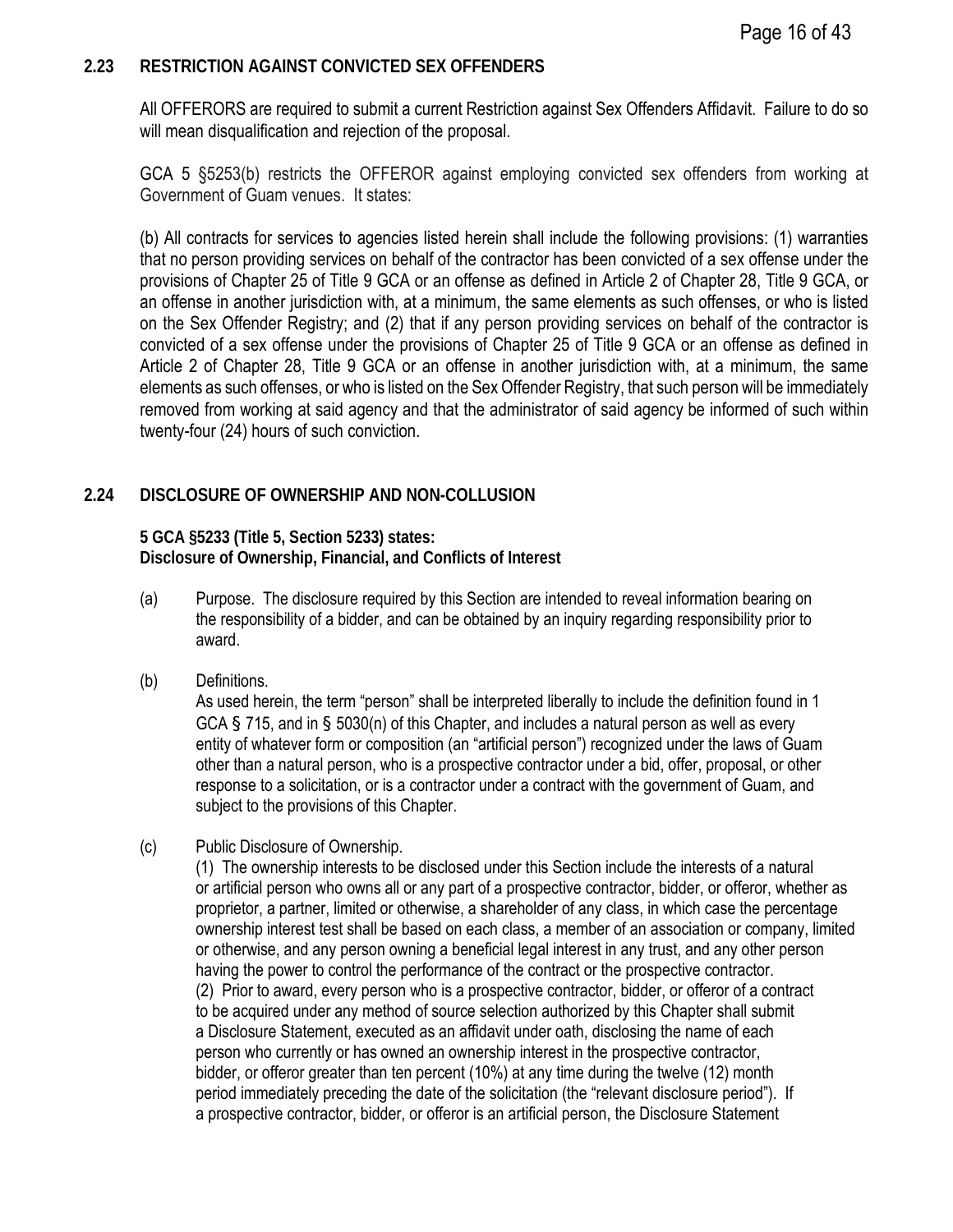shall disclose the name of each person who has owned an ownership interest in such artificial person (a "second tier owner") greater than twenty-five percent (25%) at any time during the relevant disclosure period. If any such second-tier owner is also an artificial person, the Disclosure Statement shall disclose the name of each person who has owned an ownership interest in such second-tier owner (a "third tier owner") of forty-nine percent (49%) or more during the relevant disclosure period. If the name of no natural person has been identified as an owner, or a second or third tier owner of the prospective contractor, bidder, or offeror, the Disclosure Statement shall identify the name, position, address, and contact information of the natural person having the authority and responsibility for the performance of the prospective contract, and the name of any natural person who has the authority and power to remove and replace the designated responsible person or otherwise control the performance of the prospective contract.

- (d) Disclosure of Financial Interest. A prospective contractor shall execute an affidavit disclosing the name of any person who has received or is entitled to receive a commission, gratuity, contingent fee or other compensation to solicit, secure, or assist in obtaining business related to the solicitation by means of a Disclosure Statement, executed as an affidavit under oath, disclosing such interest and shall also contain the amounts of any such commission, gratuity, contingent fee or other compensation.
- (e) Disclosure of Conflict of Interest. A prospective contractor shall disclose the name of any person who directly or indirectly participates in any solicitation if such person is also an employee of the government of Guam, or of the government of the United States if federal funds are used in payment of the contract.
- (f) Every disclosure of an ownership or financial interest of any person required to be identified by this Section shall name the person required to be disclosed and the street address of their principal place of business. All information disclosed or meant to be disclosed under this Section is public procurement data and shall be kept as part of the public record of each procurement.
- (g) Continuing Duty of Disclosure. Notwithstanding any other provision of this Chapter, the duty to disclose the information required under this Section shall be, upon award a continuing duty of a contractor of every contract subject to this Chapter, and all such information shall become part of the procurement record required by § 5249 of this Chapter. Throughout the term of a contract subject to the terms of this Chapter, the contractor shall promptly make any disclosures not made previously and update changes in the identities or other required information, interests, or conflicts of the persons required to be disclosed herein. Failure to comply with this Section shall constitute a material breach of contract."

**Section 2. Severability.** If any provision of this Act or its application to any person or circumstance is found to be invalid or contrary to law, such invalidity shall not affect other provisions or applications of this Act that can be given effect without the invalid provision or application, and to this end the provisions of this Act are severable.

- **1. If the affidavit is a copy, indicate the BID/RFP number and where it is filed.**
- **2. Affidavits must be signed within 60 days of the date the bids or proposals are due.**

### **2.25 NON-COLLUSION**

All OFFERORS are required to submit a current Non-Collusion Affidavit. Failure to do so will mean disqualification and rejection of the proposal.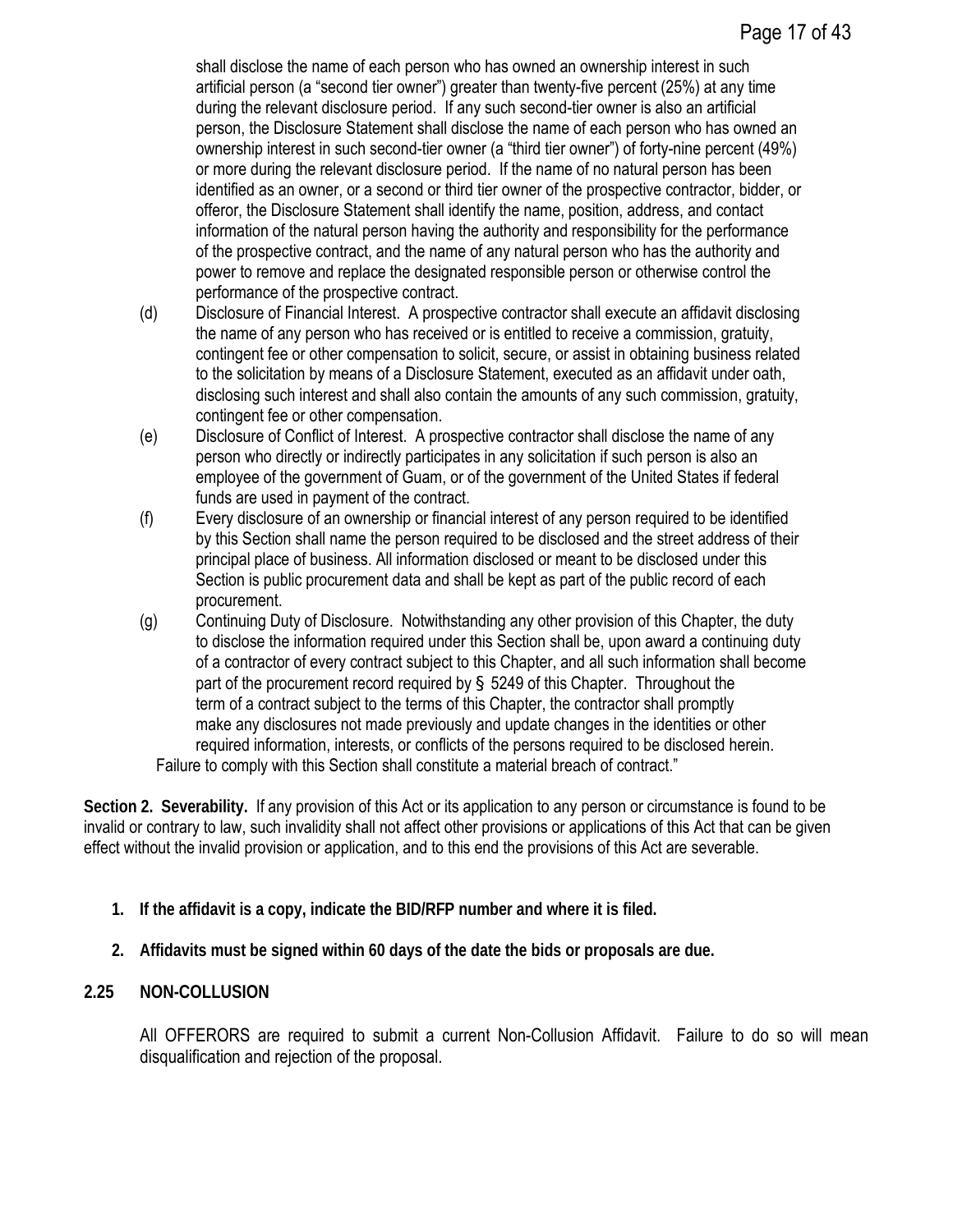### <span id="page-17-0"></span>**2.26 ETHICAL STANDARDS**

All OFFERORS are required to submit a current Ethical Standards Affidavit. Failure to do so will mean disqualification and rejection of the proposal.

### <span id="page-17-1"></span>**2.27 COMPLIANCE WITH U.S. DOL WAGE DETERMINATION**

All OFFERORS are required to submit a Declaration Re-Compliance with U.S. DOL Wage Determination. Failure to do so will mean disqualification and rejection of the proposal.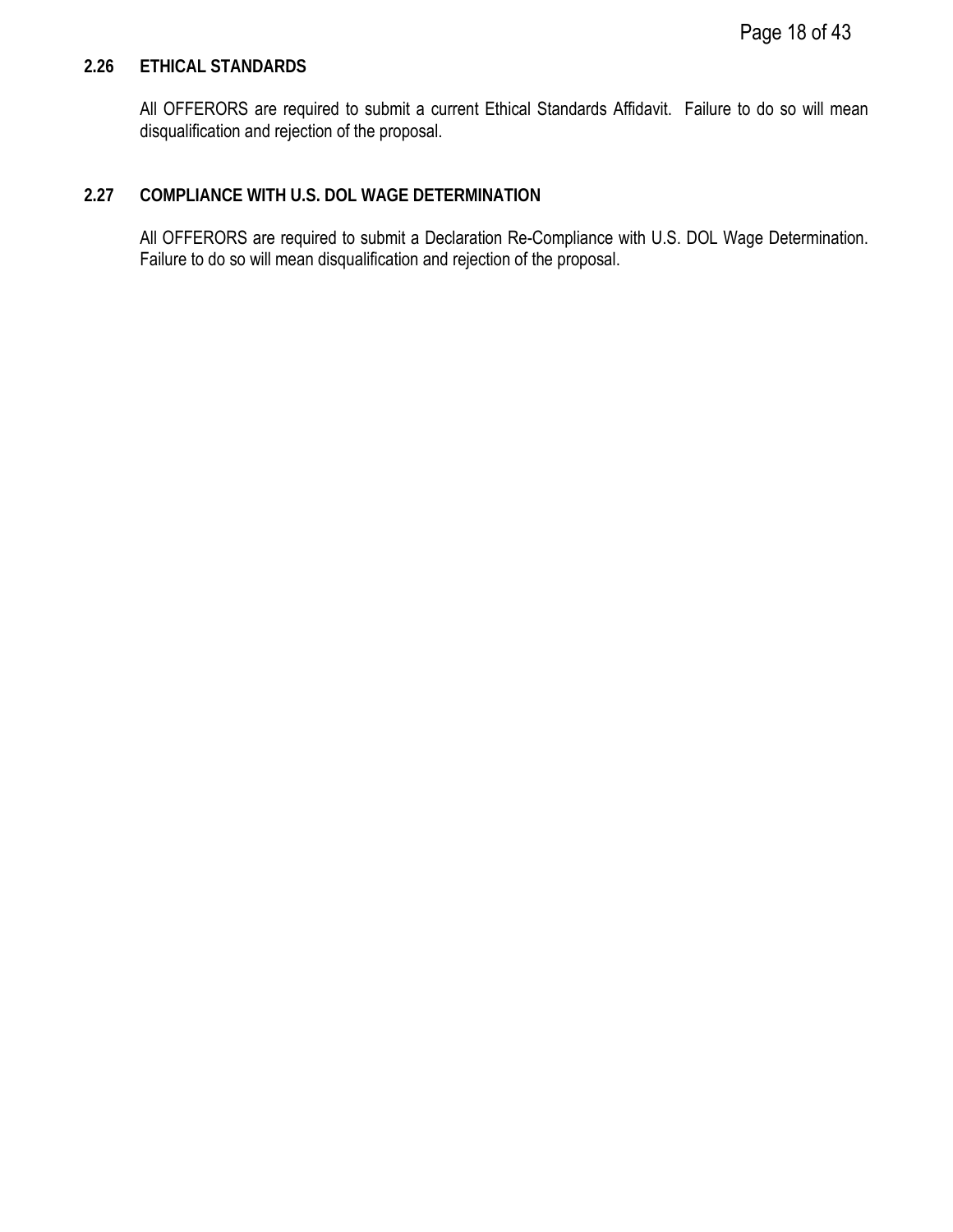# <span id="page-18-0"></span>**3 FORM OF CONTRACT**

#### **CONTRACT FOR TECHNICAL AND PROFESSIONAL SERVICES**

THIS CONTRACT is made and entered into on the sample day of sample 2022, by PROPONT NAME, hereinafter called the CONTRACTOR, and the Guam Power Authority, hereinafter called GPA.

GPA engages the CONTRACTOR to perform professional services for a project known and described as **"GPWA Customer Information System (CIS) System Support", GPA-RFP-22-003**, hereinafter called the "Project".

#### **RECITALS**

WHEREAS, the Guam Power Authority (GPA) and Guam Waterworks Authority (GWA), is a public corporation of the Government of Guam authorized to conduct its own procurement; and

WHEREAS, the GPA and GWA's strategic plan contains initiatives to create a culture based on customer services excellence at the Authority; and

WHEREAS, GPA and GWA seeks to enter into a contract for **"GPWA Customer Information System (CIS) System Support** with a CONTRACTOR wherein such services can be provided to the Authority for the benefit of its customers; and

WHEREAS, the services to be rendered are of a special and temporary nature and are determined to be in the best public interest to be performed under contract by technical personnel other than employees in the services of GPWA; and

NOW, THEREFORE, the Guam Power Authority, Guam Waterworks Authority and the CONTRACTOR for the considerations set forth, agree as follows:

#### <span id="page-18-1"></span>**3.1 SECTION I - SERVICES OF THE CONTRACTOR**

The CONTRACTOR shall perform the following professional services in accordance with the degree of care and skill that a registered professional in Guam would exercise under similar conditions:

- A. The CONTRACTOR shall provide services as described in the detailed scope of work provided in the Scope of work in GPA-RFP-22-003.
- B. The CONTRACTOR has assigned as the Project Manager for this Contract. Prior written approval is required in the event the CONTRACTOR needs to change the Project Manager. The CONTRACTOR shall submit the qualifications of the proposed substituted personnel to GPA for approval.
- C. The CONTRACTOR shall submit all final documents in both hard copy and electronic format. All documents shall be Microsoft Office compatible or in an alternate format approved by GPA. The software version used shall be compatible to current GPA standards.

### <span id="page-18-2"></span>**3.2 SECTION II - PERIOD OF SERVICE**

GPWA and the CONTRACTOR agree this CONTRACT will be effective commencing 2022 for a one (1) year period (12 months) from the date of award of the contract with an option to extend the contract for two (2) additional one (1) year periods, subject to the availability of funds, and may, by mutual written agreement, be renewed at the same terms and conditions for additional periods subject to availability of funding.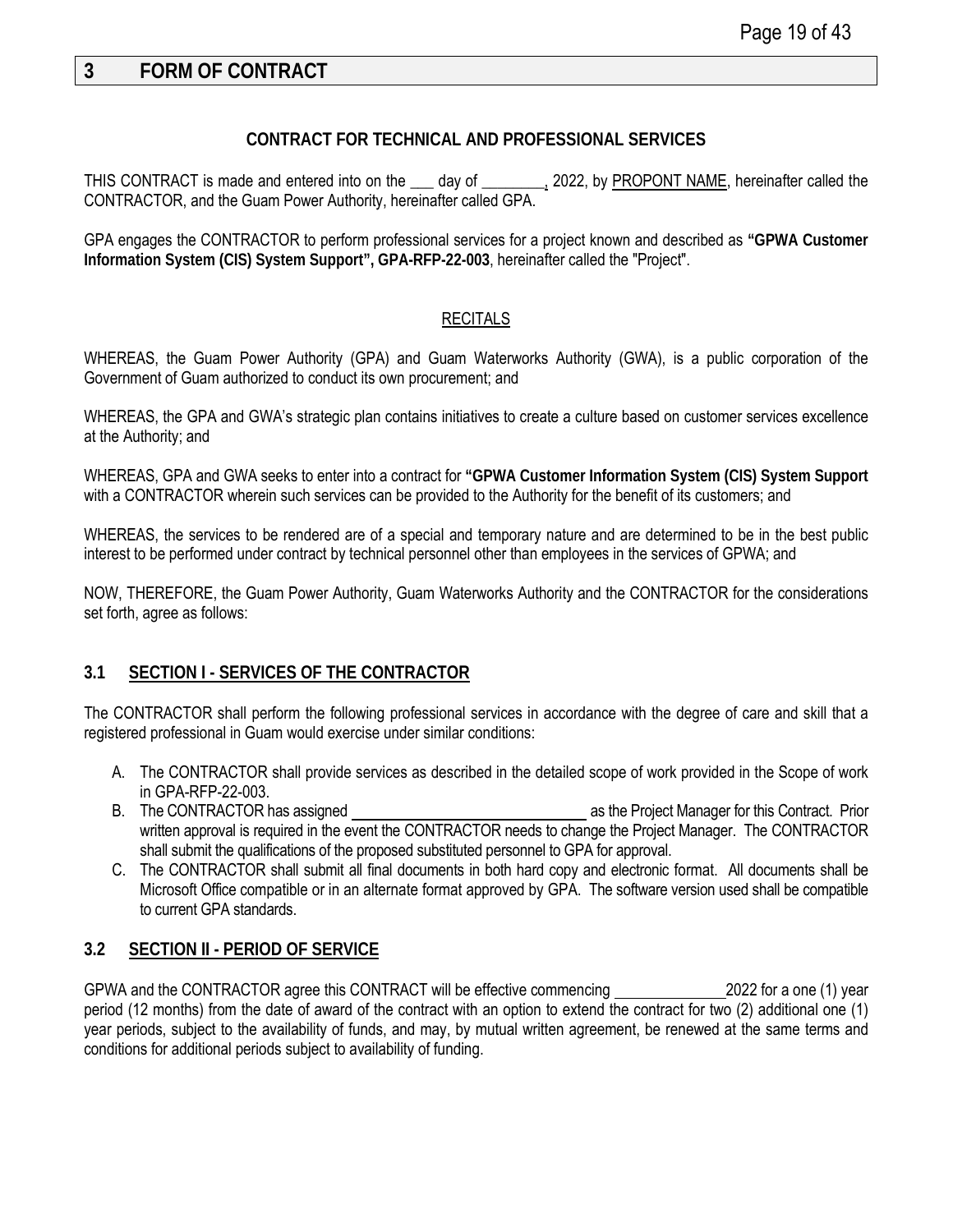### <span id="page-19-0"></span>**3.3 SECTION III - CONTRACTOR'S COMPENSATION**

A. The total compensation to CONTRACTOR for services in this CONTRACT is the lump sum of: \_\_\_\_\_\_\_\_\_\_\_\_\_\_\_\_, plus approved adjustments.

B. GPA shall pay the CONTRACTOR using a method mutually agreed upon by GPA and the successful Offeror.

## <span id="page-19-1"></span>**3.4 SECTION IV - CONTRACTOR'S STATUS**

CONTRACTOR agrees that there shall be no employee benefits occurring from this Agreement, such as:

- A. Insurance coverage provided by GPWA;
- B. Participation in the Government of Guam retirement system;
- C. Accumulation of vacation or sick leave;
- D. There shall be no withholding of taxes by GPWA;
- E. That it is expressly understood and agreed that, in the performance of services under this Agreement, CONTRACTOR and its employees shall at all times act as independent contractors with respect to GPA, and not as an employee or agent of GPWA. Further, it is expressly understood and agreed by the parties that nothing contained in this Agreement shall be construed to create a joint venture, partnership, association, or other affiliation or like relationship is and shall remain that of independent parties to a contractual relationship set forth in this Agreement.

#### <span id="page-19-2"></span>**3.5 SECTION V – GUAM POWER AUTHORITY'S RESPONSIBILITIES**

- A. GPWA shall designate a Project Manager during the term of this CONTRACT. The Project Manager has the authority to administer this CONTRACT and shall monitor compliance with all terms and conditions stated herein. All requests for information from or a decision by GPA on any aspect of the work shall be directed to the Project Manager.
- B. GPWA shall review submittals by the CONTRACTOR and provide prompt responses to questions and rendering of decisions pertaining thereto, to minimize delays in the progress of the CONTRACTOR'S work. GPWA will keep the CONTRACTOR advised concerning the progress of GPWA's review of the work. The CONTRACTOR agrees that GPWA's inspection, review, acceptance or approval of CONTRACTOR'S work shall not relieve CONTRACTOR'S responsibility for errors or omissions of the CONTRACTOR or its sub-CONTRACTOR(s).

### <span id="page-19-3"></span>**3.6 SECTION VI- INVOICING AND PAYMENT TERMS & CONDITIONS**

All Invoices shall include supporting documents (i.e. timesheets, shipping invoices, consumable listings). All supporting documents must be reviewed and approved by GPWA Project Manager prior to invoice submittal for charges. All invoices will be paid NET 30 Days from date invoice is received at the GPWA Accounting Department. Payment shall be made using a method mutually agreed upon by the Guam Power Authority and the CONTRACTOR.

### <span id="page-19-4"></span>**3.7 SECTION VII - TERMINATION**

GPWA, at its sole discretion, may terminate this CONTRACT for convenience or abandon any portion of the Project for which services have not been performed by the CONTRACTOR, upon thirty (30) days written notice delivered to CONTRACTOR personally, via email, or by certified mail at the address provided.

Immediately after receiving such notice, the CONTRACTOR shall discontinue advancing the services under this CONTRACT and proceed to close said operations under this CONTRACT. The CONTRACTOR shall appraise the services it has completed and submit an appraisal to GPWA for evaluation. GPWA shall have the right to inspect the CONTRACTOR'S work to appraise the services completed.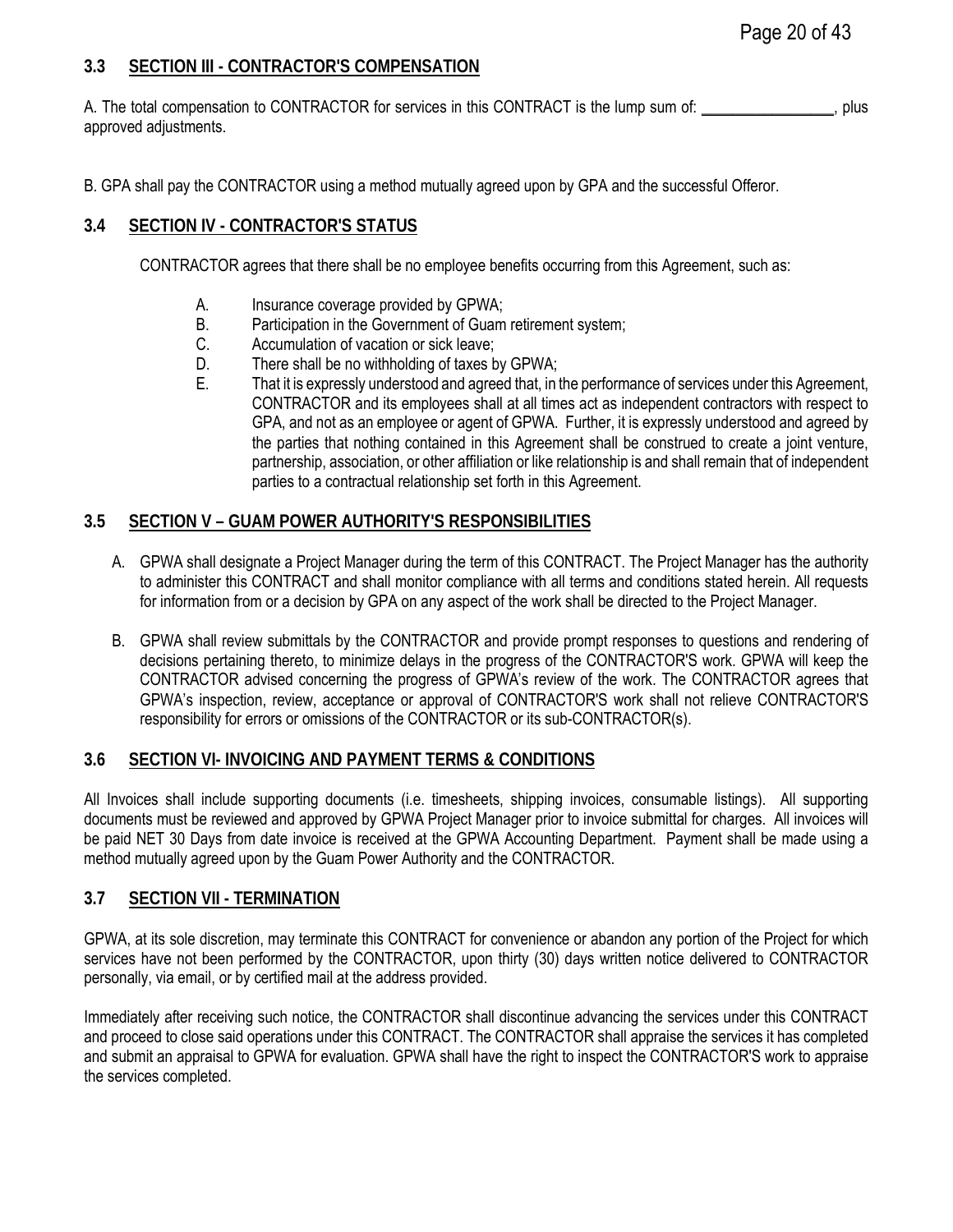In the event of such termination or abandonment, the CONTRACTOR shall be paid for services performed prior to receipt of said notice of termination including reimbursable expenses then incurred.

GPWA shall make final payment within thirty (30) days after the CONTRACTOR has delivered the last of the partially completed items and the final fee has been agreed upon.

In the event this CONTRACT is terminated, GPWA shall have the option of completing the work, or entering into a CONTRACT with another party for the completion of the work according to the provisions and agreements herein.

#### <span id="page-20-0"></span>**3.8 SECTION VIII- CHANGES**

GPWA may at any time, by written order, make any changes or deletions in the services to be performed hereunder. If such changes or deletions cause an increase or decrease in the cost of doing work under this Agreement, or in the time required for this performance, an equitable adjustment shall be made as agreed to by the parties and the Agreement shall be modified in writing accordingly.

#### <span id="page-20-1"></span>**3.9 SECTION IX - ASSIGNMENT OF AGREEMENT**

CONTRACTOR may not assign this Agreement, or any sum becoming due to under the provisions of this Agreement, without the prior written consent of GPWA.

#### <span id="page-20-2"></span>**3.10 SECTION X - FORCE MAJEURE**

Neither party shall be liable for any delay in meeting or failure to meet its obligations under this Agreement due to a force majeure.

#### <span id="page-20-3"></span>**3.11 SECTION XI -TAXES**

OFFEROR shall be liable for Guam Gross Receipt Taxes and all other applicable taxes and duties. Guam Power Authority shall have no tax liability under this contract. Specific information on taxes may be obtained from the Director of the Guam Department of Revenue and Taxation.

GPA is a government agency exempted from ALL government taxes as stipulated in the Guam Code Annotated.

#### <span id="page-20-4"></span>**3.12 SECTION XII – NOTICES**

Any notice, demand or other document required or permitted to be delivered hereunder shall be in writing and may be delivered personally (not to include facsimile transmission) or shall be deemed to be delivered when received postage prepaid, registered or certified mail, return receipt requested, addressed to the parties at their respective address as specified herein:

| Name and Address<br>If applicable, Name and address<br>Fax number        |
|--------------------------------------------------------------------------|
| <b>Guam Power Authority</b><br>P.O. Box 2977<br>Hagatna, Guam 96932-2977 |
| General Manager<br>(671) 648-3165                                        |
|                                                                          |

#### <span id="page-20-5"></span>**3.13 SECTION XII – GOVERNING LAW**

The validity of this Agreement and any of its terms or provisions, as well as the rights and duties of the parties to this Agreement, shall be governed by the laws of Guam.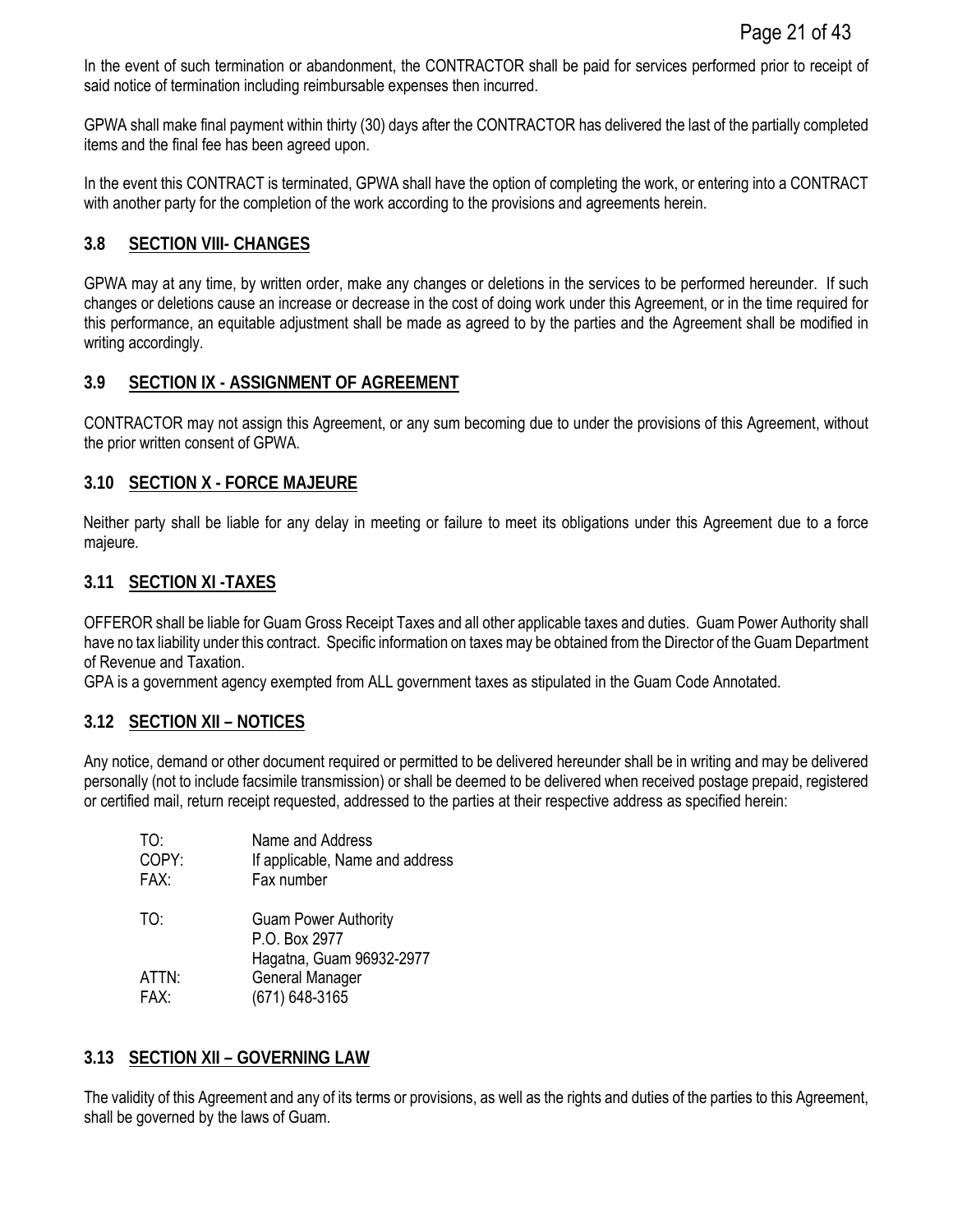#### <span id="page-21-0"></span>**3.14 SECTION XIV - SUPPLEMENTAL CONTRACT PROVISIONS**

The supplemental contract provisions to this CONTRACT are attached hereto and incorporated herein by reference as if fully set forth.

#### <span id="page-21-1"></span>**3.15 SECTION XV – INDEMNIFICATION**

The CONTRACTOR shall indemnify and hold GPWA harmless from any claim, liability or product liability, loss, damage, demand, cause of action or suit, expense or reasonable fee of legal counsel arising out of or in connection with the goods or services the CONTRACTOR provides.

#### <span id="page-21-2"></span>**3.16 SECTION XVI – DISPUTES**

All controversies between GPWA and the CONTRACTOR which arise under, or are by virtue of this CONTRACT and which are not resolved by mutual agreement shall be resolved under Guam Procurement Law and the Government Claims Act, and pursuant to the laws of Guam.

#### <span id="page-21-3"></span>**3.17 SECTION XVII – RELEASE OF INFORMATION**

The CONTRACTOR shall not release any information, including the contract price; concerning this project or any part thereof in any form, including advertising, news releases, or professional articles, without written permission from GPWA.

#### <span id="page-21-4"></span>**3.18 SECTION XVIII – CYBER / DATA SECURITY**

CONTRACTOR shall follow and abide by GPWA's Cybersecurity Policy (CSP). Such policy shall cover all CONTARCTOR personal, development, programming, services, software, hardware and other related solutions as part of this contract. Any deviations, changes or results that will impact GPWA's CSP guidelines will be subject to review and approval by the GPWA Cybersecurity Committee.

In addition, CONTRACTOR also agrees that the data and information obtained in the course of this Contract and Scope of Services is to be used only in the performance and delivery of these services. CONTRACTOR is precluded from disclosing confidential information obtained in the course of this contract with GPWA unless the GPWA specifically consents.

#### <span id="page-21-5"></span>**3.19 SECTION XIX – INSURANCE**

The CONTRACTOR shall not commence work under this CONTRACT until he has obtained reasonable insurance for Auto Liability and Worker's Compensation and Employer's Liability up to the statutory limits. The CONTRACTOR shall maintain all insurance required during the course of the work.

IN WITNESS WHEREOF, the parties hereto have executed this CONTRACT this \_\_\_\_ day \_\_\_\_\_\_\_\_\_\_, 2022. The CONTRACTOR warrants that the person who is signing this CONTRACT on behalf of the CONTRACTOR is authorized to do so and to execute all other documents necessary to carry out the terms of this CONTRACT.

**Offeror Title** Company Name Federal I.D. No. /Social Security No.

JOHN M. BENAVENTE, P.E. GENERAL MANAGER GUAM POWER AUTHORITY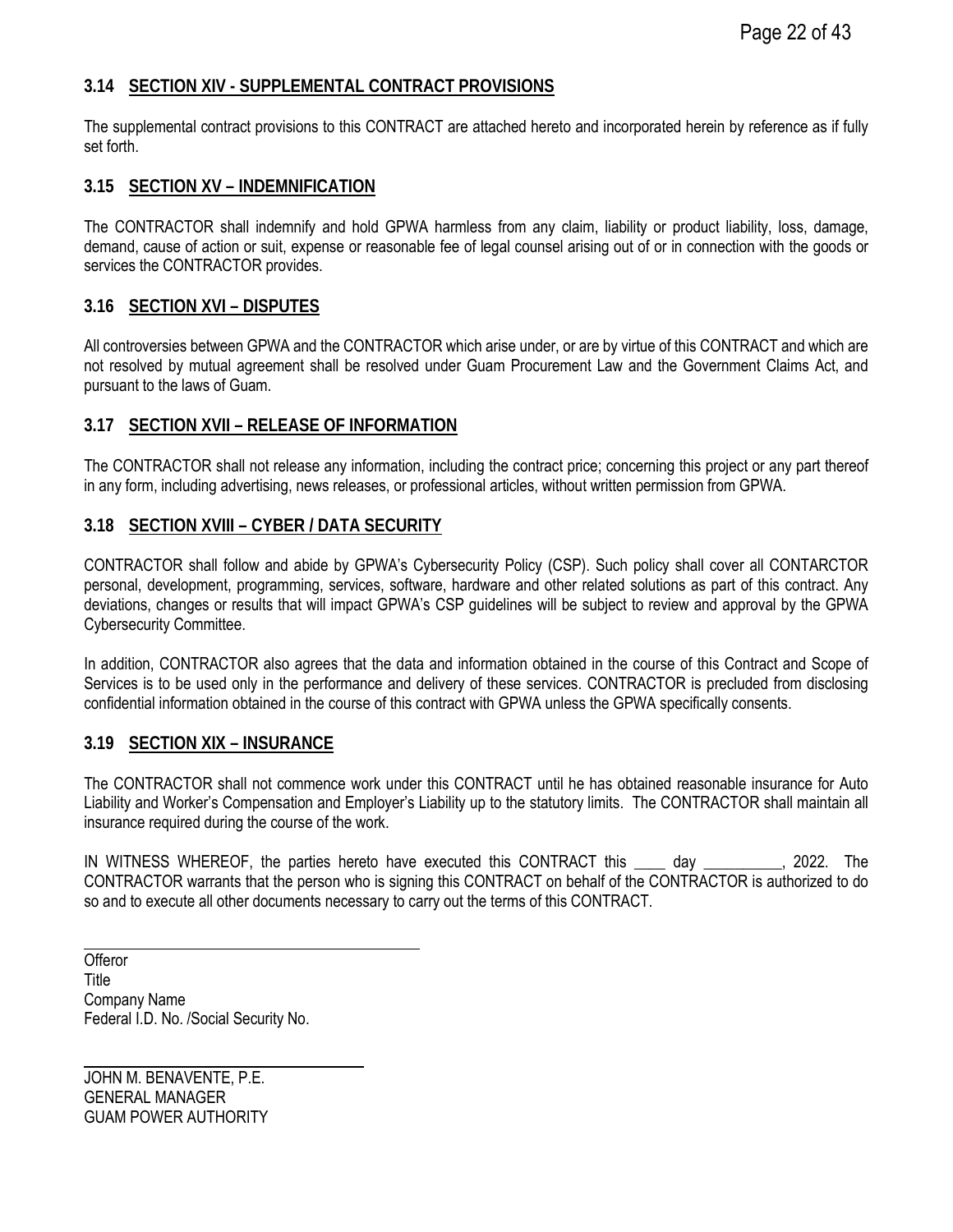# <span id="page-22-0"></span>**4 SOLICITATION AND TECHNICAL REQUIREMENTS**

### **GPWA Customer Information System (CIS) System Support**

#### **General:**

The Guam Power Authority was created in 1968 as a public corporation and autonomous instrumentality of the Government of Guam. Since that time, the Authority has maintained and expanded the island wide power system on Guam. The Authority now has 469 megawatts of generation capacity, 663 miles of transmission and distribution lines, 29 substations, \$885 million in assets, and \$365 million in annual revenues. GPA currently serves approximately 46,000 customers with the U.S. Navy being the largest representing about 19% of revenue.

The Guam Power Authority was changed into a public corporation of the Government of Guam in 2002 and governed by a five-member elected Commission – the Consolidated Commission on Utilities (CCU). The CCU retains contracting authority, establishes policies and has control over the selection of top management of the Authority.

The Authority is regulated by the Guam Public Utilities Commission – a rate setting body made up of Commissioners appointed by the Governor of Guam. The PUC has established rules of operation that are similar to those of other jurisdictions within the United States. The PUC have broad regulatory authority over GPA including approval of any contracts that might have an impact on GPA's rates.

#### **Purpose:**

The Guam Power Authority (GPA) and Guam Waterworks Authority (GWA) upgraded their Customer Information System (CIS) in 2014 to Oracle's Customer Care & Billing (CC&B) system. The CC&B system integrates with GPA's Smart Meter and Meter Data Management System (MDMS) system and provides customer service and billing support for both GPA and GWA.

This procurement is to provide GPA and GWA with client side training and support services to enhance their knowledge and performance for the proper operation and maintenance of its CC&B application. This scope of work will include staff training services for the CC&B program and a GAP analysis review on the operation of the CC&B application as listed in Task 1 and Task 2 below. Other additional related services could be requested from the Offeror for the processing, operation and enhancement to the CC&B application outside the Scope of Work below.

#### **Scope of Work:**

Vendors shall define which of the CIS Applications and integration technologies they have expertise in and can provide support. Vendor's response should include specific descriptions of experience with each related application as listed:

- Oracle Customer Care & Billing (CC&B)
- GPWA POS (point of sale) Interface
- Oracle Business Intelligence (BI)
- Oracle Database 12C/18C/19C/21C
- On-Premise Oracle Application Infrastructure Support
- Atomic UC4
- CC&B API (Application Programming Interface)
- CC&B Custom Extracts
- Oracle Application Express (APEX)
- L&G SmartMeter AMI
- MeterSense MDMS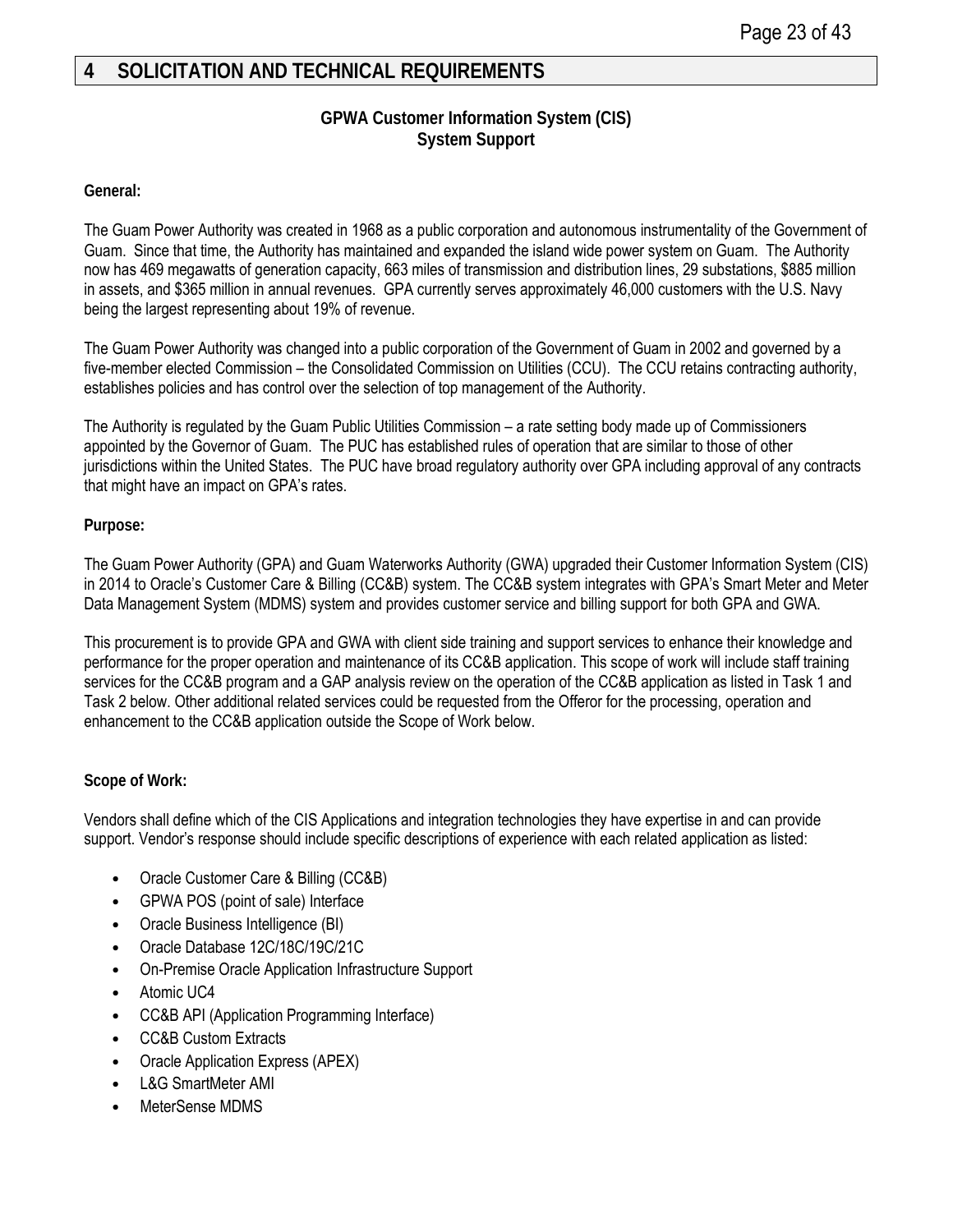- Oracle GoldenGate/Data Guard
- Oracle JDE One World / Enterprise One
- Oracle Customer & Experience Cloud
- Oracle Cloud Infrastructure (OCI)

The Vendor should account for the following activities for the maintenance and support of the CIS applications based on the following:

Support/Troubleshooting:

- How to troubleshoot and read error log files as defined through batch
- Common type of backend error screens and ways to resolve them
- Assist in walk thru of current issues being encountered and resolution for such
- Identify queries and reports that should be in place for successful application monitoring and how to run them
- Assist in walk thru and review of manual workarounds and see if they are correct
- Provide best practice scenarios to code promotion and environment maintenance<br>• Review business processes for workaround and issue triggering
- Review business processes for workaround and issue triggering<br>• Other technical support related to the proper operation and main
- Other technical support related to the proper operation and maintenance of the CC&B application<br>• Troubleshoot system production issues including performance tuning
- Troubleshoot system production issues including performance tuning
- Develop fixes for production issues and assisting in their deployment
- System administration (user administration, configuring security)
- Troubleshoot reporting issues<br>• Application upgrades, service
- Application upgrades, service packs, patches

Implementing Enhancements/Programming Changes:

- Implement requested application enhancements<br>• Assist with programming/design of Application Pr
- Assist with programming/design of Application Programming Interface (API) for integration with other applications

Training and Knowledge Transfer:

- Train new users on the system
- Assist in knowledge transfer to IT technical staff

The Vendor shall work with GPWA to determine an appropriate process to provide support and maintenance of the current CIS system and to identify gaps in the GPWA IT organization where supplemental assistance is needed.

The Vendor shall provide support model for the above sets of services. The Vendor should consider structuring a proposal that allows some flexibility in the level of service for which the GPWA can contract from the Vendor. The Vendor shall consider the following in their proposal:

- Schedule work to be perform at a time mutually agreeable between GPWA and Vendor.
- Vendor will follow GPWA standards, methodology, processes and generate the GPWA required support documentation (e.g. Design specs, etc.)
- Emergency maintenance to resolve operational issues and problems will be triaged by the Vendor and GPWA staff.
- Vendor shall propose service level agreements for turnaround times for the various activities.
- The Vendor will provide estimated costs for any new functionality or services for the CIS system as requested by GPWA. Such new functionality or services will proceed upon written approval from the GPWA team.

GPWA will review and approve the propose resource resumes to work on this assignment after the Agreement is signed. The resources can start working on the project once approved and that GPWA has the right to ask for replacement if the assigned resource is not working out. GPWA will expect the vendor's employee(s) working to meet the same standards as GPWA employees, including but not limited to: background checks, ethics code, etc.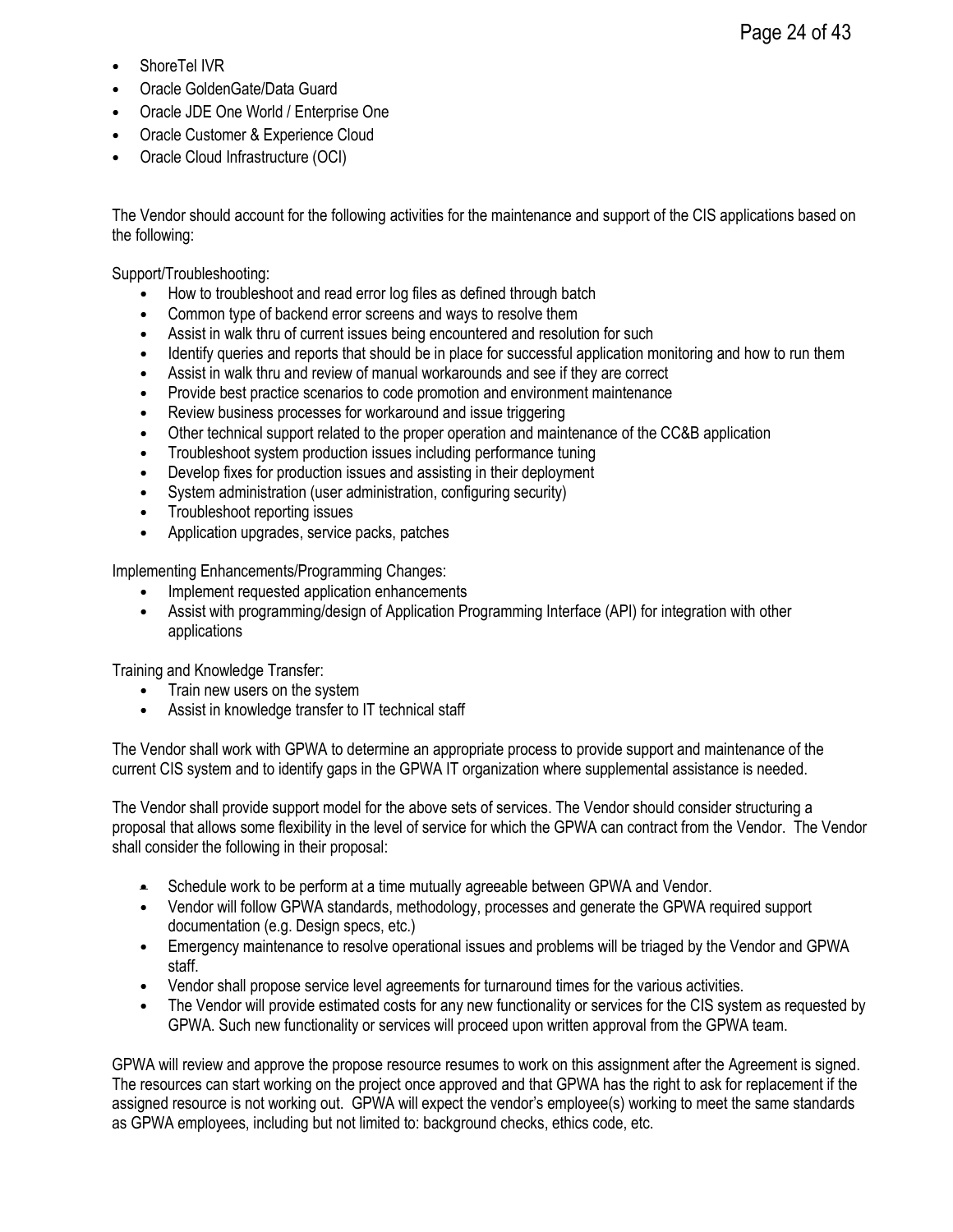# <span id="page-24-0"></span>**5 QUALIFICATIONS**

GPWA seeks a PROPONENT with excellent qualifications in support of GPWA CIS systems based on the following:

#### <span id="page-24-1"></span>**5.1 PROPONENT Qualifications Evaluation**

GPWA will evaluate the PROPONENTS qualifications for the RFP Scope in the following areas:

- A. General RFP Scope
- B. Experience
- C. Requirement Analysis
- D. Proposed Website Design and Experience
- E. Proposed Content Management Solution and Experience
- F. Additional Options
- G. Project Management
- H. Proposed Website Design

#### <span id="page-24-2"></span>**5.2 Company Experience**

The respondent's response should include an organizational write-up. The organizational write-up should be no more than two (2) pages that provide some background on the organization as a whole. The remainder of this section should concentrate on the respondent's experience in the utilities industry.

The following should be included within this section of the respondent's proposal:

- 1. How long the company has been in business?
- 2. Are there pending buyouts, mergers or acquisition offers which could be disclosed at this time?
- 3. Whether the company is a public or privately owned firm.
- 4. Provide acquisition or merger history (if any).
- 5. A brief description of the company size and organization.
- 6. Total number of company employees.
- 7. The number of utility CIS clients.
- 8. The number of utility CIS clients with over 40,000 customers.

#### <span id="page-24-3"></span>**5.3 CIS Implementation and Application Support Experience**

Respondent should demonstrate a proven track record in implementing and supporting CIS across a series of successful utility project implementation efforts. Relevant experience must be associated with utility projects completed not more than five (5) years prior to the date of this RFP. Respond by completing this matrix and including in *APPENDIX 1* of your response.

| <b>Utility Name</b> | Number of<br><b>Utility</b><br><b>Customers</b> | <b>Services</b><br>Supported | CC&B<br>Implementation | CC&B<br>Application<br>Support |
|---------------------|-------------------------------------------------|------------------------------|------------------------|--------------------------------|
| Sample Corp.        | 50,000                                          | Electric and<br>Water        |                        |                                |
|                     |                                                 |                              |                        |                                |
|                     |                                                 |                              |                        |                                |

<span id="page-24-4"></span>**5.4 Client List and References**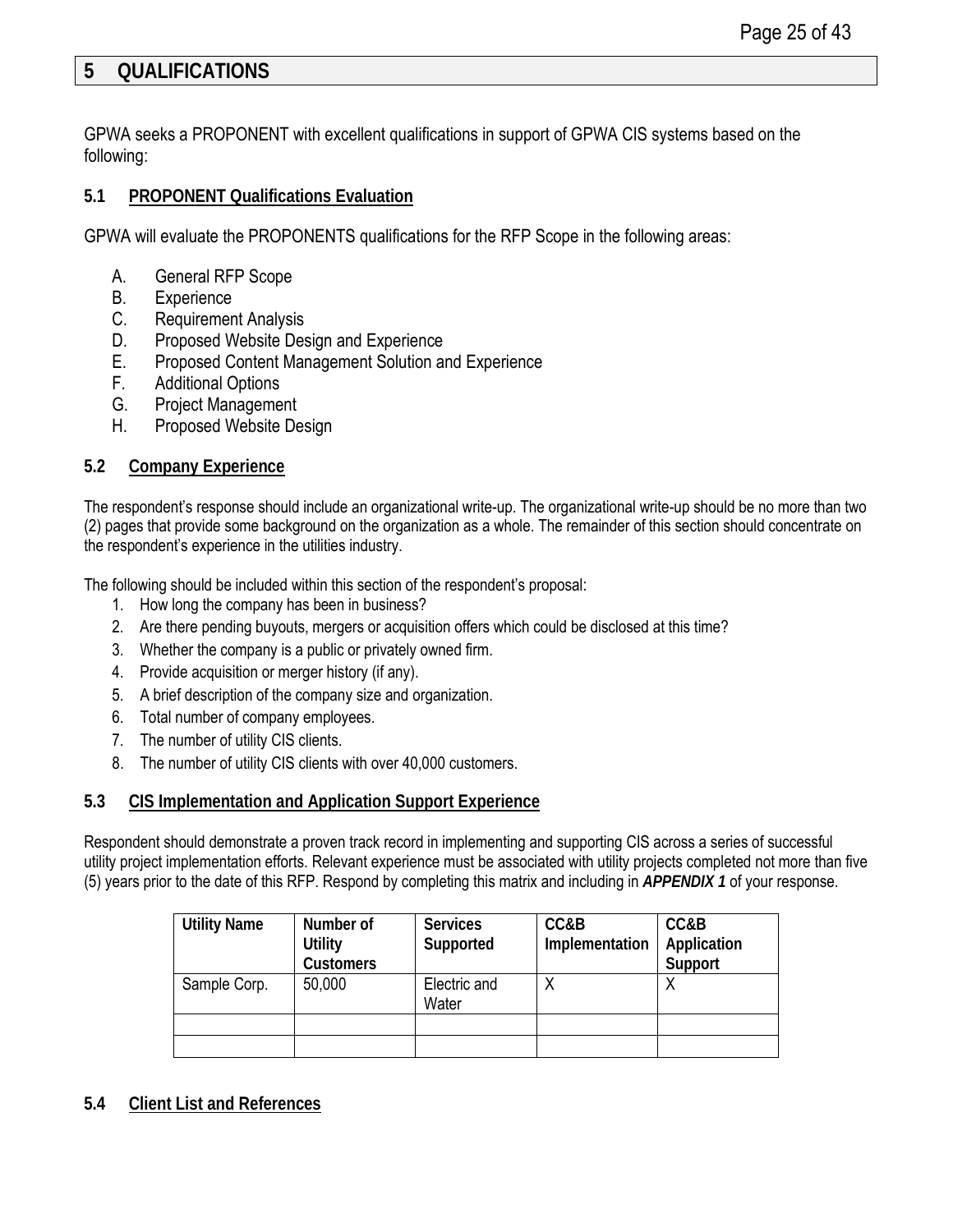For every utility listed in the section above, respond by completing this matrix and including in *APPENDIX 2* of your response:

| <b>Utility Name</b>     |  |
|-------------------------|--|
| <b>Type of Utility</b>  |  |
| Size of Utility         |  |
| Contact Name and        |  |
| Title                   |  |
| <b>Telephone Number</b> |  |
| <b>Email Address</b>    |  |
|                         |  |

#### <span id="page-25-0"></span>**5.5 Project Team**

The respondent's proposal should detail their proposed project organization and key personal qualifications by providing the following:

#### **Organizational Chart**

The respondent shall provide a proposed organization chart identifying all project functions with associated roles for both the respondent and the expected number of full time employees for each function. The respondent shall provide a description for each role, clarifying responsibility of each personnel.

The respondent shall provide all personnel required to successfully complete proposed project activities and shall identify specific individuals for those key positions identified within the organization chart.

GPWA reserves the right to approve any and all personnel changes or to request personnel changes as deemed appropriate during the course of the project.

#### **Key Project Personnel Resumes**

Respondent shall provide in their proposal resumes of the key positions identified in the organizational chart requirement above.

#### **Key Project Personnel Information**

Respondent shall complete and submit with their proposal the following matrix for every person listed above. Please complete *APPENDIX 3* with the following information:

| Name                                   |  |
|----------------------------------------|--|
| <b>Proposed Project Role</b>           |  |
| Subcontractor (Yes or No)              |  |
| Prior experience in the proposed       |  |
| project role including the name of the |  |
| utility where this role was performed  |  |
| Other experience relevant to the       |  |
| proposed project role including the    |  |
| name of the utility where this         |  |
| experience was obtained                |  |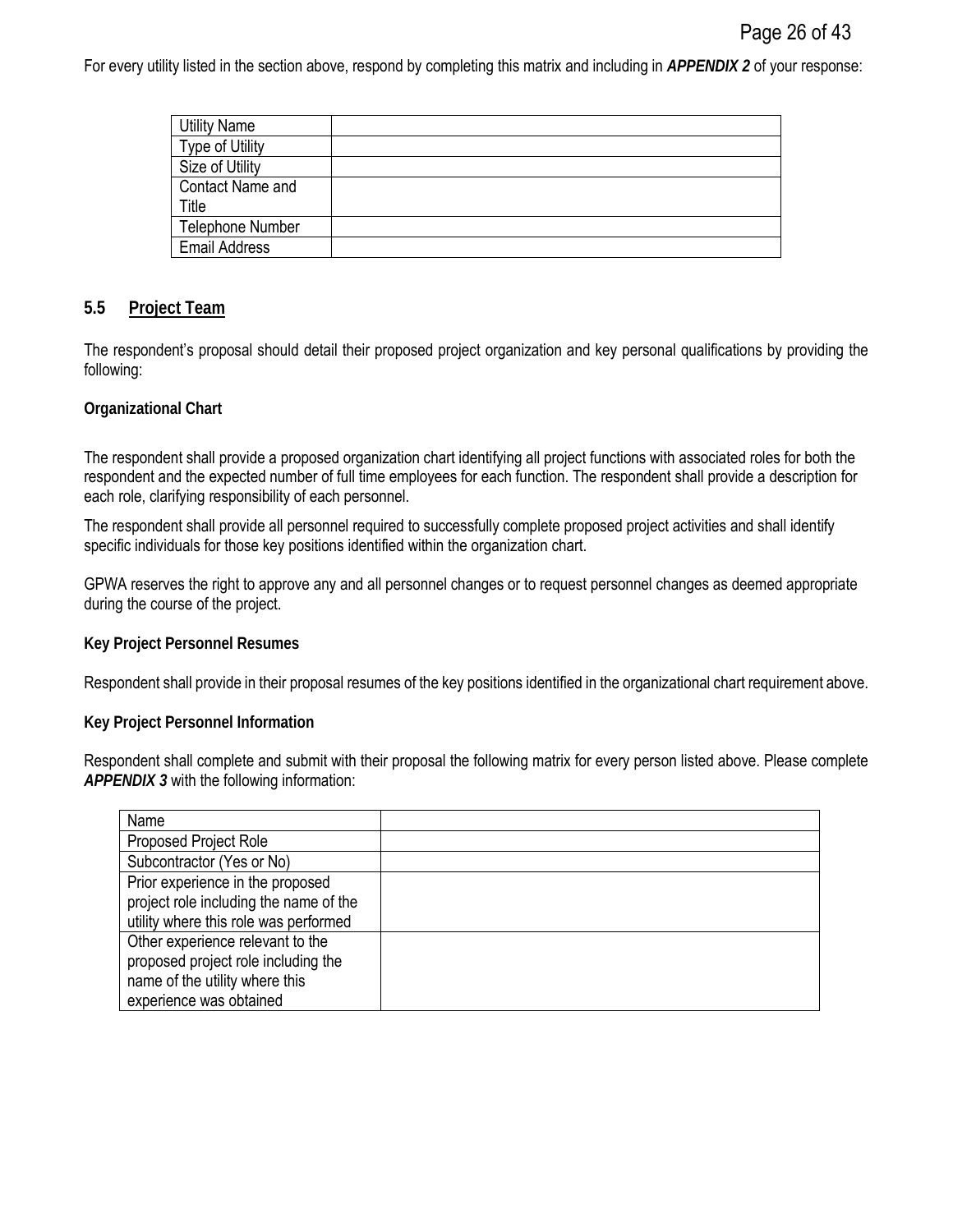# <span id="page-26-0"></span>**6 RFP EVALUATION CRITERIA**

A team composing of five (5) members will be chosen by the Authority to evaluate the proposals based on the above criteria. Each team member will rank each OFFEROR based on points received from the total points available. A final ranking will be determined by consolidating the team members' ranking.

| Section        | Title                                               | Criteria                                                                                                                                                        | Maximum<br>number of<br>Points |
|----------------|-----------------------------------------------------|-----------------------------------------------------------------------------------------------------------------------------------------------------------------|--------------------------------|
| $\mathbf{1}$   | General RFP Scope                                   | PROPONENTS must clearly describe and demonstrate<br>its experience in delivering the scope or work.                                                             | 10                             |
| $\mathfrak{p}$ | CIS Experience                                      | PROPONENTS overall experience in reference to<br>Customer Information System (CIS) systems and<br>GPWA's CIS's system.                                          | 15                             |
| $\overline{3}$ | <b>Related Application</b><br>Experience            | PROPONENTS overall experience in reference to the<br>related applications.                                                                                      | 10                             |
| 4              | Team Experience                                     | PROPONENTS proposed team members and their<br>experience and expertise that will be brought to the<br>project.                                                  | 15                             |
| 5              | Company Experience                                  | PROPONENTS proposed overall company experience<br>and expertise on prior projects that are similar to the<br>proposed GPWA project.                             | 10                             |
| 6              | <b>Support Options</b>                              | PROPONENTS proposal on providing onsite and<br>remote support options.                                                                                          | 10                             |
| $\overline{7}$ | Service Level Agreements<br>(SLA)                   | PROPONENTS proposal to include the type and level<br>of Service Level Agreement (SLA) response.                                                                 | 10                             |
| 8              | <b>Additional Options</b>                           | PROPONENTS inclusion of additional support options,<br>CIS maintenance, upgrades, additional functionality<br>and other options to improve the GPWA CIS system. | 10                             |
| 9              | <b>Project Management</b>                           | PROPONENT must clearly describe the management<br>of the proposed project plan to include scope, tasks and<br>dependencies.                                     | 10                             |
|                |                                                     | <b>TOTAL</b>                                                                                                                                                    | 100                            |
|                | ** MINIMUM RATING REQUIRED TO QUALIFY IS 75 POINTS. |                                                                                                                                                                 |                                |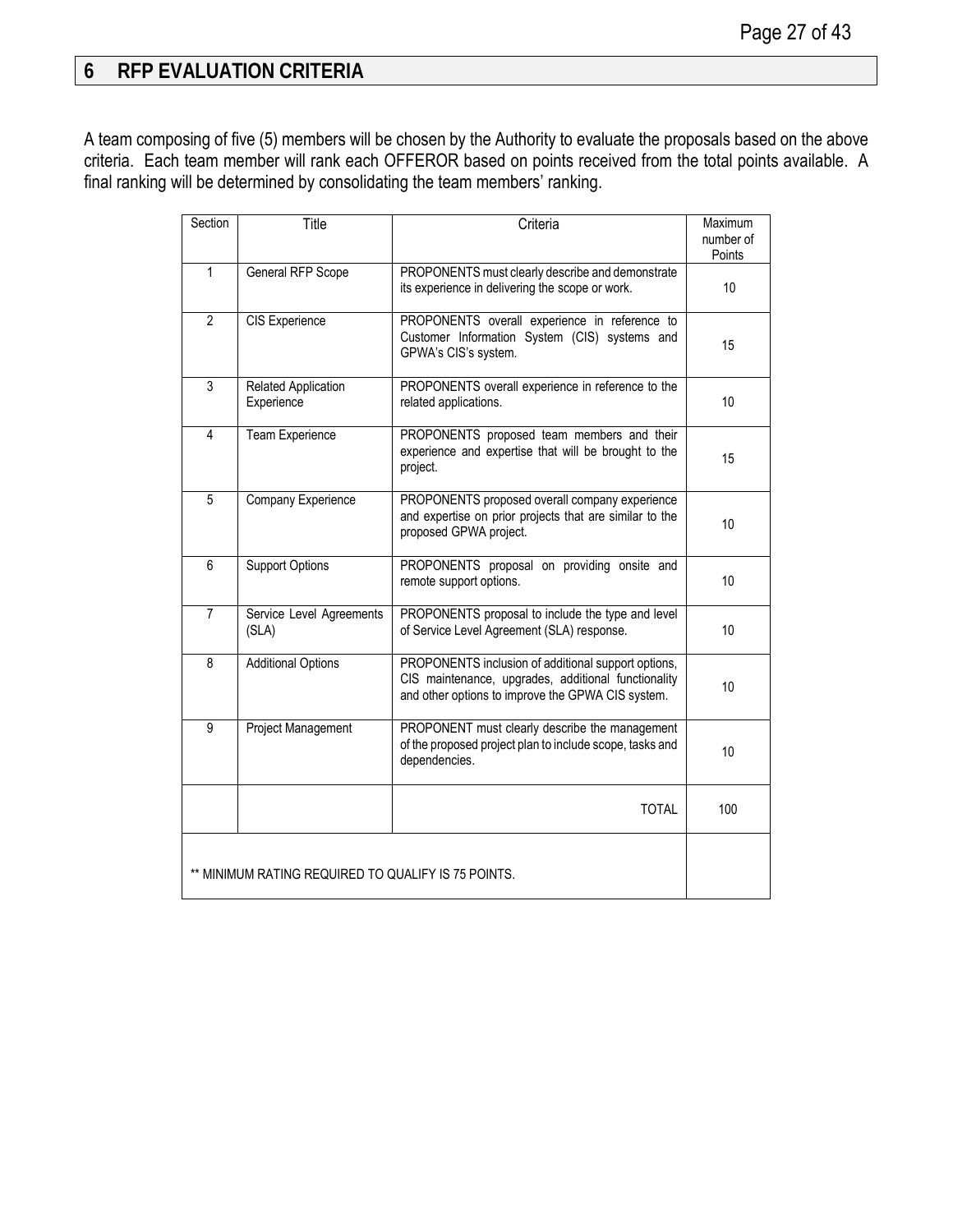# <span id="page-27-0"></span>**APPENDIX 1 CIS IMPLEMENTATION & APPLICATION SUPPORT EXPERIENCE**

| <b>Utility Name</b> | Number of<br><b>Utility</b> | <b>Services</b><br>Supported | CC&B<br>Implementation | CC&B<br>Application     |
|---------------------|-----------------------------|------------------------------|------------------------|-------------------------|
|                     | Customers                   |                              |                        | Support                 |
| Sample Corp.        | 50,000                      | Electric and<br>Water        | $\overline{X}$         | $\overline{\mathsf{X}}$ |
|                     |                             |                              |                        |                         |
|                     |                             |                              |                        |                         |
|                     |                             |                              |                        |                         |
|                     |                             |                              |                        |                         |
|                     |                             |                              |                        |                         |
|                     |                             |                              |                        |                         |
|                     |                             |                              |                        |                         |
|                     |                             |                              |                        |                         |
|                     |                             |                              |                        |                         |
|                     |                             |                              |                        |                         |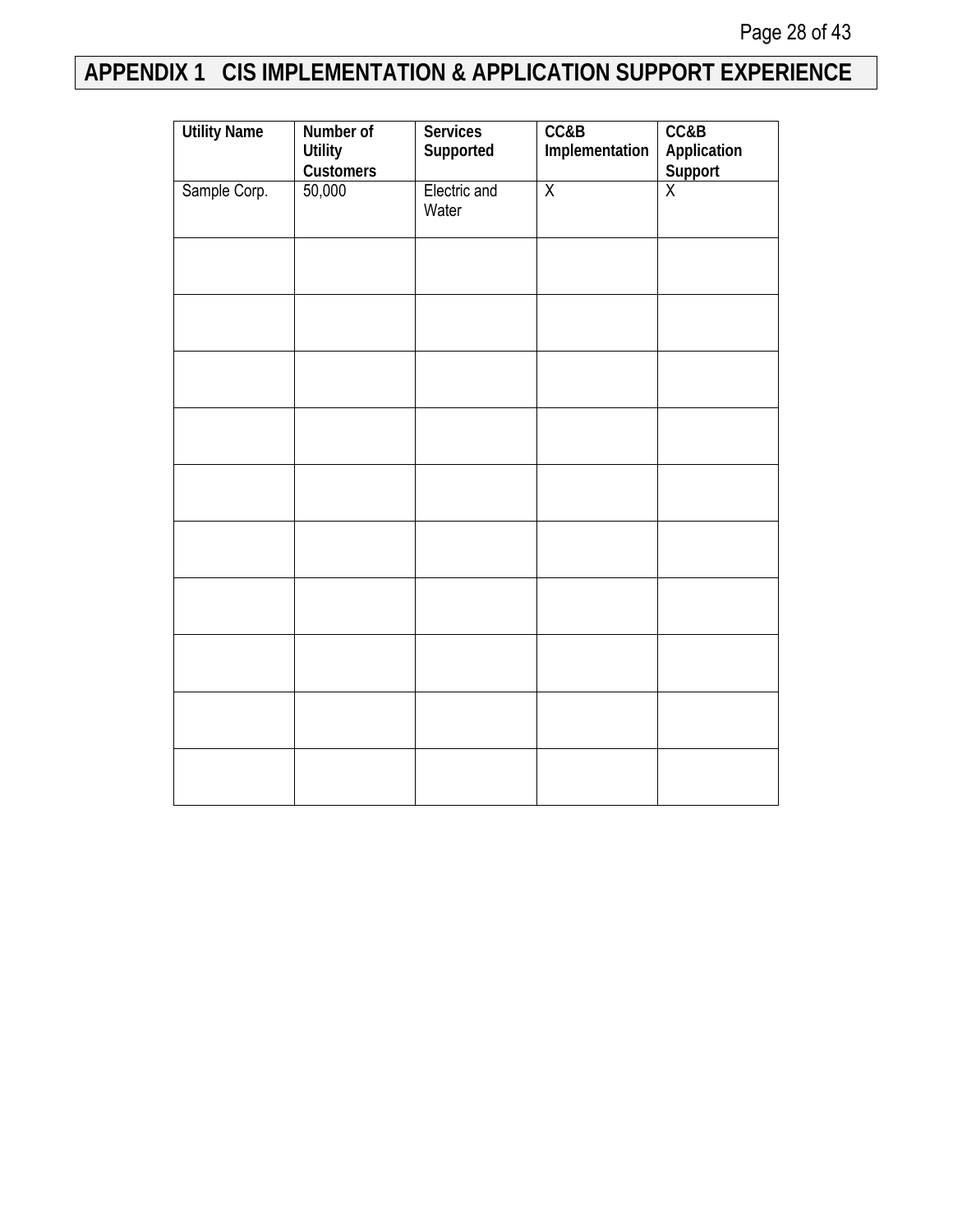# <span id="page-28-0"></span>**APPENDIX 2 CLIENT LIST REFERENCES**

| <b>Utility Name</b>           |  |
|-------------------------------|--|
| Type of Utility               |  |
| Size of Utility               |  |
| <b>Contact Name and Title</b> |  |
| Telephone Number              |  |
| <b>Email Address</b>          |  |
|                               |  |
| <b>Utility Name</b>           |  |
| <b>Type of Utility</b>        |  |
| <b>Size of Utility</b>        |  |
| <b>Contact Name and Title</b> |  |
| <b>Telephone Number</b>       |  |
| <b>Email Address</b>          |  |
|                               |  |
| <b>Utility Name</b>           |  |
| Type of Utility               |  |
| <b>Size of Utility</b>        |  |
| <b>Contact Name and Title</b> |  |
| <b>Telephone Number</b>       |  |
| <b>Email Address</b>          |  |
|                               |  |
| <b>Utility Name</b>           |  |
| <b>Type of Utility</b>        |  |
| <b>Size of Utility</b>        |  |
| Contact Name and Title        |  |
| <b>Telephone Number</b>       |  |
| <b>Email Address</b>          |  |
|                               |  |
| <b>Utility Name</b>           |  |
| <b>Type of Utility</b>        |  |
| Size of Utility               |  |
| <b>Contact Name and Title</b> |  |
| Telephone Number              |  |
| <b>Email Address</b>          |  |
|                               |  |
| <b>Utility Name</b>           |  |
| Type of Utility               |  |
| Size of Utility               |  |
| <b>Contact Name and Title</b> |  |
| Telephone Number              |  |
| <b>Email Address</b>          |  |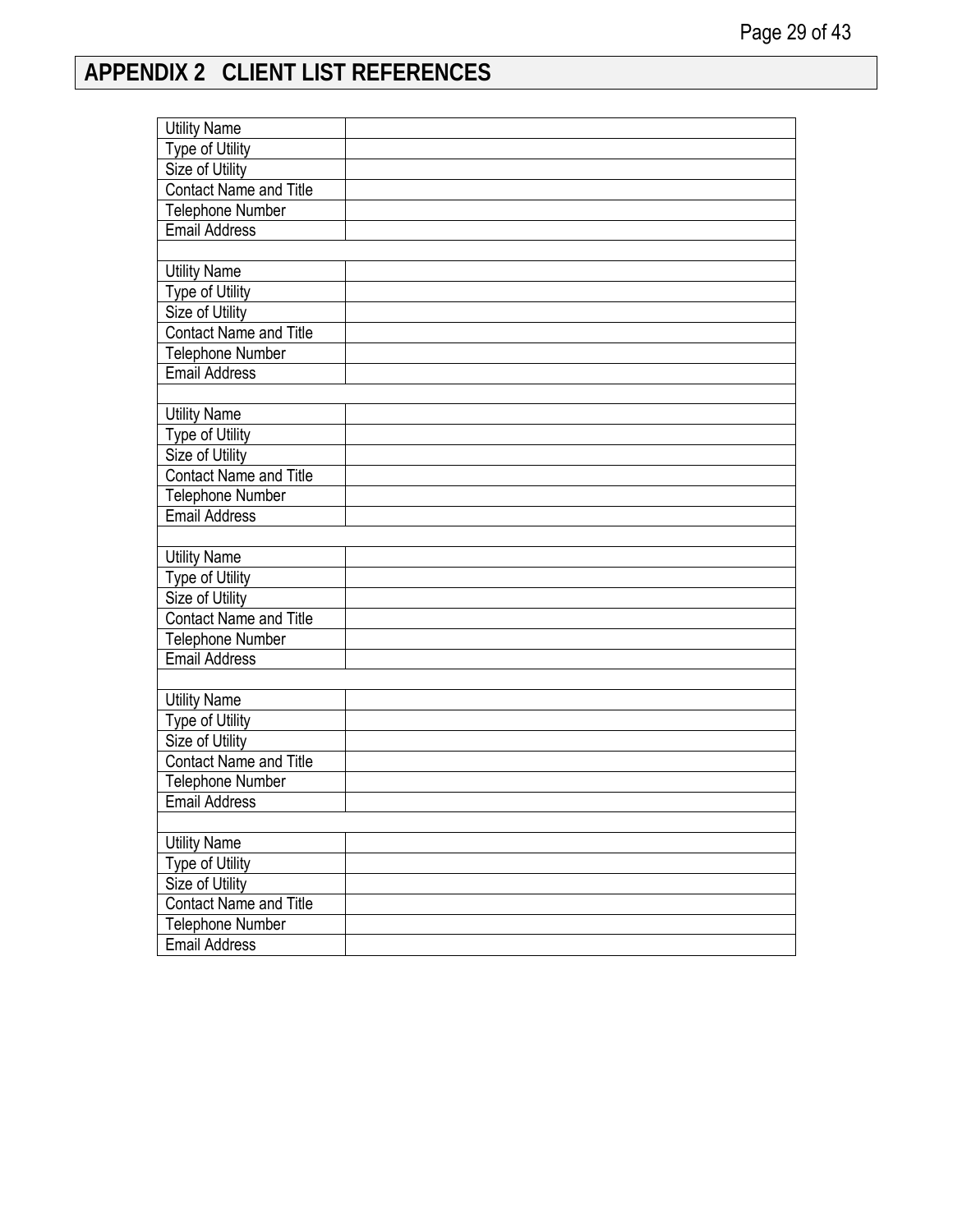# <span id="page-29-0"></span>**APPENDIX 3 KEY PROJECT PERSONAL INFORMATION**

| Name                                   |  |
|----------------------------------------|--|
| Proposed Project Role                  |  |
| Subcontractor (Yes or No)              |  |
| Prior experience in the proposed       |  |
| project role including the name of the |  |
| utility where this role was performed  |  |
| Other experience relevant to the       |  |
| proposed project role including the    |  |
| name of the utility where this         |  |
| experience was obtained                |  |
|                                        |  |
|                                        |  |
| Name                                   |  |
| Proposed Project Role                  |  |
| Subcontractor (Yes or No)              |  |
| Prior experience in the proposed       |  |
| project role including the name of the |  |
| utility where this role was performed  |  |
| Other experience relevant to the       |  |
| proposed project role including the    |  |
| name of the utility where this         |  |
| experience was obtained                |  |
|                                        |  |
|                                        |  |
| Name                                   |  |
| Proposed Project Role                  |  |
| Subcontractor (Yes or No)              |  |
| Prior experience in the proposed       |  |
| project role including the name of the |  |
| utility where this role was performed  |  |
| Other experience relevant to the       |  |
| proposed project role including the    |  |
| name of the utility where this         |  |
| experience was obtained                |  |
|                                        |  |
|                                        |  |
| Name                                   |  |
| Proposed Project Role                  |  |
| Subcontractor (Yes or No)              |  |
| Prior experience in the proposed       |  |
| project role including the name of the |  |
| utility where this role was performed  |  |
| Other experience relevant to the       |  |
| proposed project role including the    |  |
| name of the utility where this         |  |
| experience was obtained                |  |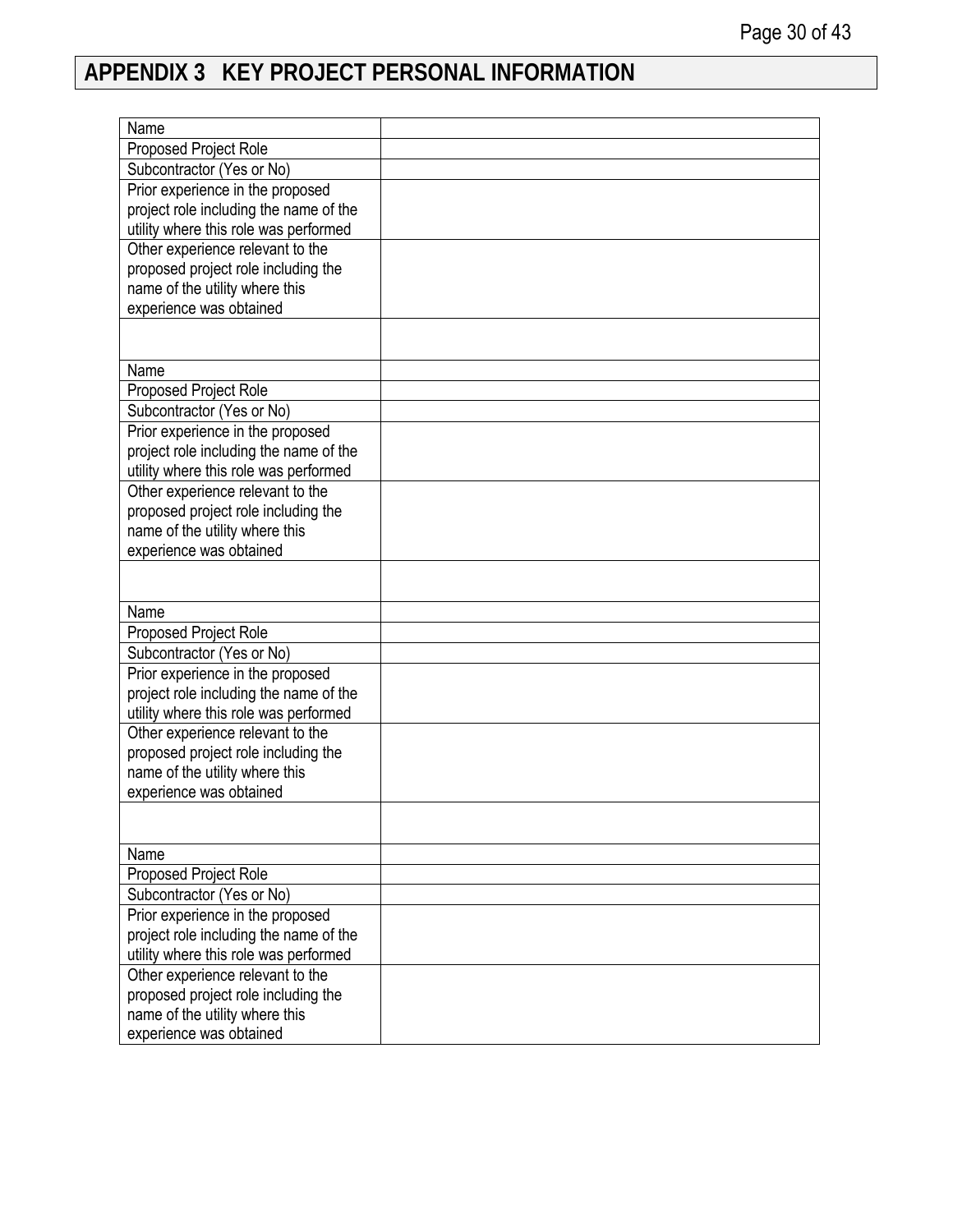# <span id="page-30-0"></span>**APPENDIX A OWNERSHIP & INTEREST DISCLOSURE AFFIDAVIT**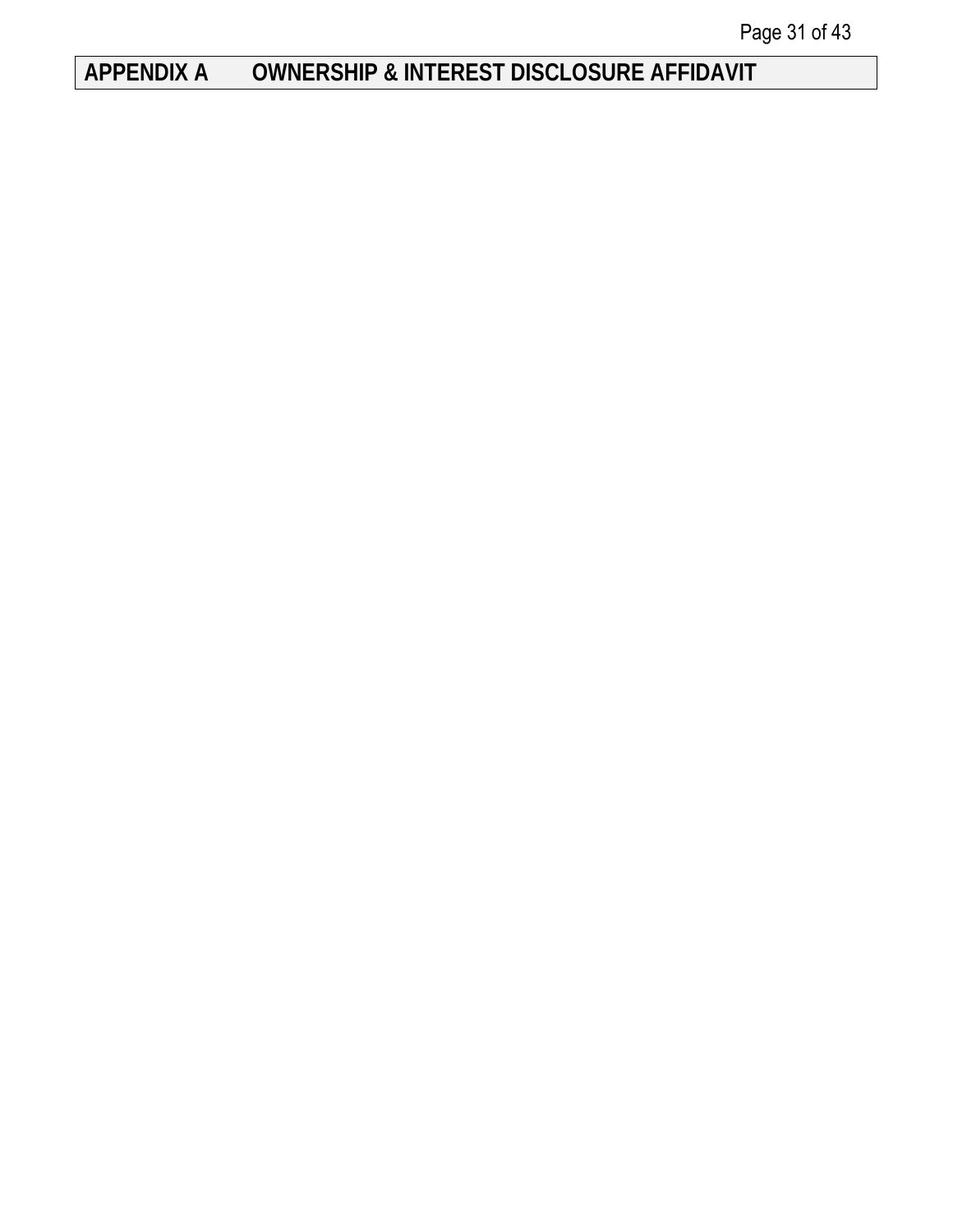## OWNERSHIP & INTEREST DISCLOSURE AFFIDAVIT

|    | HAGATNA, GUAM                     |                                                                                                                                                                                                                                                                                    |                                     |
|----|-----------------------------------|------------------------------------------------------------------------------------------------------------------------------------------------------------------------------------------------------------------------------------------------------------------------------------|-------------------------------------|
|    |                                   |                                                                                                                                                                                                                                                                                    |                                     |
|    | I, undersigned, __________        | __________, being first duly sworn, deposes and says:<br>(partner or officer of the company, etc.)                                                                                                                                                                                 |                                     |
| 1. | solicitation are as follows:      | That the name of each person who owns or has owned an ownership interest in the prospective contractor, bidder, or<br>offeror greater than ten (10%) at any time during the twelve (12) month period immediately preceding the date of this                                        |                                     |
|    | <b>Name</b>                       | <b>Street Address (Principal Place of Business)</b>                                                                                                                                                                                                                                | Percentage of<br>Shares Held        |
|    |                                   |                                                                                                                                                                                                                                                                                    |                                     |
|    |                                   | Total percentage of shares:                                                                                                                                                                                                                                                        |                                     |
| 2. | disclosure period are as follows: | That for any owners listed Section 1 who are artificial persons, the name of each person who owns or has owned an interest<br>in such artificial person (a "second-tier owner") greater than twenty-five percent (25%) at any time during the relevant                             | Percentage of                       |
|    | <b>Name</b>                       | Street Address (Principal Place of Business)                                                                                                                                                                                                                                       | Shares Held                         |
| 3. | period are as follows:            | Total percentage of shares:<br>That for any owners listed Section 2 who are artificial persons, the name of each person who has owned an ownership<br>interest in such second-tier owner (a "third-tier owner") of forty-nine percent (49%) or more during the relevant disclosure |                                     |
|    | Name                              | Street Address (Principal Place of Business)                                                                                                                                                                                                                                       | Percentage of<br><b>Shares Held</b> |
|    |                                   | <u> 1989 - Johann Barbara, martin amerikan basar dan berasal dan berasal dalam basar dalam basar dalam basar dala</u><br><u> 1980 - Johann Barbara, martin amerikan basar dan basa dan basa dan basa dalam basa dalam basa dalam basa dan</u>                                      |                                     |
|    |                                   | Total percentage of shares:                                                                                                                                                                                                                                                        |                                     |
| 4. |                                   | That if no natural person has been identified as an owner in Section 1-3 above, the natural person having the authority and<br>responsibility for the performance of the prospective contract:                                                                                     |                                     |
|    | Name & Position                   | Street Address (Principal Place of Business)                                                                                                                                                                                                                                       | Contact Information                 |

The natural person having the authority and power to remove and replace the designated responsible person or otherwise control the performance of the prospective contract: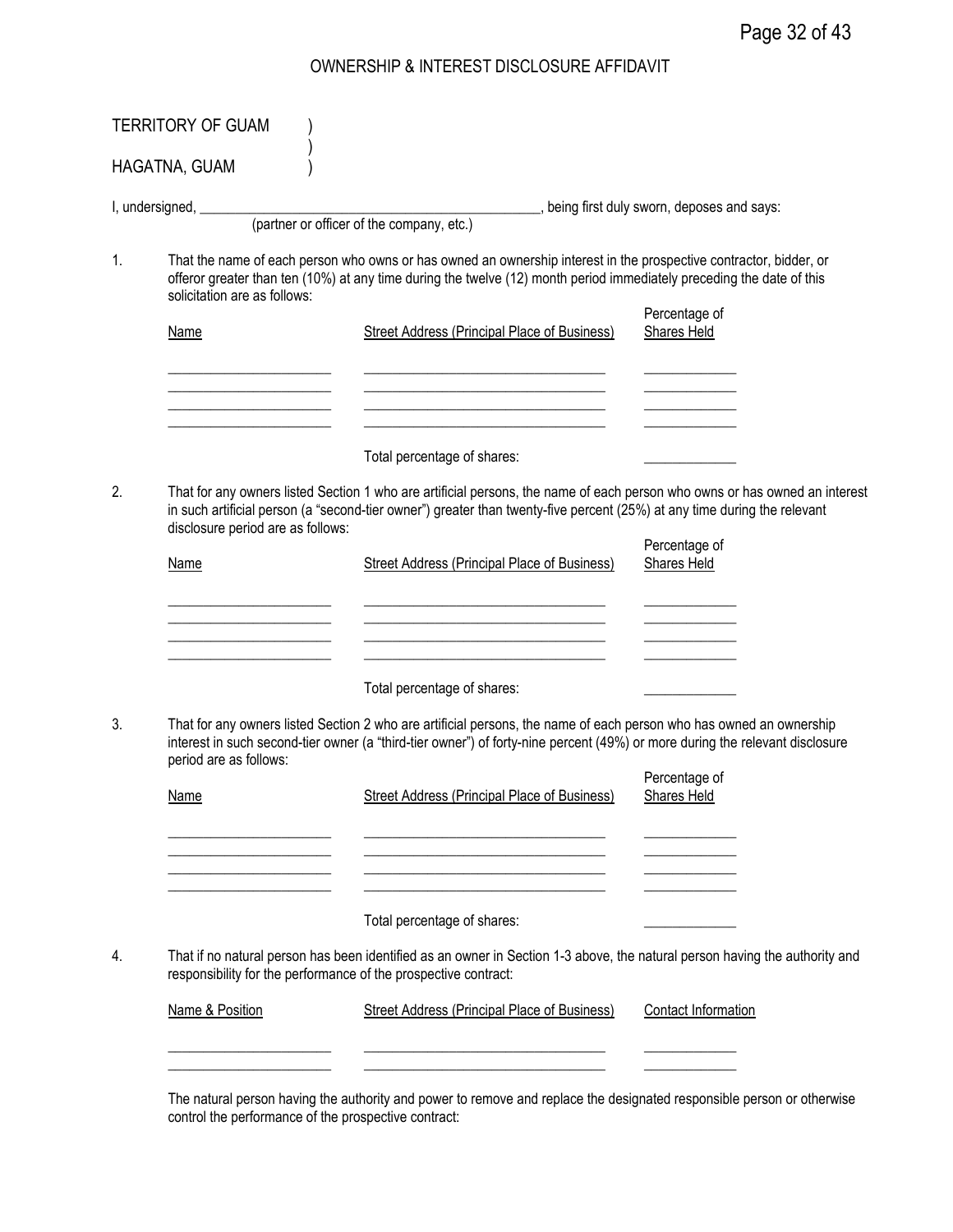| Name & Position                 |         | <b>Street Address (Principal Place of Business)</b>                                                                                                                                                                                                                   | Contact Information                                         |
|---------------------------------|---------|-----------------------------------------------------------------------------------------------------------------------------------------------------------------------------------------------------------------------------------------------------------------------|-------------------------------------------------------------|
|                                 |         | Persons who have received or are entitled a commission, gratuity or other compensation for procuring or assisting in<br>obtaining business related to the Bid/RFP for which this Affidavit is submitted are as follows:                                               |                                                             |
| Name                            | Address | the contract of the contract of the contract of the contract of the contract of                                                                                                                                                                                       | Amount of Commission,<br>Gratuity, or other<br>Compensation |
| Name & Position                 |         | Persons who directly or indirectly participated in this solicitation, if government of Guam employees (or government of the<br>United States employees, if federal funds are used in payment of the contract):<br><b>Street Address (Principal Place of Business)</b> | <b>Contact Information</b>                                  |
|                                 |         |                                                                                                                                                                                                                                                                       |                                                             |
| Further, affiant sayeth naught. |         |                                                                                                                                                                                                                                                                       |                                                             |
| Date: ________________________  |         | Signature of individual if bidder/offeror is a sole<br>Proprietorship; Partner, if the bidder/offeror is a<br>Partnership Officer, if the bidder/offeror is a<br>corporation.                                                                                         |                                                             |
|                                 |         | Subscribe and sworn to before me this ____________ day of ______________________,                                                                                                                                                                                     |                                                             |
| $20$ .                          |         |                                                                                                                                                                                                                                                                       |                                                             |
|                                 |         | In and for the Territory of Guam                                                                                                                                                                                                                                      |                                                             |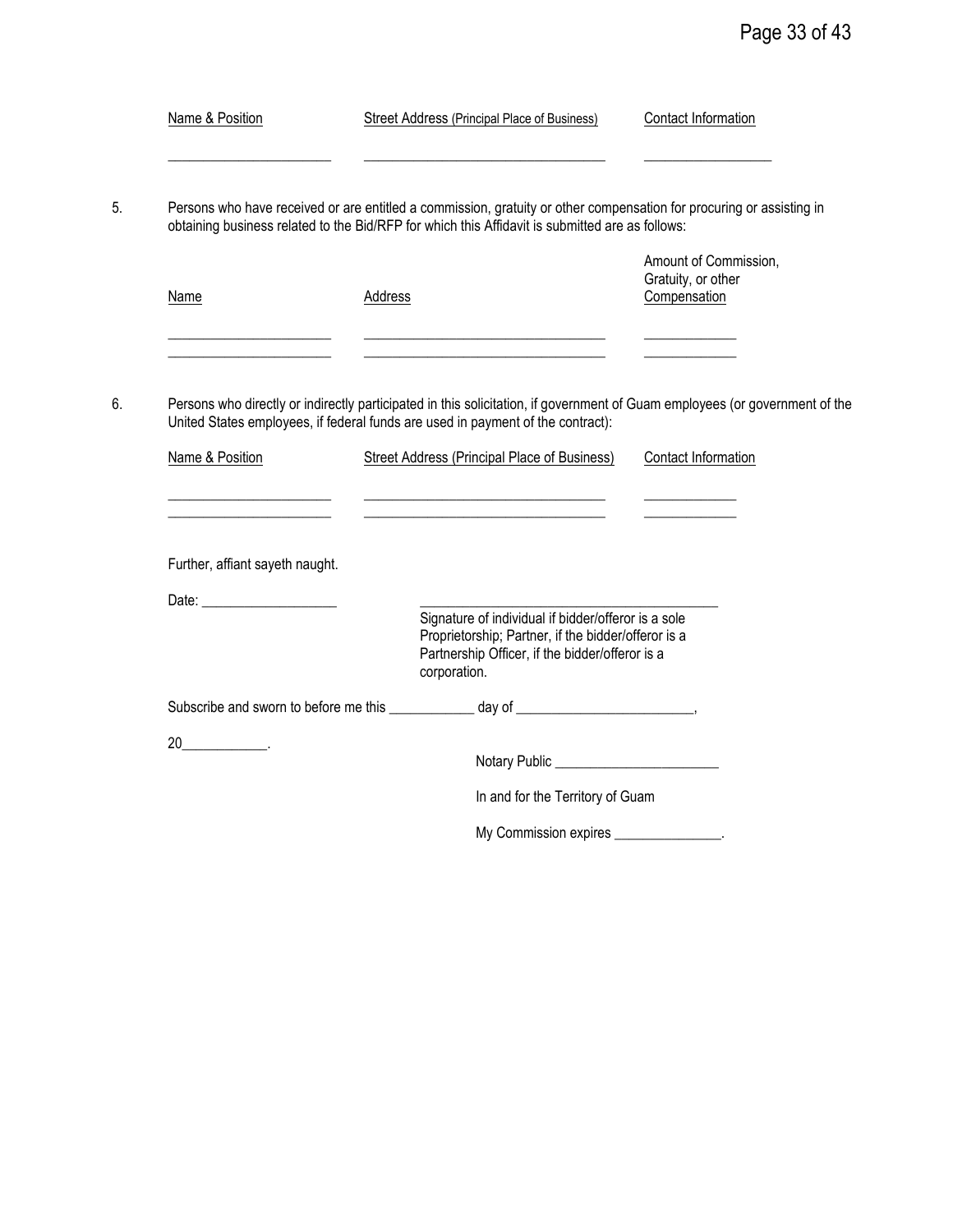# <span id="page-33-0"></span>**APPENDIX B NON-COLLUSION AFFIDAVIT**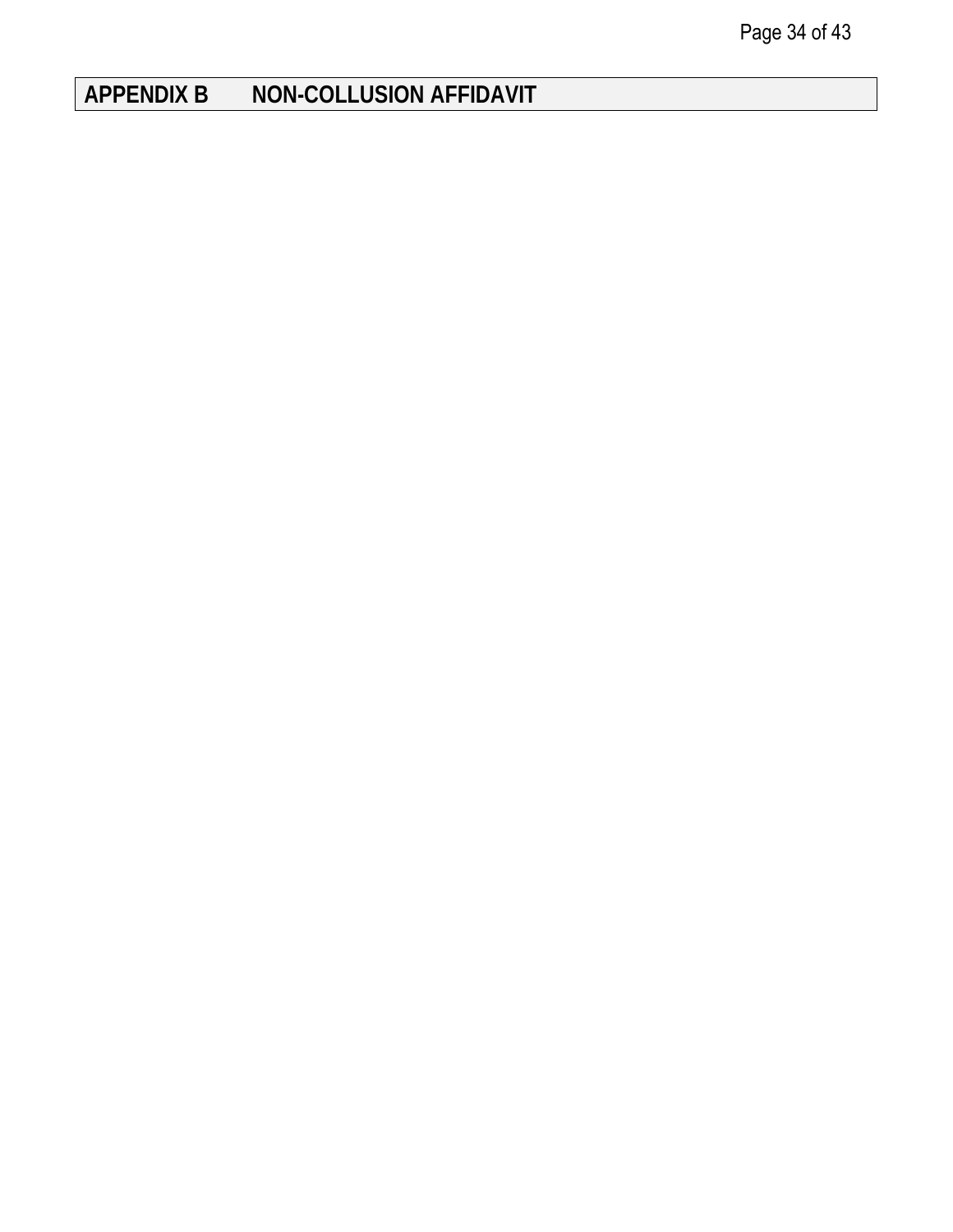## NON-COLLUSION AFFIDAVIT

| Guam    |                                                                                                                                                                                                                                                                                                                                                                                                                                                                                                                                                                                                                                                                                                                                               |
|---------|-----------------------------------------------------------------------------------------------------------------------------------------------------------------------------------------------------------------------------------------------------------------------------------------------------------------------------------------------------------------------------------------------------------------------------------------------------------------------------------------------------------------------------------------------------------------------------------------------------------------------------------------------------------------------------------------------------------------------------------------------|
| Hagatna | )ss:                                                                                                                                                                                                                                                                                                                                                                                                                                                                                                                                                                                                                                                                                                                                          |
|         | first being duly sworn, depose and say:<br>(Name of Declarant)                                                                                                                                                                                                                                                                                                                                                                                                                                                                                                                                                                                                                                                                                |
| 1.      | That I am the control of                                                                                                                                                                                                                                                                                                                                                                                                                                                                                                                                                                                                                                                                                                                      |
|         | (Name of Bidding/RFP Company)<br>(Title)                                                                                                                                                                                                                                                                                                                                                                                                                                                                                                                                                                                                                                                                                                      |
| 2.      | That in making the foregoing proposal or bid, that such proposal or bid is genuine and not collusive<br>or shame, that said bidder/offeror has not colluded, conspired, connived or agreed, directly or<br>indirectly, with any bidder or person, to put in a sham or to refrain from bidding or submitting a<br>proposal and has not in any manner, directly or indirectly, sought by agreement or collusion, or<br>communication or conference, with any person, to fix the bid of affiant or any other bidder, or to<br>secure any overhead, project or cost element of said bid price, or of that of any bidder, or to secure<br>any advantage against the GUAM POWER AUTHORITY or any person interested in the proposed<br>contract; and |
| 3.      | That all statements in said proposal or bid are true.                                                                                                                                                                                                                                                                                                                                                                                                                                                                                                                                                                                                                                                                                         |
| 4.      | This affidavit is made in compliance with Guam Administrative Rules and Regulations §§3126(b).                                                                                                                                                                                                                                                                                                                                                                                                                                                                                                                                                                                                                                                |

\_\_\_\_\_\_\_\_\_\_\_\_\_\_\_\_\_\_\_\_\_\_\_\_\_\_\_\_\_ (Declarant)

SUBSCRIBED AND SWORN to me before this \_\_\_\_\_\_\_\_\_\_\_\_\_\_\_\_ day of \_\_\_\_\_\_, 2022.

)Seal(

\_\_\_\_\_\_\_\_\_\_\_\_\_\_\_\_\_\_\_\_\_\_\_\_\_\_\_\_\_ Notary Public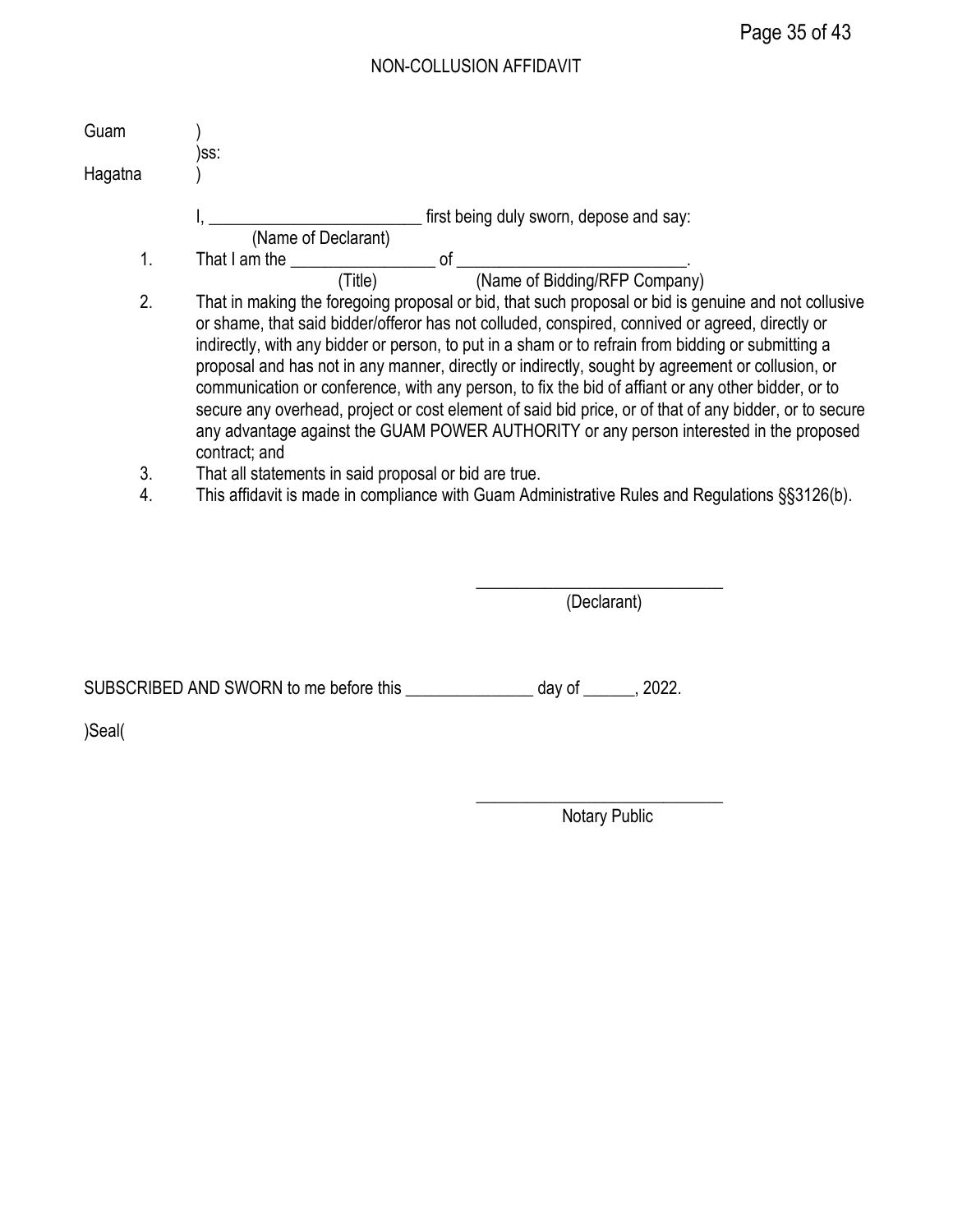# <span id="page-35-0"></span>**APPENDIX C NO GRATUITIES OR KICKBACKS AFFIDAVIT**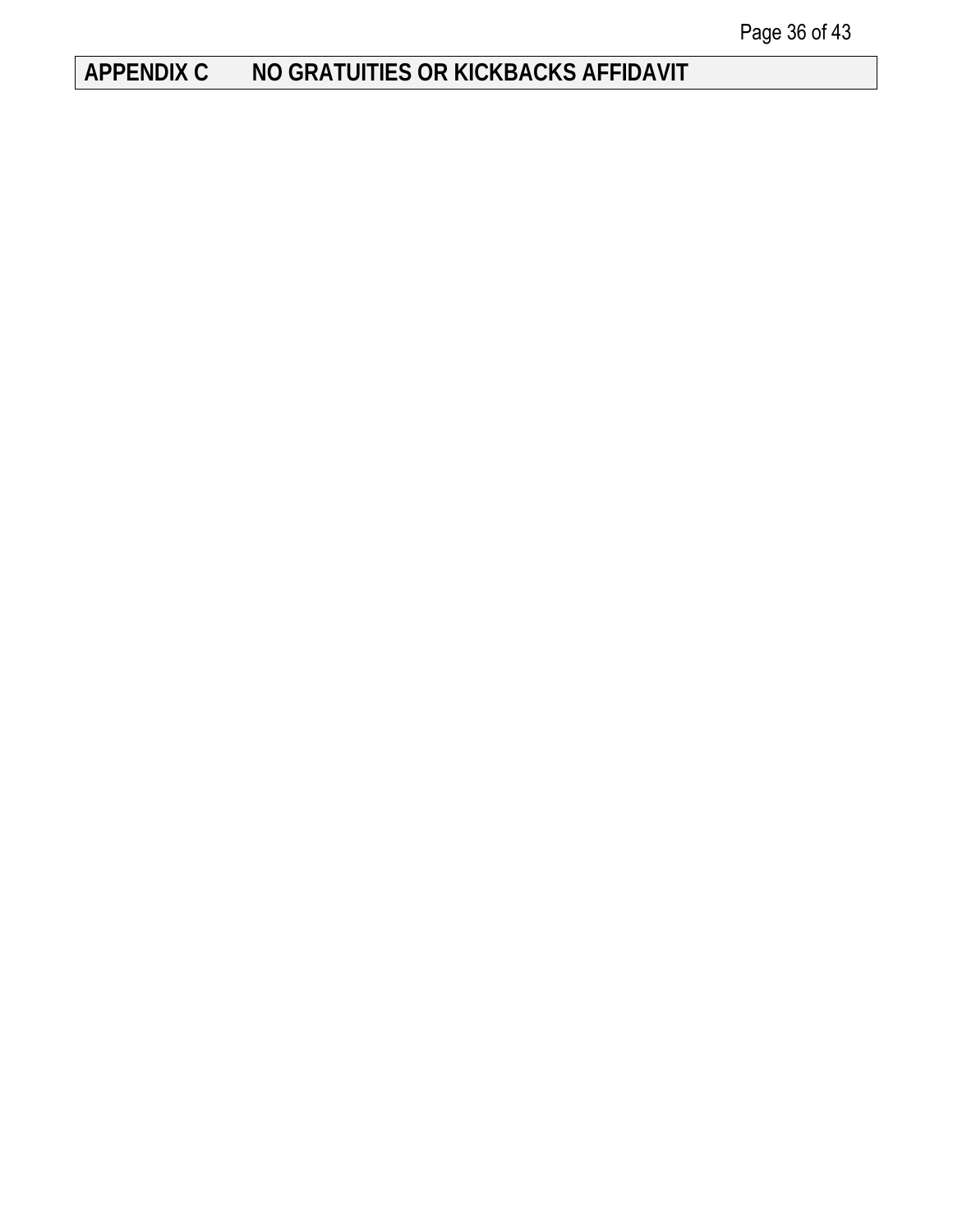## **NO GRATUITIES OR KICKBACKS AFFIDAVIT**

**AFFIDAVIT**

(Offeror)

TERRITORY OF GUAM )

HAGATNA, GUAM )

)ss:

Letter 2008 sworn, deposes and says:

As the duly authorized representative of the Offeror, that neither I nor of the Offeror's officers, representatives, agents, subcontractors, or employees has or have offered, given or agreed to give any government of Guam employee or former employee, any payment, gift, kickback, gratuity or offer of employment in connection with Offeror's proposal.

> Signature of Individual if Offeror is a Sole Proprietorship; Partner, if the Offeror is a Partnership; Officer, if the Offeror is a Corporation

\_\_\_\_\_\_\_\_\_\_\_\_\_\_\_\_\_\_\_\_\_\_\_\_\_\_\_\_\_\_\_\_\_\_\_\_\_\_\_\_\_\_\_\_\_\_\_\_

**SUBCRIBED AND SWORN** to before me this \_\_\_\_day of \_\_\_\_\_\_\_\_\_\_\_\_, 2022.

Notary Public In and for the Territory of Guam

My commission expires: \_\_\_\_\_\_\_\_\_\_\_\_\_\_\_\_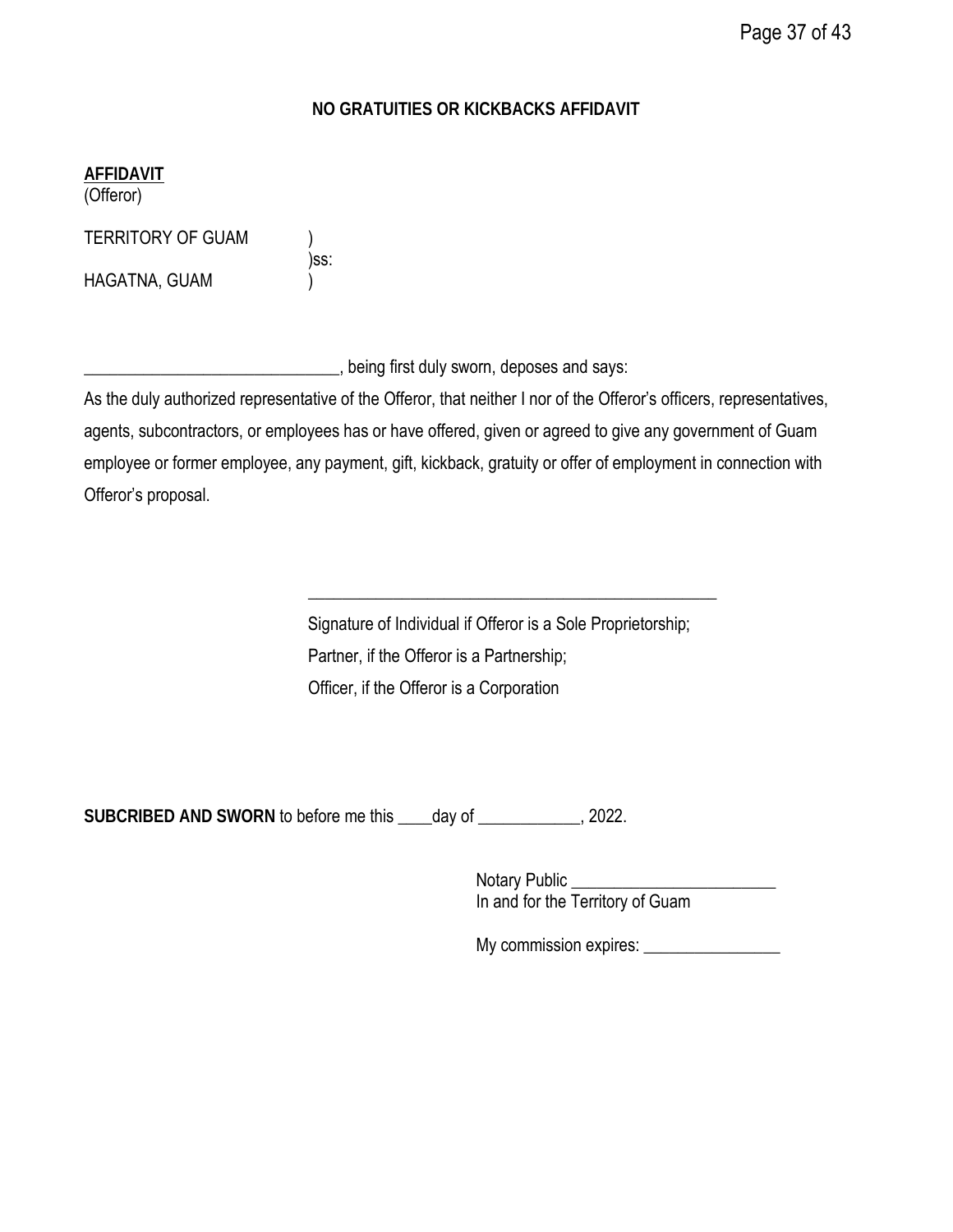# <span id="page-37-0"></span>**APPENDIX D ETHICAL STANDARDS AFFIDAVIT**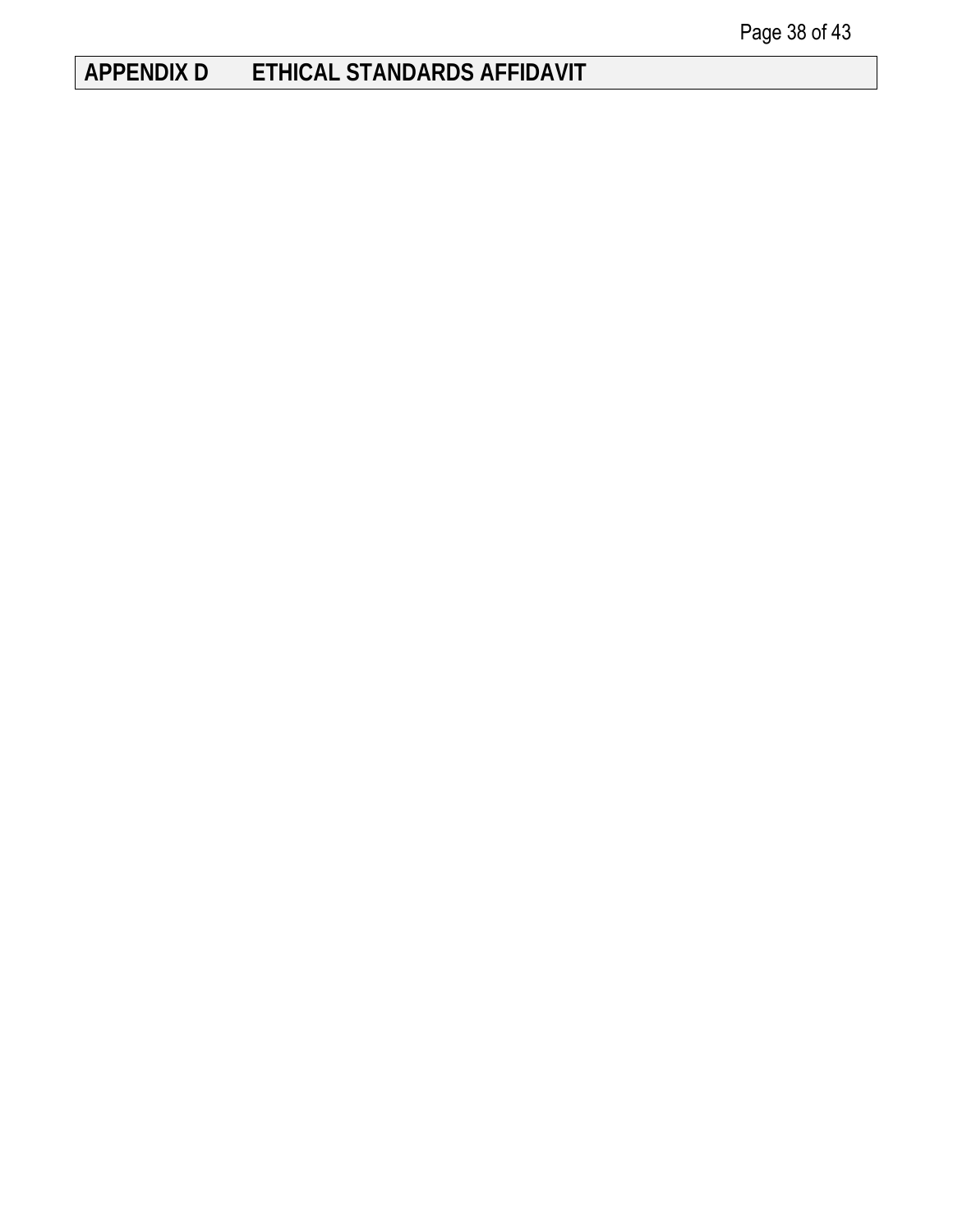## **ETHICAL STANDARDS AFFIDAVIT**

## **AFFIDAVIT**

(Offeror)

TERRITORY OF GUAM )

HAGATNA, GUAM )

| SS |
|----|
|    |

\_\_\_\_\_\_\_\_\_\_\_\_\_\_\_\_\_\_\_\_\_\_\_\_\_\_\_\_\_\_, being first duly sworn, deposes and says:

That I am (the Sole Proprietor, a Partner or Officer of the Offeror)

That Offeror making the foregoing Proposal, that neither he or nor of the Offeror's officers, representatives, agents, subcontractors, or employees of the Offeror have knowingly influenced any government of Guam employee to breach any of the ethical standards set forth in 5 GCA Chapter 5 Article 11, and promises that neither he nor any officer, representative, agent, subcontractor, or employee of Offeror will knowingly influence any government of Guam employee to breach any ethical standard set for in 5 GCA Chapter 5 Article 11.

> Signature of Individual if Offeror is a Sole Proprietorship; Partner, if the Offeror is a Partnership; Officer, if the Offeror is a Corporation

\_\_\_\_\_\_\_\_\_\_\_\_\_\_\_\_\_\_\_\_\_\_\_\_\_\_\_\_\_\_\_\_\_\_\_\_\_\_\_\_\_\_\_\_\_\_\_\_

**SUBCRIBED AND SWORN** to before me this \_\_\_\_day of \_\_\_\_\_\_\_\_\_\_\_\_, 2022.

Notary Public \_\_\_\_\_\_\_\_\_\_\_\_\_\_\_\_\_\_\_\_\_\_\_\_ In and for the Territory of Guam

My commission expires: \_\_\_\_\_\_\_\_\_\_\_\_\_\_\_\_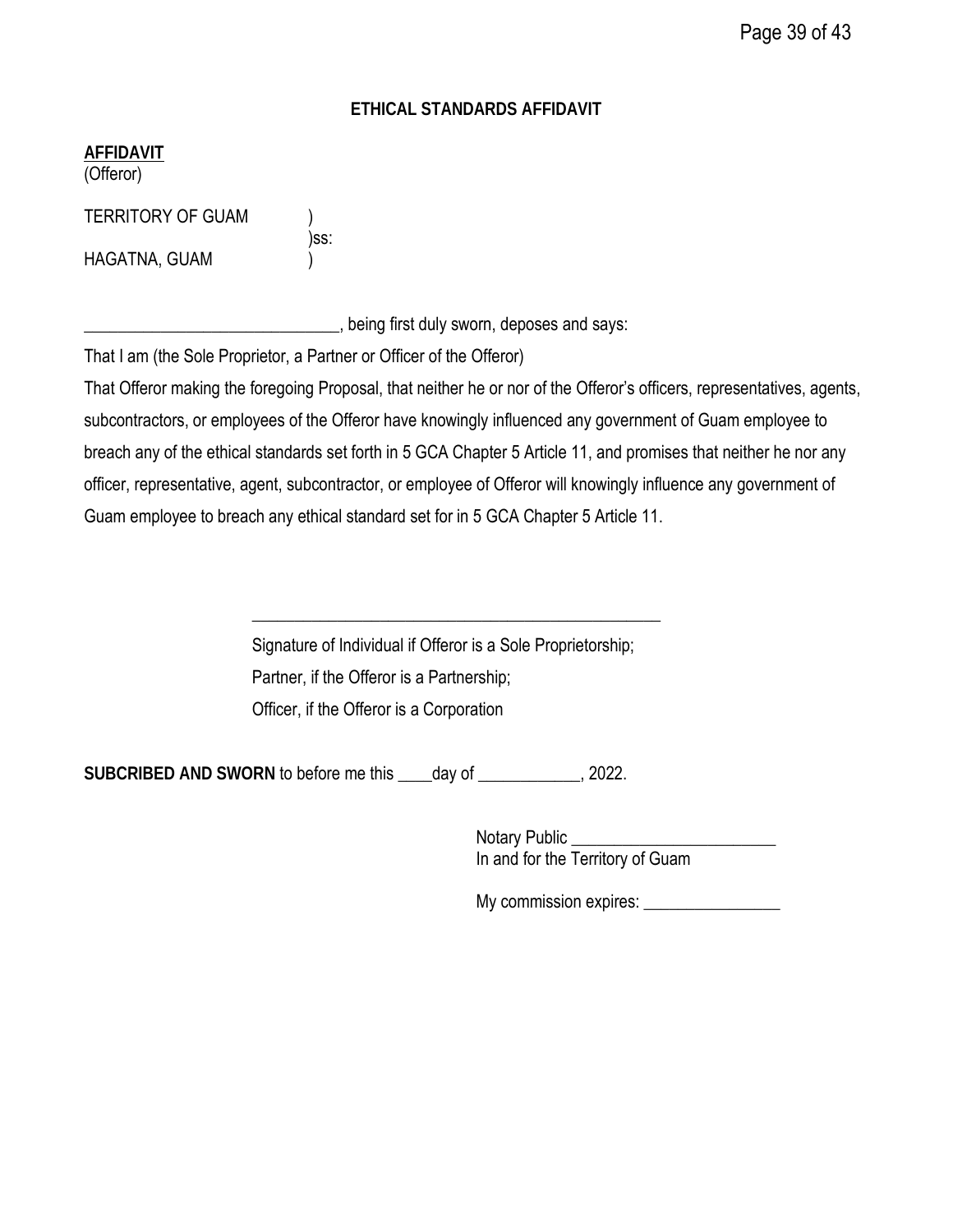# <span id="page-39-0"></span>**APPENDIX E DECLARATION RE-COMPLIANCE WITH U.S. DOL WAGE DETERMINATION**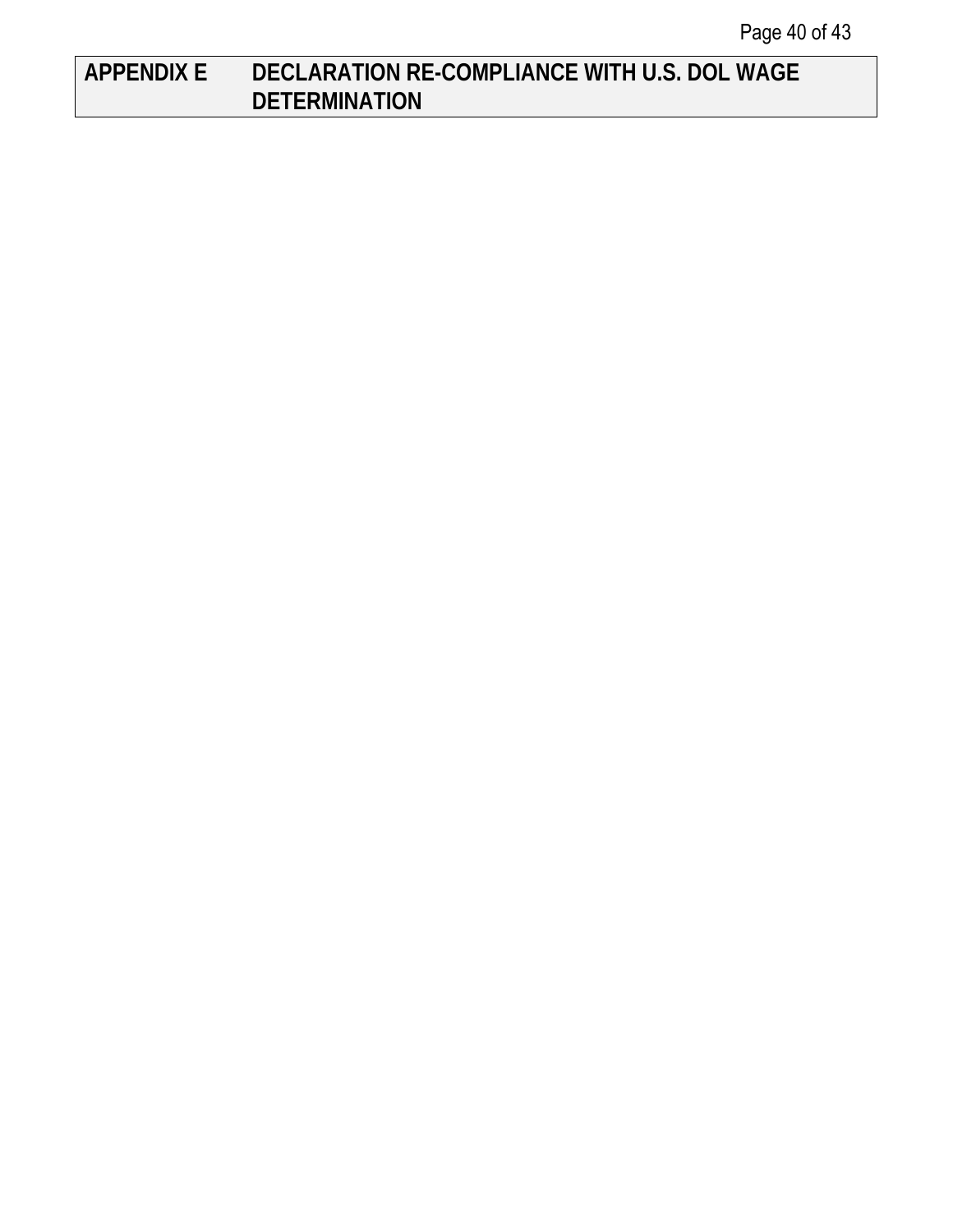#### **DECLARATION RE-COMPLIANCE WITH U.S. DOL WAGE DETERMINATION**

Procurement No.: Name of Offeror Company:

hereby certifies under penalty of perjury:

(1) That I am \_\_\_\_\_\_\_\_\_\_\_\_\_\_\_\_\_\_\_ (the offeror, a partner of the offeror, an officer of the offeror) making the bid or proposal in the foregoing identified procurement;

(2) That I have read and understand the provisions of 5 GCA § 5801 and § 5802 which read:

#### **§ 5801. Wage Determination Established**.

In such cases where the government of Guam enters into contractual arrangements with a sole proprietorship, a partnership or a corporation ('contractor') for the provision of a service to the government of Guam, and in such cases where the contractor employs a person(s) whose purpose, in whole or in part, is the direct delivery of service contracted by the government of Guam, then the contractor shall pay such employee(s) in accordance with the Wage Determination for Guam and the Northern Mariana Islands issued and promulgated by the U.S. Department of Labor for such labor as is employed in the direct delivery of contract deliverables to the government of Guam.

The Wage Determination most recently issued by the U.S. Department of Labor at the time a contract is awarded to a contractor by the government of Guam shall be used to determine wages, which shall be paid to employees pursuant to this Article. Should any contract contain a renewal clause, then at the time of renewal adjustments, there shall be made stipulations contained in that contract for applying the Wage Determination, as required by this Article, so that the Wage Determination promulgated by the U.S. Department of Labor on a date most recent to the renewal date shall apply.

#### **§ 5802. Benefits**.

In addition to the Wage Determination detailed in this Article, any contract to which this Article applies shall also contain provisions mandating health and similar benefits for employees covered by this Article, such benefits having a minimum value as detailed in the Wage Determination issued and promulgated by the U.S. Department of Labor, and shall contain provisions guaranteeing a minimum of ten (10) paid holidays per annum per employee.

- (3) That the offeror is in full compliance with 5 GCA § 5801 and § 5802, as may be applicable to the procurement referenced herein;
- (4) That I have attached the most recent wage determination applicable to Guam issued by the U.S. Department of Labor.

Signature of Individual if Proposer is a Sole Proprietorship; Partner, if the Proposer is a Partnership; Officer, if the Proposer is a Corporation

\_\_\_\_\_\_\_\_\_\_\_\_\_\_\_\_\_\_\_\_\_\_\_\_\_\_\_\_\_\_\_\_\_\_\_\_\_\_\_\_\_\_\_\_\_\_\_\_

SUBCRIBED AND SWORN to before me this day of **the substitution**, 2022.

Notary Public In and for the Territory of Guam My Commission Expires:

\_\_\_\_\_\_\_\_\_\_\_\_\_\_\_\_\_\_\_\_\_\_\_\_\_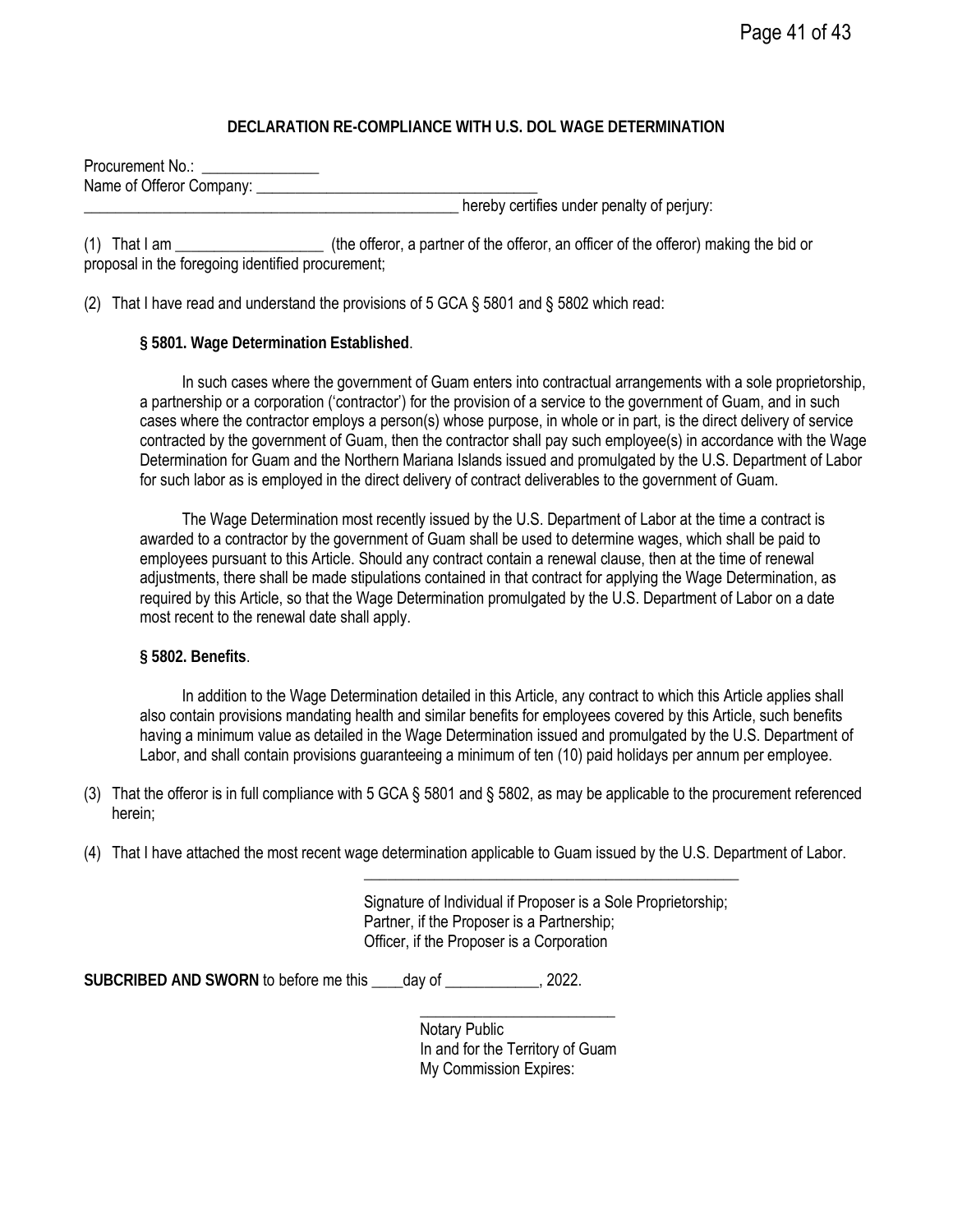# <span id="page-41-0"></span>**APPENDIX F RESTRICTION AGAINST CONVICTED SEX OFFENDERS**